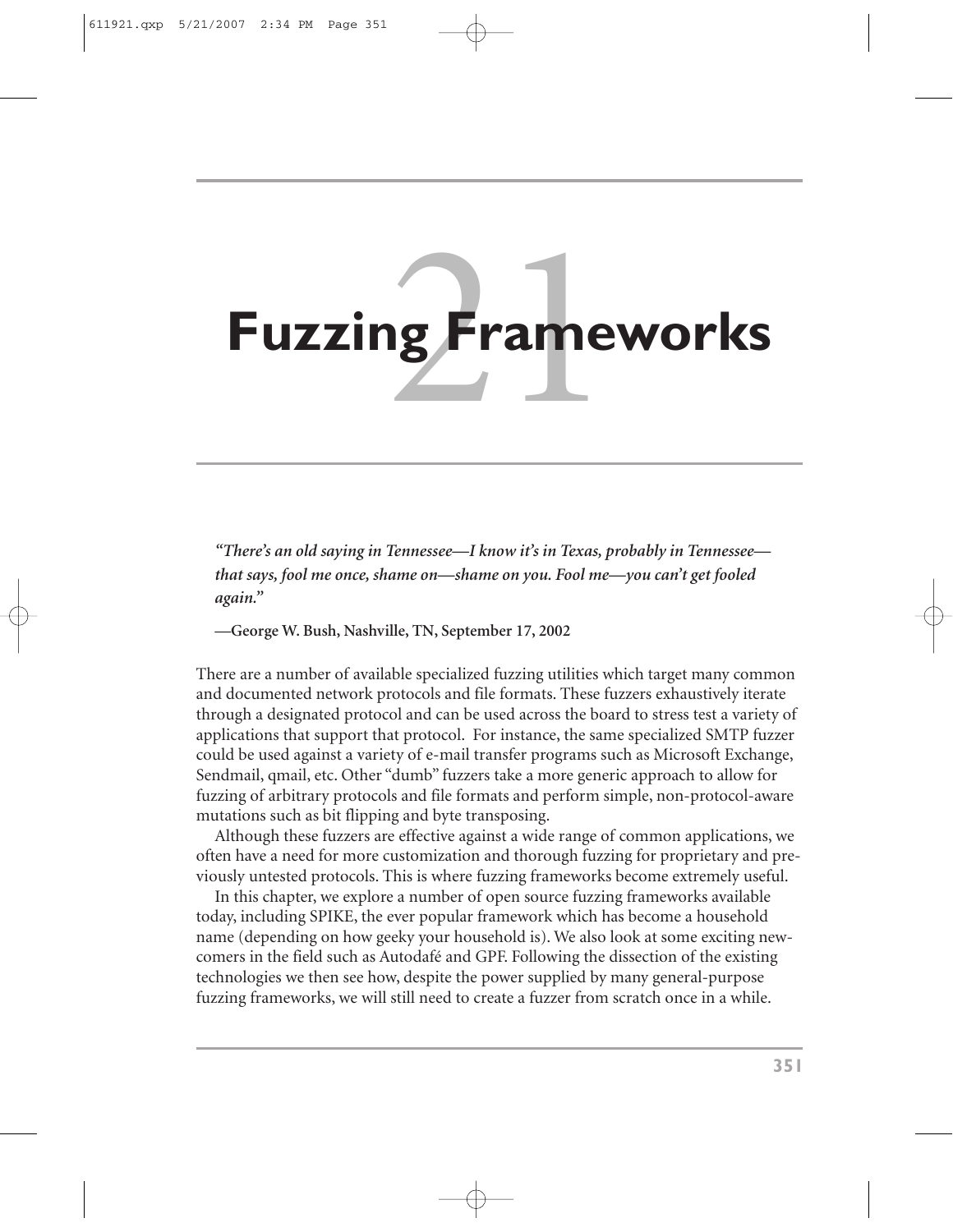We'll illustrate this point later with a real-world example fuzzing problem and the development of a solution. Finally, we introduce a new framework developed by the authors and explore the advances made by the effort.

# **WHAT IS A FUZZING FRAMEWORK?**

Some of the fuzzing frameworks available today are developed in C, while others in Python or Ruby. Some offer functionality in their native language, whereas others leverage a custom language. For instance, the Peach fuzzing framework exposes constructs in Python, while dfuz implements its own set of fuzzing objects (both of these frameworks are discussed in more detail later in the chapter). Some abstract data generation and others don't. Some are object oriented and well documented; others are usable for the most part only by the creator. However, the common goal of all fuzzing frameworks is the same; to provide a quick, flexible, reusable, and homogenous development environment to fuzzer developers.

A good fuzzing framework should abstract and minimize a number of tedious tasks. To assist with the first stages of protocol modeling, some frameworks include utilities for converting captured network traffic into a format understandable by the framework. Doing so allows a researcher to import large chunks of empirical data and focus his efforts on a more human-suitable task such as determining protocol field boundaries.

Automatic length calculation is an absolute necessity for a well-rounded framework. Many protocols are implemented using a TLV (Type, Length, Value) style syntax, similar to the ASN.1 $<sup>1</sup>$  standard. Consider an example where the first byte of data communica-</sup> tion defines the *type* of data to follow: 0x01 for plain text and 0x02 for raw binary. The next two bytes define the *length* of the data to follow. Finally, the remaining bytes define the *value*, or the data, specific to the communication as shown here:

|      |        |  | FUZZING |  |  |  |
|------|--------|--|---------|--|--|--|
| Type | Length |  | Value   |  |  |  |

When fuzzing the Value field of this protocol, we must calculate and update the two-byte length field in every test case. Otherwise, we risk our test cases getting immediately dropped if the communication is detected as breaching protocol specifications. Calculating Cyclic Redundancy Check (CRC)<sup>2</sup> calculations and other checksum

<sup>1</sup> http://en.wikipedia.org/wiki/Asn.1

<sup>2</sup> http://en.wikipedia.org/wiki/Cyclic\_redundancy\_check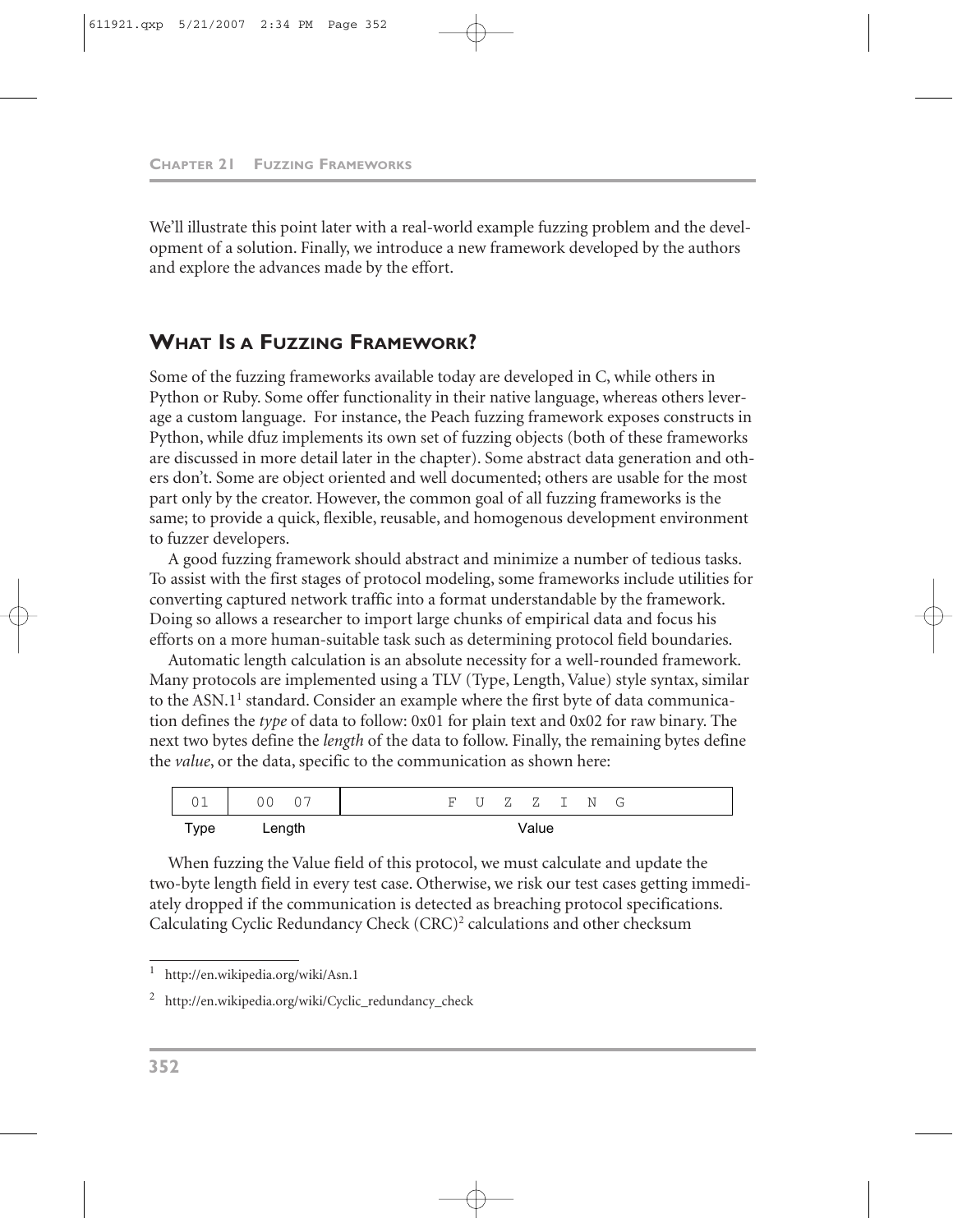algorithms are other tasks a useful framework should include. CRC values are commonly found embedded in both file and protocol specifications to identify potentially corrupted data. PNG image files, for example, employ CRC values that allow programs to avoid processing an image if the received CRC does not match the calculated value. Although this is an important feature for security and functionality, it will prohibit fuzzing efforts if the CRC is not correctly updated as a protocol is mutated. As a more extreme example, consider the Distributed Network Protocol (DNP3)<sup>3</sup> specification, which is utilized in Supervisory Control and Data Acquisition (SCADA) communications. Data streams are individually sliced into 250-byte chunks and each chunk is prefixed with a CRC-16 checksum! Finally, consider that the IP addresses of the client, server, or both are frequently seen within transmitted data and that both addresses might change frequently during the course of a fuzz test. It would be convenient for a framework to offer a method of automatically determining and including these values in your generated fuzz test cases.

Most, if not all, frameworks provide methods for generating pseudo-random data. A good framework will take a further step by including a strong list of attack heuristics. An attack heuristic is nothing more than a stored sequence of data that has previously been known to cause a software fault. Format string (%n%n%n%n) and directory traversal  $(.,/.,/.,/)$  sequences are common examples of simple attack heuristics. Cycling through a finite list of such test cases prior to falling back on random data generation will save time in many scenarios and is a worthwhile investment.

Fault detection plays an important role in fuzzing and is discussed in detail in Chapter 24, "Intelligent Fault Detection." A fuzzer can detect that its target might have failed at the most simple level if the target is unable to accept a new connection. More advanced fault detection is generally implemented with the assistance of a debugger. An advanced fuzzing framework should allow the fuzzer to directly communicate with a debugger attached to the target application or even bundle a custom debugger technology altogether.

Depending on your personal preference, there may be a long laundry list of minor features that can significantly improve your fuzzer development experience. For example, some frameworks include support for parsing a wide range of formatted data. When copying and pasting raw bytes into a fuzzing script, for example, it would be convenient to be able to paste hex bytes in any of the following formats:  $0x41 0x42$ ,  $x41 \x42$ ,  $4142$ , and so on.

Fuzzing metrics (see Chapter 23, "Fuzzer Tracking") have also received little attention to date. An advanced fuzzing framework may include an interface for communicating with a metric gathering tool, such as a code coverage monitor.

<sup>3</sup> http://www.dnp.org/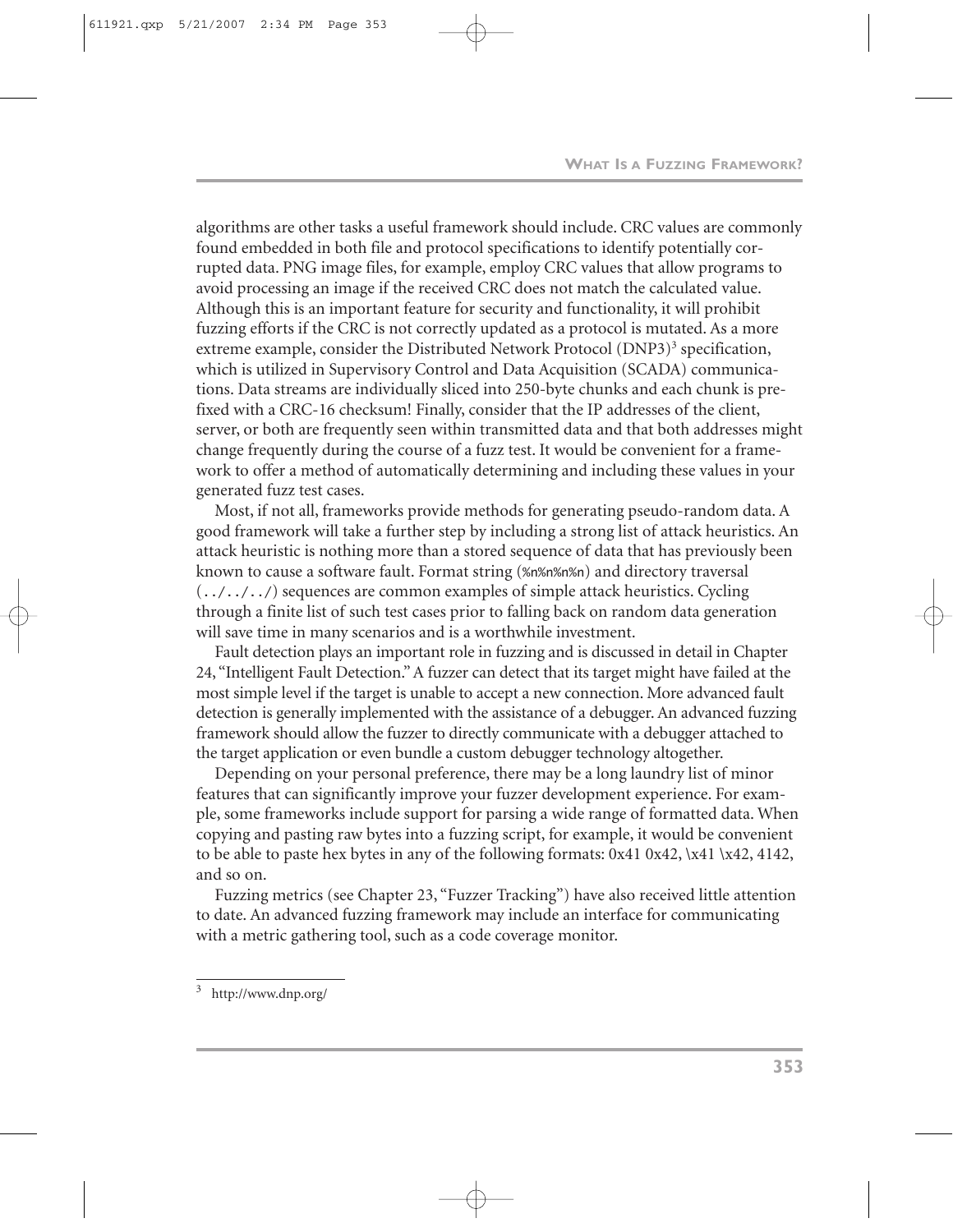Finally, the ideal fuzzing framework will provide facilities that maximize code reuse by making developed components readily available for future projects. If implemented correctly, this concept allows a fuzzer to evolve and get "smarter" the more it is used. Keep these concepts in mind as we explore a number of fuzzing frameworks prior to delving into the design and creation of both a task-specific and general-purpose custom framework.

# **EXISTING FRAMEWORKS**

In this section, we dissect a number of fuzzing frameworks to gain an understanding of what already exists. We do not cover every available fuzzing framework, but instead, we examine a sampling of frameworks that represent a range of different methodologies. The following frameworks are listed in a general order of maturity and feature richness, starting with the most primitive.

#### **ANTIPARSER**<sup>4</sup>

Written in Python, antiparser is an API designed to assist in the creation of random data specifically for the construction of fuzzers. This framework can be used to develop fuzzers that will run across multiple platforms as the framework depends solely on the availability of a Python interpreter. Use of the framework is pretty straightforward. An instance of the antiparser class must first be created; this class serves as a container. Next, antiparser exposes a number of fuzz types that can be instantiated and appended to the container. Available fuzz types include the following:

- apChar(): An eight-bit C character.
- apCString(): A C-style string; that is, an array of characters terminated by a null byte.
- apKeywords(): A list of values each coupled with a separator, data block, and terminator.
- apLong():  $A$  32-bit C integer.
- apShort(): A 16-bit C integer.
- apString(): A free form string.

<sup>4</sup> http://antiparser.sourceforge.net/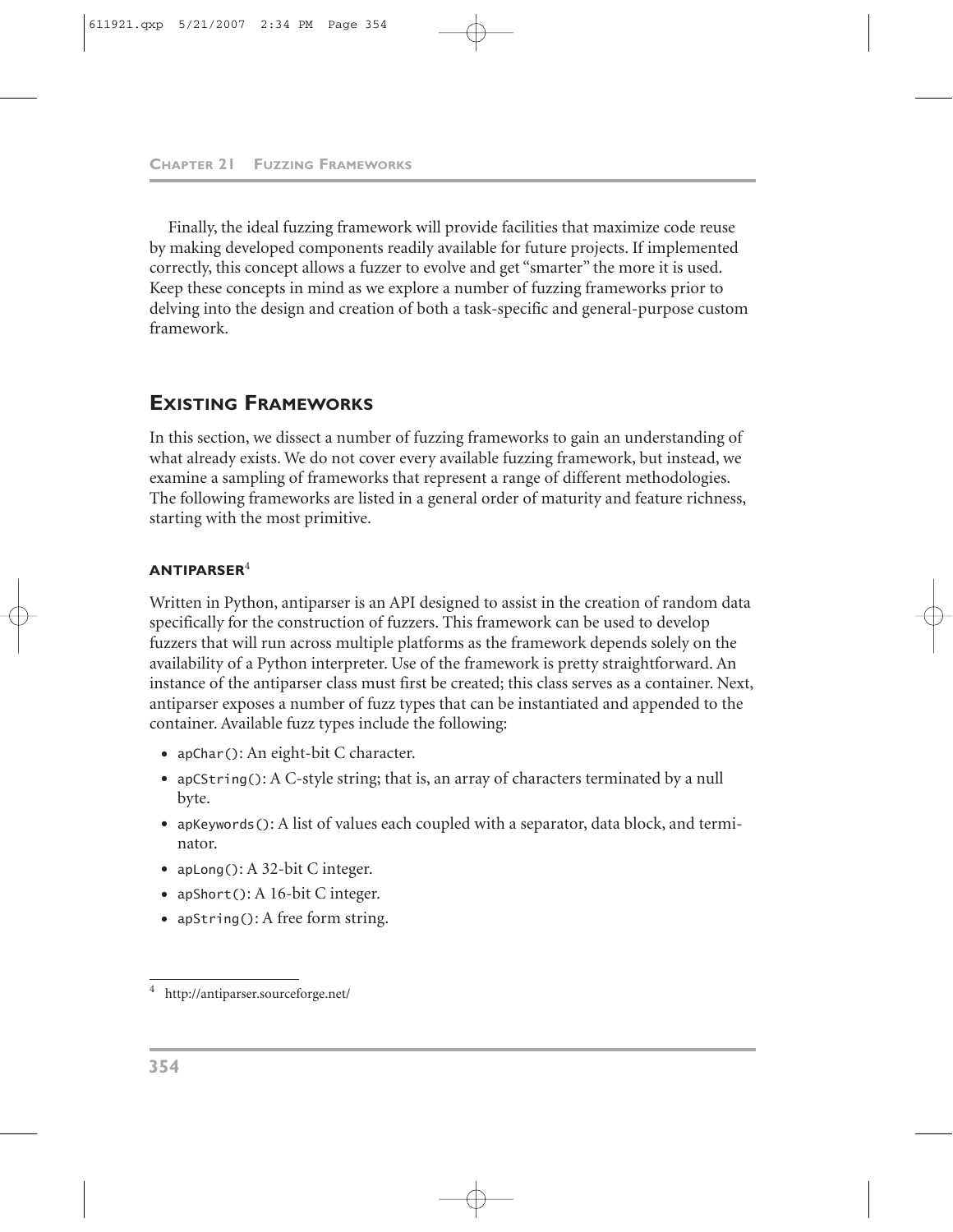Of the available data types, apKeywords() is the most interesting. With this class, you define a list of keywords, a block of data, a separator between keywords and the data, and finally an optional data block terminator. The class will generate data in the format [keyword] [separator] [data block] [terminator].

antiparser distributes an example script, evilftpclient.py, that leverages the apKeywords() data type. Let's examine portions of the script to gain a better understanding of what development on this framework looks like. The following Python code excerpt shows the relevant portions of evilftpclient.py responsible for testing an FTP daemon for format string vulnerabilities in the parsing of FTP verb arguments. This excerpt does not display the functionality for authenticating with the target FTP daemon, for example. For a complete listing, refer to the source.

```
from antiparser import *
CMDLIST = ['ABOR', 'ALLO', 'APPE', 'CDUP', 'XCUP', 'CWD',
           'XCWD', 'DELE', 'HELP', 'LIST', 'MKD', 'XMKD',
           'MACB', 'MODE', 'MTMD', 'NLST', 'NOOP', 'PASS',
           'PASV', 'PORT', 'PWD', 'XPWD', 'QUIT', 'REIN',
           'RETR', 'RMD', 'XRMD', 'REST', 'RNFR', 'RNTO',
           'SITE', 'SIZE', 'STAT', 'STOR', 'STRU', 'STOU',
           'SYST', 'TYPE', 'USER']
SEPARATOR = ""
TERMINATOR = "\\ r\\ n"for cmd in CMDLIST:
    ap = antiparser()cmdkw = apKeywords()
    cmdkw.setKeywords([cmd])
    cmdkw.setSeparator(SEPARATOR)
    cmdkw.setTerminator(TERMINATOR)
    cmdkw.setContent(r"%n%n%n%n%n%n%n%n%n%n%n%n%n%n%n%n")
    cmdkw.setMode('incremental')
    cmdkw.setMaxSize(65536)
    ap.append(cmdkw)
    sock = apSocket()sock.connect(HOST, PORT)
    # print FTP daemon banner
    print sock.recv(1024)
```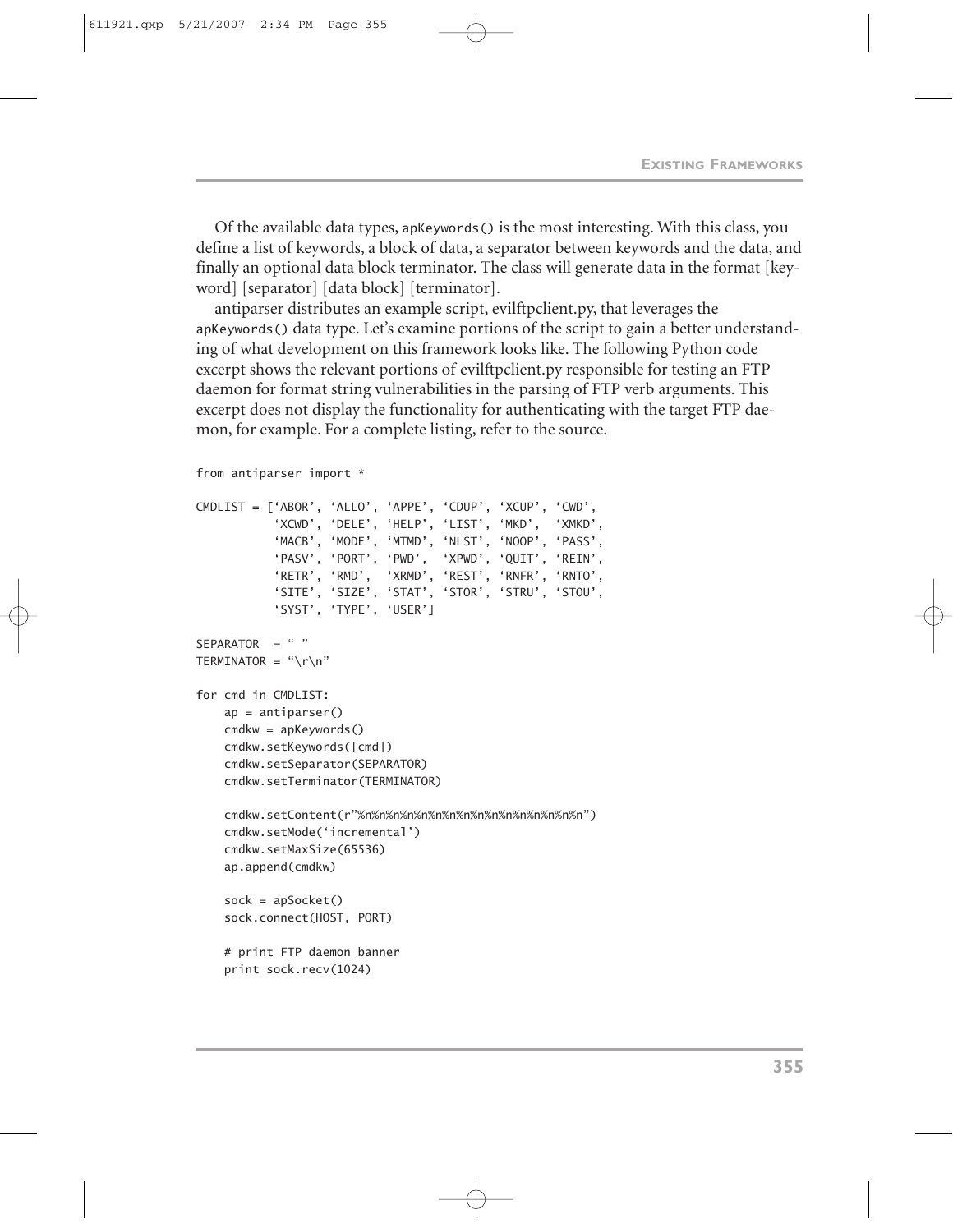```
# send fuzz test
sock.sendTCP(ap.getPayload())
# print FTP daemon response
print sock.recv(1024)
sock.close()
```
The code begins by importing all the available data types and classes from the antiparser framework, defining a list of FTP verbs, the verb argument separator character (space), and the command termination sequence (carriage return followed by newline). Each listed FTP verb is then iterated and tested separately, beginning with the instantiation of a new antiparser container class. Next, the apKeywords() data type comes into play. A list defining a single item, the current verb being tested, is specified as the keywords (keyword in this case). The appropriate verb–argument separation and command termination characters are then defined. The data content for the created apKeyword() object is set to a sequence of format string tokens. If the target FTP server exposes a format string vulnerability in the parsing of verb arguments, this data content will surely trigger it.

The next two calls, setMode('incremental') and setMaxSize(65536), specify that on permutation the data block should grow sequentially to the maximum value of 65,336. However, in this specific case, those two calls are irrelevant, as the fuzzer does not loop through a number of test cases or permutations by calling ap.permute(). Instead, each verb is tested with a single data block.

The remaining lines of code are mostly self-explanatory. The single data type, apKeywords(), is appended to the antiparser container and a socket is created. Once a connection has been established, the test case is generated in the call to ap.getPayload() and transmitted via sock.sendTCP().

It is obvious that antiparser has a number of limitations. The example FTP fuzzer can be easily reproduced in raw Python without assistance from the framework. The ratio of framework-specific code versus generic code when developing fuzzers on antiparser is significantly low in comparison to other frameworks. The framework also lacks many of the desired automations listed in the previous section, such as the ability to automatically calculate and represent the common TLV protocol format. On a final note, the documentation for this framework is slim and, unfortunately, only a single example is available as of version 2.0, which was released in August 2005. Although this framework is simple and provides some benefits for generating simple fuzzers, it is inadequate for handling complex tasks.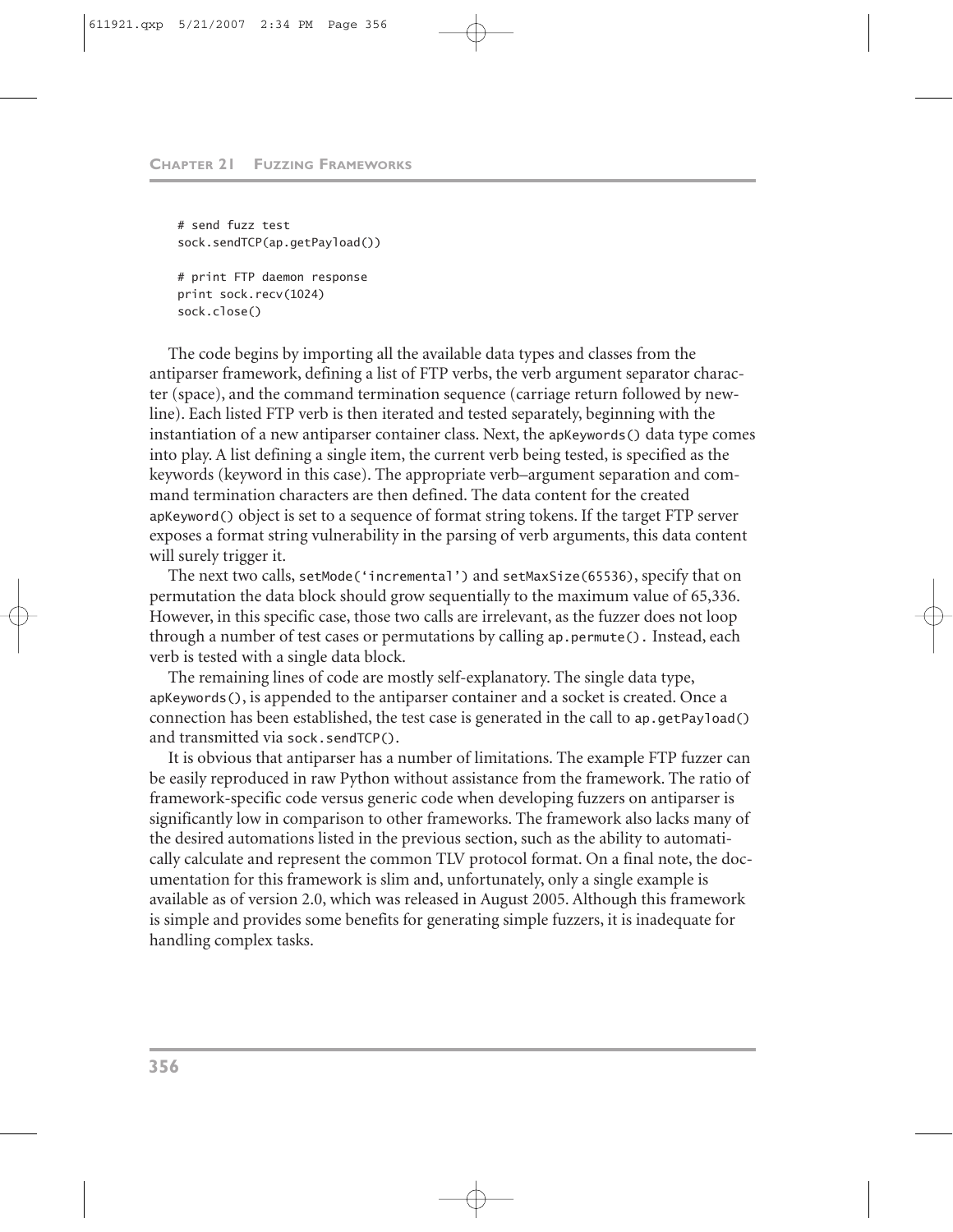# **DFUZ**<sup>5</sup>

Written in C by Diego Bauche, Dfuz is an actively maintained and frequently updated fuzzing framework. This framework has been used to uncover a variety of vulnerabilities affecting vendors such as Microsoft, Ipswitch, and RealNetworks. The source code is open and available for download but a restrictive license prevents any duplication or modification without express permission of the author. Depending on your needs, this limited license may dissuade you from utilizing the framework. The motivating factor behind this rigid licensing appears to be that the author is unhappy with the quality of his own code (according to the README file). It might be worth a shot to contact him directly if you wish to reuse portions of his code. Dfuz was designed to run on UNIX/Linux and exposes a custom language for developing new fuzzers. This framework is not the most advanced fuzzing framework dissected in this chapter. However, its simple and intuitive design makes it a good framework design case study, so let's examine it in detail.

The basic components that comprise Dfuz include data, functions, lists, options, protocols, and variables. These various components are used to define a set of rules that the fuzzing engine can later parse to generate and transmit data. The following familiar and simple syntax is used to define variables within rule files:

```
var my_variable = my_data
var ref_other = "1234", \text{Im}y_variable, 0x00
```
Variables are defined with the simple prefix *var* and can be referenced from other locations by prefixing the variable name with a dollar sign (\$, like in Perl or PHP). Fuzzer creation is entirely self-contained. This means that unlike antiparser, for example, building a fuzzer on top of this framework is done entirely in its custom scripting language.

Dfuz defines various functions to accomplish frequently needed tasks. Functions are easily recognizable as their names are prefixed with the percent character (%). Defined functions include the following:

• %attach(): Wait until the Enter or Return key is pressed. This is useful for pausing the fuzzer to accomplish another task. For example, if your fuzzing target spawns a new thread to handle incoming connections and you wish to attach a debugger to this new thread, insert a call to %attach() after the initial connection is established, then locate and attach to the target thread.

<sup>5</sup> http://www.genexx.org/dfuz/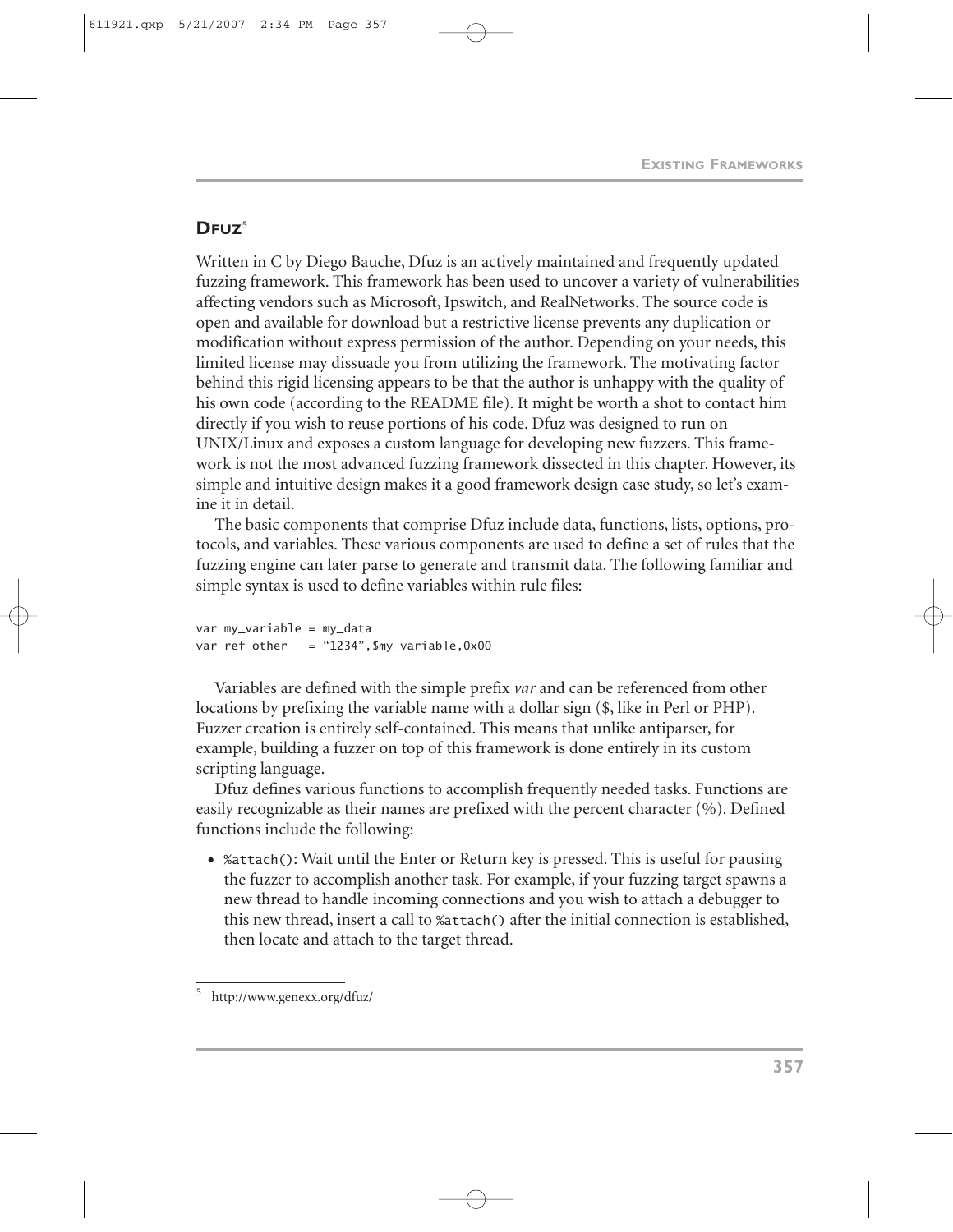- %length() or %calc(): Calculate and insert the size of the supplied argument in binary format. For example, %length("AAAA") will insert the binary value 0x04 into the binary stream. The default output size for these functions is 32 bits, but this can be modified to 8 bits by calling %length:uint8() or to 16 bits by calling %length:uint16().
- %put:<size>(number): Insert the specified number into the binary stream. The size can be specified as one of byte, word, or dword, which are aliases of uint8, uint16, and uint32, respectively.
- %random: <size>(): Will generate and insert a random binary value of the specified size. Similar to %put(), size can be specified as one of byte, word, or dword, which are aliases of uint8, uint16, and uint32, respectively.
- %random:data(<length>,<type>): Generate and insert random data. Length specifies the number of bytes to generate. Type specifies the kind of random data to generate and can be specified as one of ascii, alphanum, plain, or graph.
- %dec2str(num): Convert a decimal number to a string and insert it into the binary stream. For example, %dec2str(123) generates 123.
- %fry(): Randomly modify the previously defined data. The rule "AAAA",%fry(), for example, will cause a random number of the characters in the string "AAAA" to be replaced with a random byte value.
- %str2bin(): Parses a variety of hexadecimal string representations into their raw value. For example: 4141, 41 41, and 41-41 would all translate to AA.

Data can be represented in a number of ways. The custom scripting language supports syntax for specifying strings, raw bytes, addresses, data repetitions, and basic data looping. Multiple data definitions can be strung together to form a simple list by using the comma separator. The following examples demonstrate a variety of ways that data can be defined (refer to the documentation for further details):

```
var my_variable1 = "a string"
var my_variable2 = 0x41,|0xdeadbeef|,[Px50],[\x41*200],100
```
Lists are declared with the keyword *list* followed by the list name, the keyword *begin*, a list of data values separated by newlines, and are finally terminated with the keyword *end*. A list can be used to define and index a sequence of data. For example: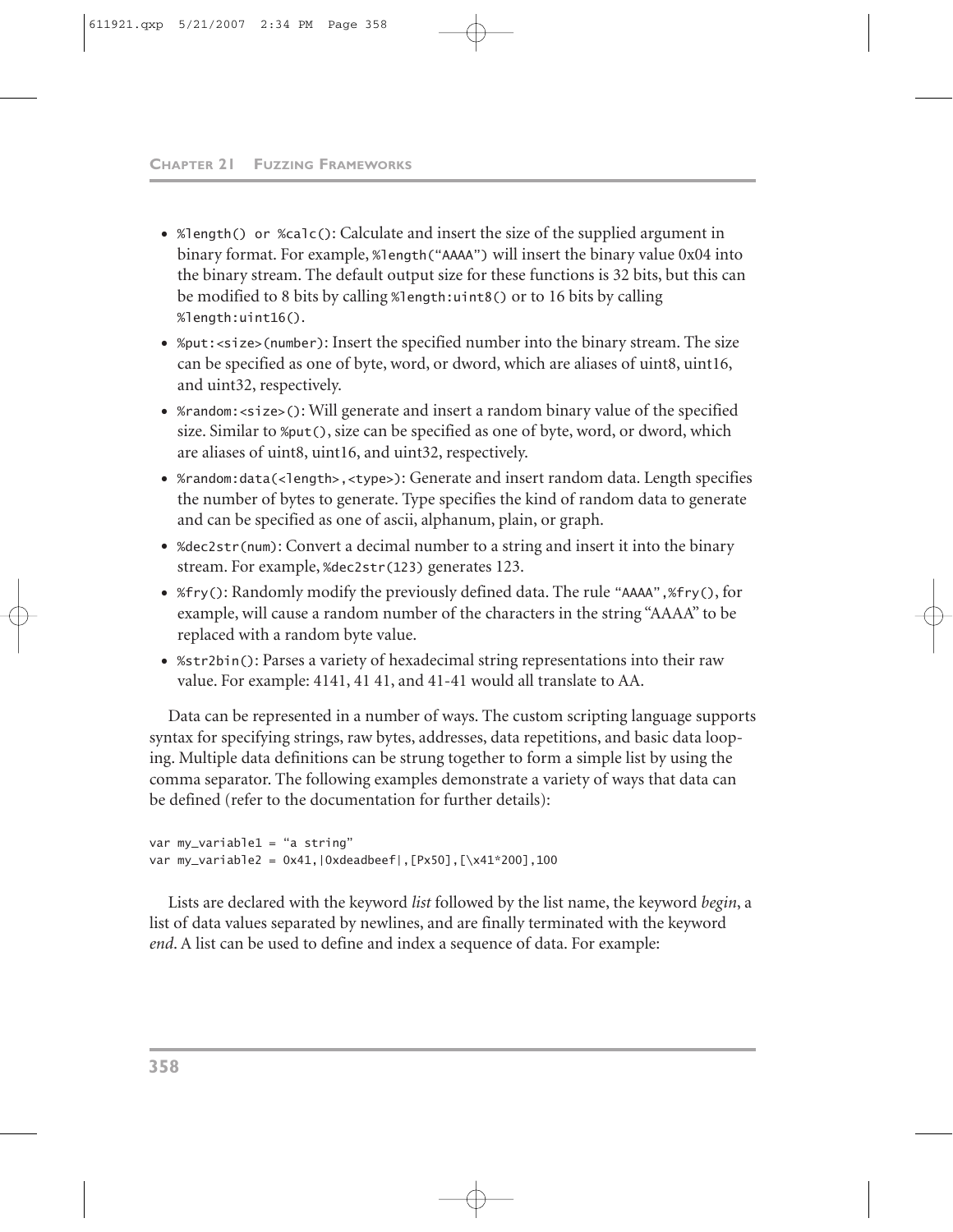```
list my_list:
begin
    some_data
    more_data
    even_more_data
end
```
Like variables, lists can be referenced from other locations by prefixing the list name with a dollar sign (\$). With similar syntax to other scripting languages, such as Perl and PHP, a list member can be indexed through square brackets: \$my\_list[1]. Random indexes within a list are also supported through the *rand* keyword: \$my\_list[rand].

A number of options for controlling the behavior of the overall engine exist, including the following:

- *keep\_connecting*: Continue fuzzing the target even if a connection cannot be established.
- *big endian*: Changes the byte order of data generation to big endian (little endian is the default).
- *little\_endian*: Changes the byte order of data generation to little endian (the default).
- *tcp*: Specifies that socket connections should be established over TCP.
- *udp*. Specifies that socket connections should be established over UDP.
- *client\_side*: Specifies that the engine will be fuzzing a server and thereby acting as a client.
- *server\_side*: Specifies that the engine will be fuzzing a client and thereby acting as a server waiting for a connection.
- *use\_stdout*: Generate data to standard output (console) as opposed to a socket-connected peer. This option must be coupled with a host value of "stdout."

To ease the burden of reproducing frequently fuzzed protocols, Dfuz can emulate the FTP, POP3, Telnet, and Server Message Block (SMB) protocols. This functionality is exposed through functions such as ftp:user(), ftp:pass(), ftp:mkd(), pop3:user(), pop3:pass(), pop3:dele(), telnet:user(), telnet:pass(), smb:setup(), and so on. Refer to the Dfuz documentation for a complete listing.

These basic components must be combined with some additional directives to create rule files. As a simple, yet complete example, consider the following rule file (bundled with the framework) for fuzzing an FTP server: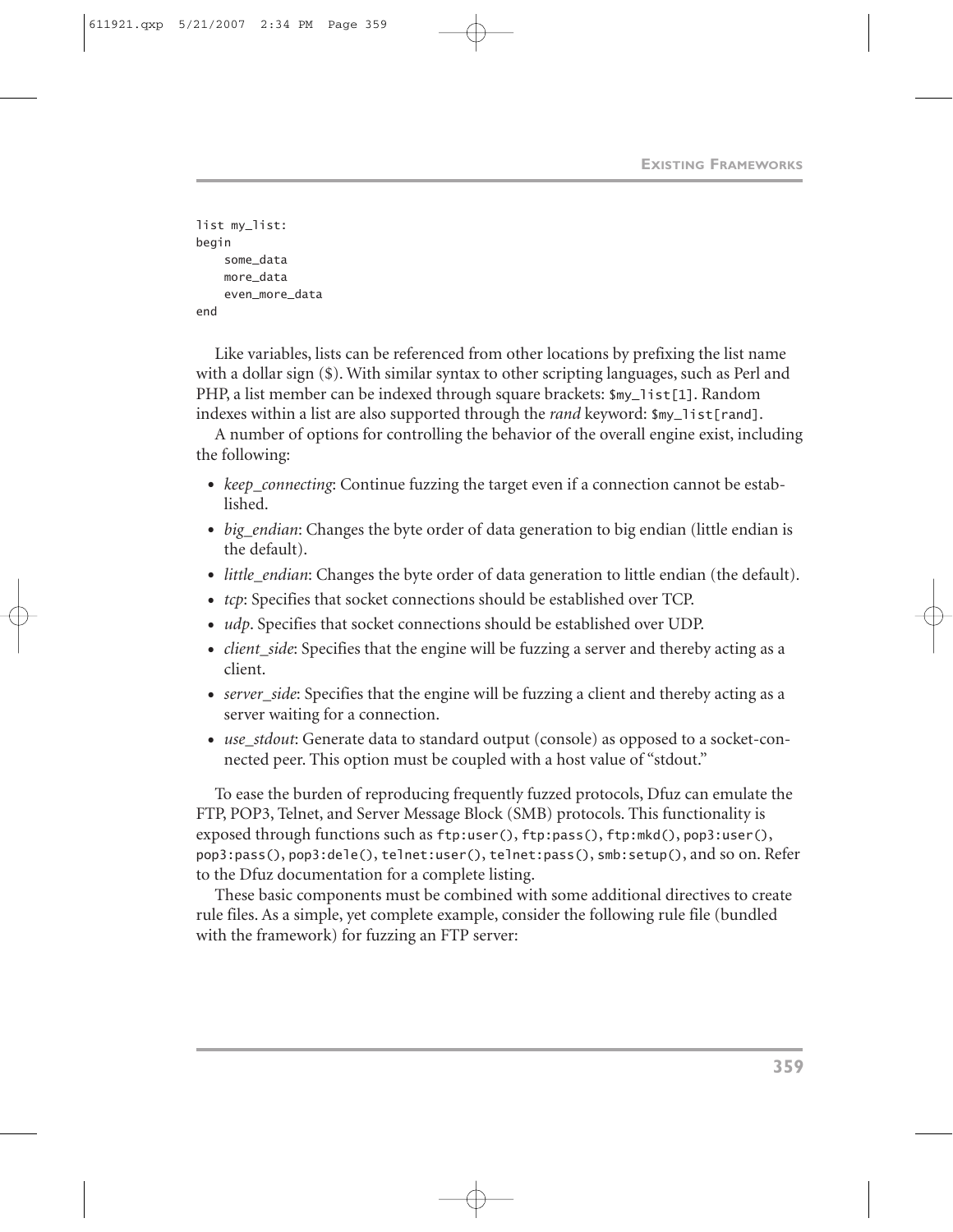```
port=21/tcp
```

```
peer write: @ftp:user("user")
peer read
peer write: @ftp:pass("pass")
peer read
peer write: "CWD /", %random:data(1024,alphanum), 0x0a
peer read
peer write: @ftp:quit()
peer read
repeat=1024
wait = 1# No Options
```
The first directive specifies that the engine must connect over TCP port 21. As no options are specified, it defaults to behaving as a client. The peer read and peer write directives indicate to the engine when data should be read from and written to the fuzz target, respectively. In this specific rule file, the FTP protocol functionality is used to authenticate with the target FTP server. Next, the Change Working Directory (CWD) command is manually constructed and transmitted to the server. The CWD command is fed 1,024 random bytes of alphanumeric data followed by a terminating newline (0x0a). Finally the connection is closed. The final repeat directive specifies that the peer read and write block should be executed 1,024 times. With every test case, Dfuz will establish an authenticated connection with the FTP server, issue a CWD command with a random 1,024-byte alphanumeric string as the argument, and tear down the connection.

Dfuz is a simple and powerful fuzzing framework that can be used to replicate and fuzz many protocols and file formats. The combination of stdout (standard output) support with some basic command-line scripting can transform this framework into a file format, environment variable, or command-line argument fuzzer as well. Dfuz has a relatively quick learning curve and fast development time. The fact that fuzzer development is accomplished entirely in its own scripting language is a double-edged sword. It is a positive in that nonprogrammers can describe and fuzz protocols on this framework and it is a negative in that experienced programmers cannot leverage the innate powers and features exposed by a mature programming language. Dfuz promotes some code reuse, but not nearly as much as other frameworks, such as Peach. A key feature currently lacking is the availability of an intelligent set of attack heuristics. Overall, Dfuz is an interesting case study for a well-designed fuzzing framework and a good tool to keep in the back pocket.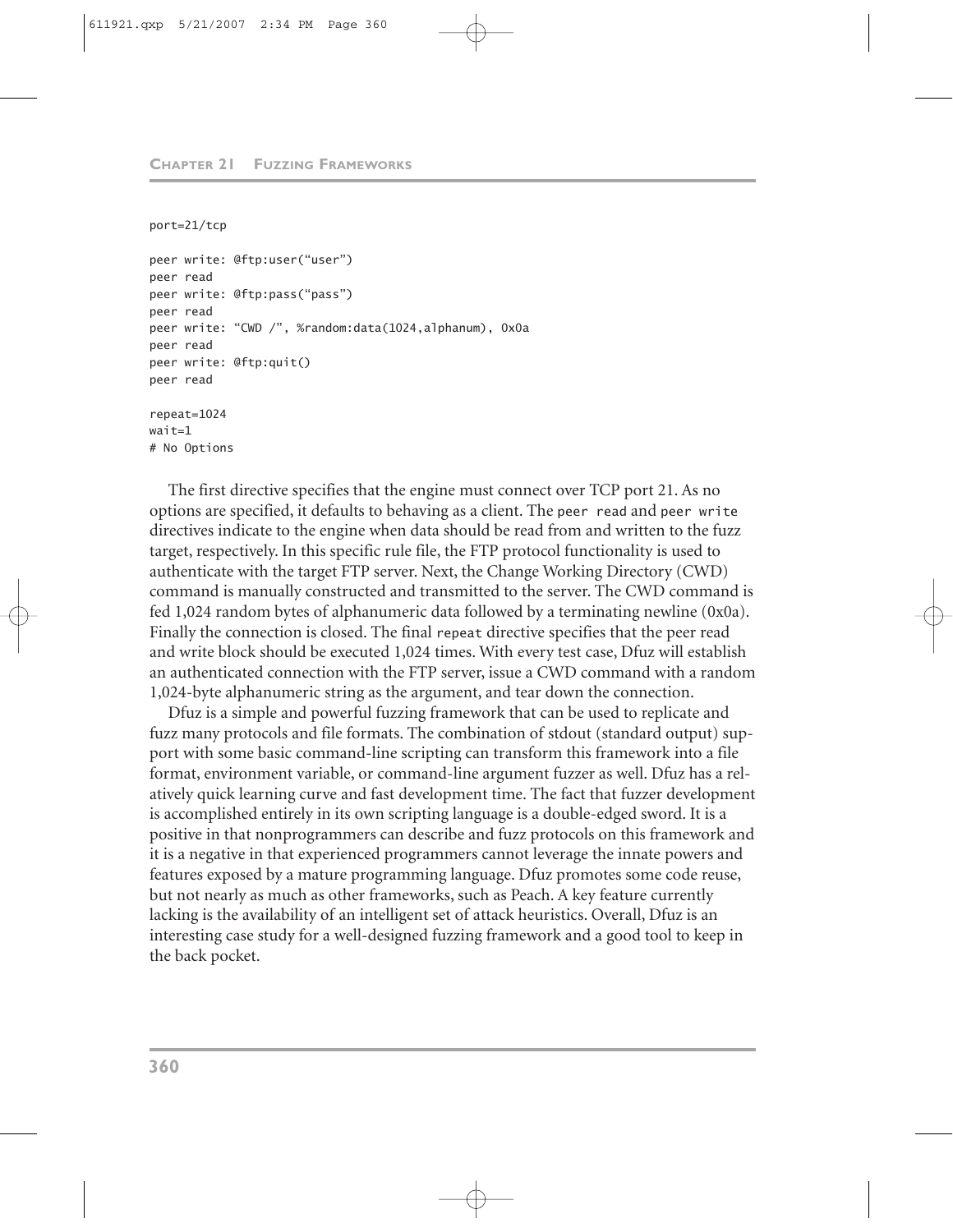## **SPIKE**<sup>6</sup>

SPIKE, written by Dave Aitel, is probably the most widely used and recognized fuzzing framework. SPIKE is written in C and exposes an API for quickly and efficiently developing network protocol fuzzers. SPIKE is open source and released under the flexible GNU General Public License  $(GPL)$ .<sup>7</sup> This favorable licensing has allowed for the creation of SPIKEfile, a repurposed version of the framework designed specifically for file format fuzzing (see Chapter 12, "File Format Fuzzing: Automation on UNIX"). SPIKE utilizes a novel technique for representing and thereafter fuzzing network protocols. Protocol data structures are broken down and represented as blocks, also referred to as a SPIKE, which contains both binary data and the block size. Block-based protocol representation allows for abstracted construction of various protocol layers with automatic size calculations. To better understand the block-based concept, consider the following simple example from the whitepaper "The Advantages of Block-Based Protocol Analysis for Security Testing":8

```
s_block_size_binary_bigendian_word("somepacketdata");
s_block_start("somepacketdata")
s_binary("01020304");
s_block_end("somepacketdata");
```
This basic SPIKE script (SPIKE scripts are written in C) defines a block named somepacketdata, pushes the four bytes 0x01020304 into the block and prefixes the block with the block length. In this case the block length would be calculated as 4 and stored as a big endian word. Note that most of the SPIKE API is prefixed with either s\_ or spike\_. The s\_binary() API is used to add binary data to a block and is quite liberal with its argument format, allowing it to handle a wide variety of copied and pasted inputs such as the string 4141 \x41 0x41 41 00 41 00. Although simple, this example demonstrates the basics and overall approach of constructing a SPIKE. As SPIKE allows blocks to be embedded within other blocks, arbitrarily complex protocols can be easily broken down into their smallest atoms. Expanding on the previous example:

http://www.immunitysec.com/resources-freesoftware.shtml

<sup>7</sup> http://www.gnu.org/copyleft/gpl.html

http://www.immunitysec.com/downloads/advantages\_of\_block\_based\_analysis.pdf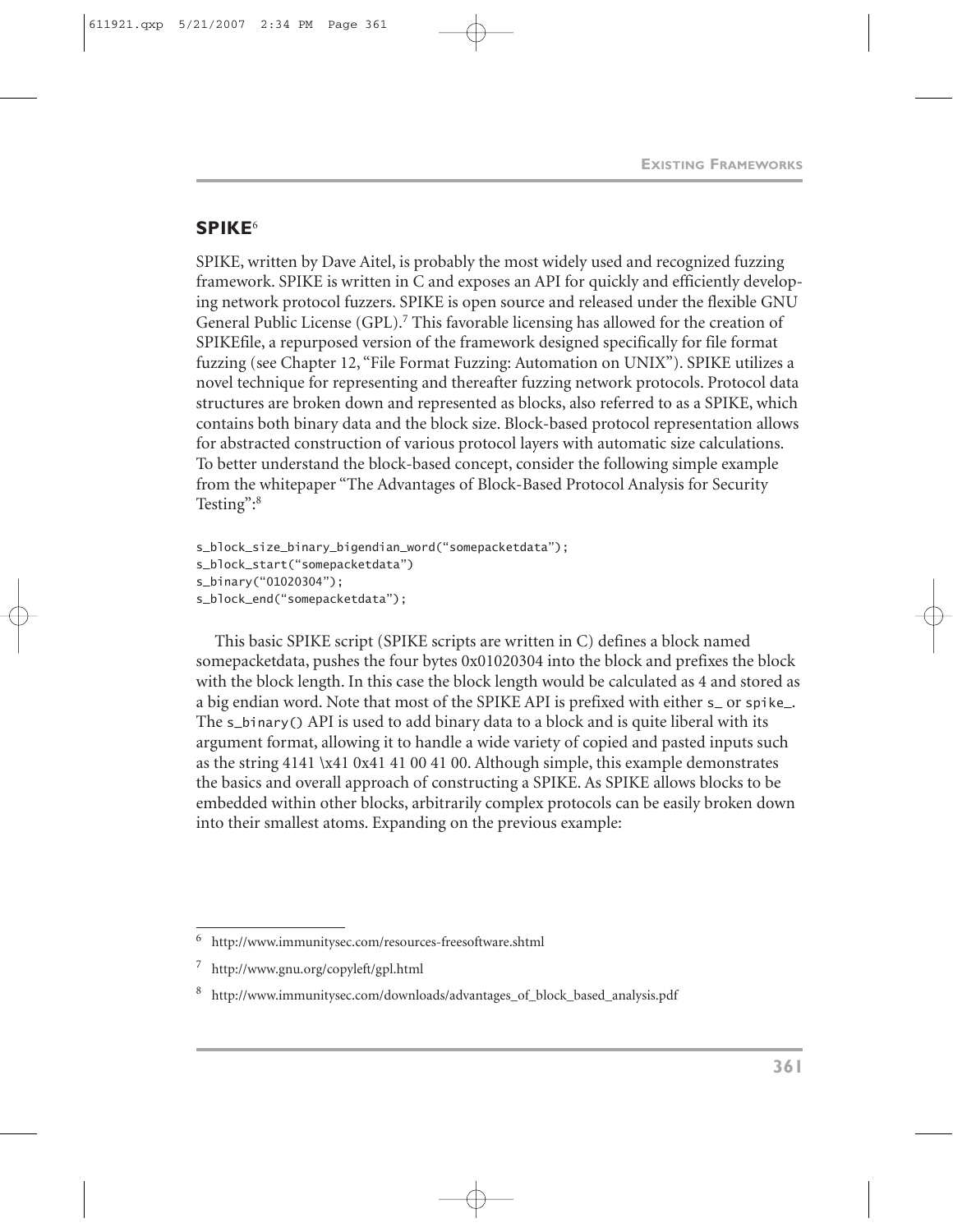```
s_block_size_binary_bigendian_word("somepacketdata");
s_block_start("somepacketdata")
s_binary("01020304");
s_blocksize_halfword_bigendian("innerdata");
s_block_start("innerdata");
s_binary("00 01");
s_binary_bigendian_word_variable(0x02);
s_string_variable("SELECT");
s_block_end("innerdata");
s_block_end("somepacketdata");
```
In this example, two blocks are defined, somepacketdata and innerdata. The latter block is contained within the former block and each individual block is prefixed with a size value. The newly defined innerdata block begins with a static two-byte value (0x0001), followed by a four-byte variable integer with a default value of 0x02, and finally a string variable with a default value of SELECT. The s\_binary\_bigendian\_word\_variable() and s\_string\_variable() APIs will loop through a predefined set of integer and string variables (attack heuristics), respectively, that have been known in the past to uncover security vulnerabilities. SPIKE will begin by looping through the possible word variable mutations and then move on to mutating the string variable. The true power of this framework is that SPIKE will automatically update the values for each of the size fields as the various mutations are made. To examine or expand the current list of fuzz variables, look at SPIKE/src/spike.c. Version 2.9 of the framework contains a list of almost 700 error-inducing heuristics.

Using the basic concepts demonstrated in the previous example, you can begin to see how arbitrarily complex protocols can be modeled in this framework. A number of additional APIs and examples exist. Refer to the SPIKE documentation for further information. Sticking to the running example, the following code excerpt is from an FTP fuzzer distributed with SPIKE. This is not the best showcase of SPIKE's capabilities, as no blocks are actually defined, but it helps to compare apples with apples.

```
s_string("HOST ");
s_string_variable("10.20.30.40");
s_string("\r\n");
s_string_variable("USER");
s_string(" v);
s_string_variable("bob");
s_string("\r\n");
s_string("PASS ");
s_string_variable("bob");
s_string("\r\n");
```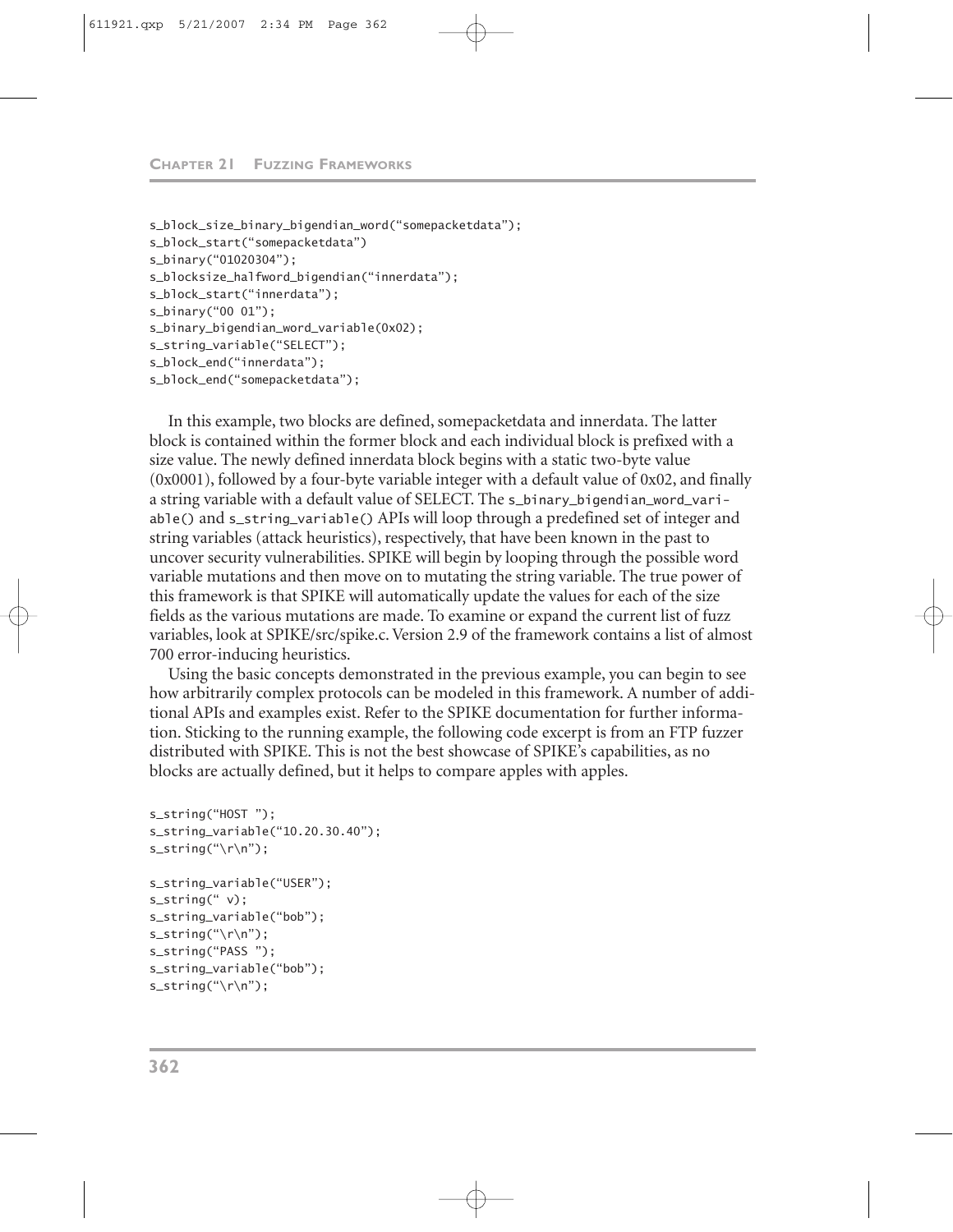```
s_string("SITE ");
s_string_variable("SEDV");
s_string("\r\n");
s_string("ACCT ");
s_string_variable("bob");
s_string("\r\n");
s_string("CWD ");
s_string_variable(".");
s_string("\r\n");
s_string("SMNT ");
s_string_variable(".");
s_string("\r\n");
s_string("PORT ");
s_string_variable("1");
s_string(",");
s_string_variable("2");
s_string(",");
s_string_variable("3");
s_string(",");
s_string_variable("4");
s_string(",");
s_string_variable("5");
s_string(",");
s_string_variable("6");
s_string("\r\n");
```
SPIKE is sporadically documented and the distributed package contains many deprecated components that can lead to confusion. However, a number of working examples are available and serve as excellent references for familiarizing with this powerful fuzzing framework. The lack of complete documentation and disorganization of the distribution package has led some researchers to speculate that SPIKE is purposefully broken in a number of areas to prevent others from uncovering vulnerabilities privately discovered by the author. The veracity of this claim remains unverified.

Depending on your individual needs, one major pitfall of the SPIKE framework is the lack of support for Microsoft Windows, as SPIKE was designed to run in a UNIX environment, although there are mixed reports of getting SPIKE to function on the Windows platform through Cygwin.9 Another factor to consider is that even minor changes to the framework, such as the addition of new fuzz strings, require a recompilation. On a final

<sup>9</sup> http://www.cygwin.com/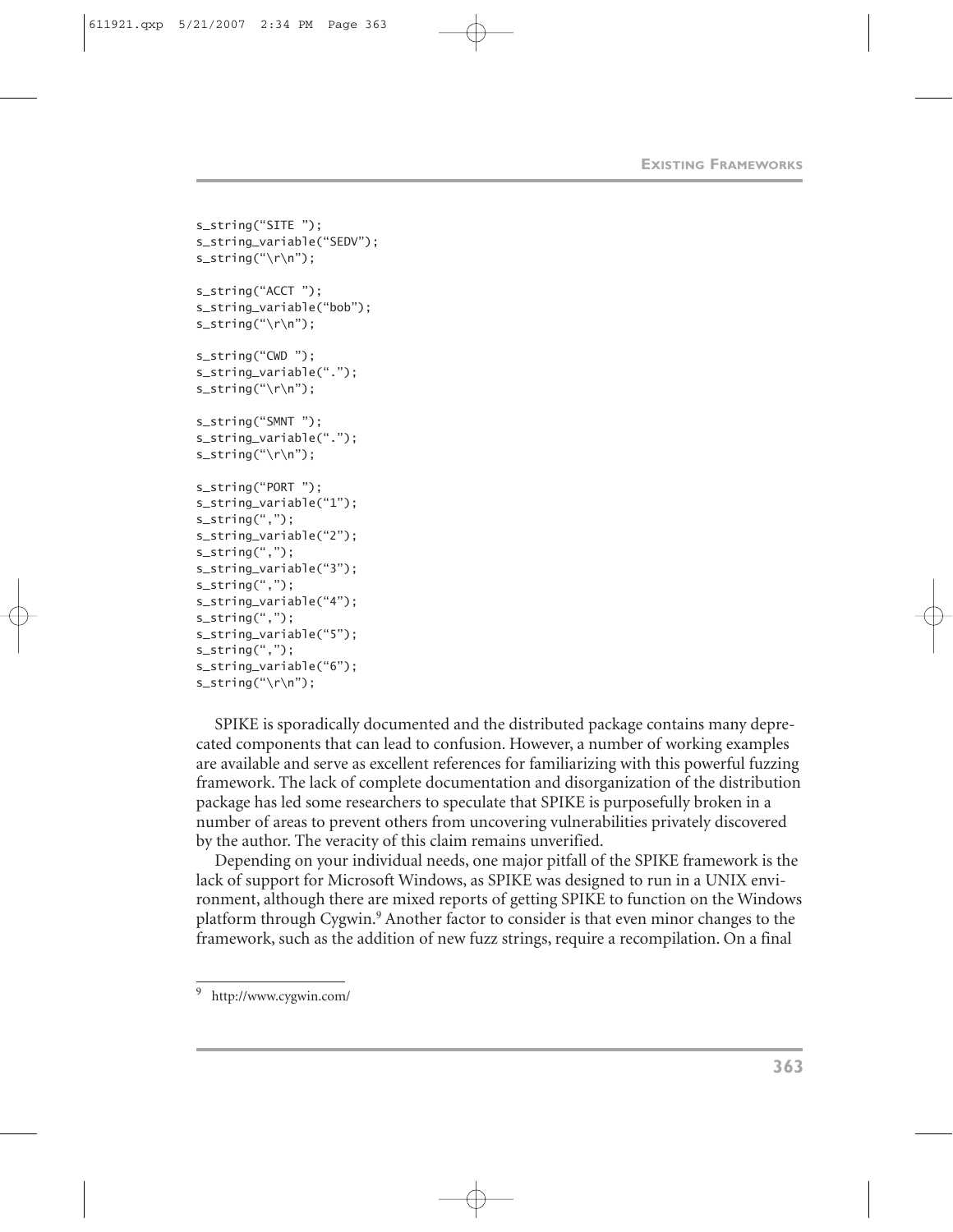negative note, code reuse between developed fuzzers is a manual copy-and-paste effort. New elements such as a fuzzer for e-mail addresses cannot simply be defined and later referenced globally across the framework.

Overall, SPIKE has proven to be effective and has been used by both its author and others to uncover a variety of high-profile vulnerabilities. SPIKE also includes utilities such as a proxy, allowing a researcher to monitor and fuzz communications between a browser and a Web application. SPIKE's fault-inducing capabilities have gone a long way in establishing the value of fuzzing on a whole. The block-based approach to fuzzing has gained popularity evident in that since the initial public release of SPIKE, a number of fuzzing frameworks have adopted the technique.

## **PEACH**<sup>10</sup>

Peach, released by IOACTIVE, is a cross-platform fuzzing framework written in Python and originally released in 2004. Peach is open source and openly licensed. Compared with the other available fuzzing frameworks, Peach's architecture is arguably the most flexible and promotes the most code reuse. Furthermore, in the author's opinion, it has the most interesting name (peach, fuzz—get it?). The framework exposes a number of basic components for constructing new fuzzers, including generators, transformers, protocols, publishers, and groups.

Generators are responsible for generating data ranging from simple strings to complex layered binary messages. Generators can be chained together to simplify the generation of complex data types. Abstraction of data generation into its own object allows for easy code reuse across implemented fuzzers. Consider, for example, that an e-mail address generator was developed during an SMTP server audit. That generator can be transparently reused in another fuzzer that requires generation of e-mail addresses.

Transformers change data in a specific way. Example transformers might include a base64 encoder, gzip, and HTML encoding. Transformers can also be chained together and can be bound to a generator. For example, a generated e-mail address can be passed through a URL-encoding transformer and then again through a gzip transformer. Abstraction of data transformation into its own object allows for easy code reuse across implemented fuzzers. Once a given transformation is implemented, it can be transparently reused by all future developed fuzzers.

Publishers implement a form of transport for generated data through a protocol. Example publishers include file publishers and TCP publishers. Again, the abstraction of this concept into its own object promotes code reuse. Although not possible in the

<sup>10</sup> http://peachfuzz.sourceforge.net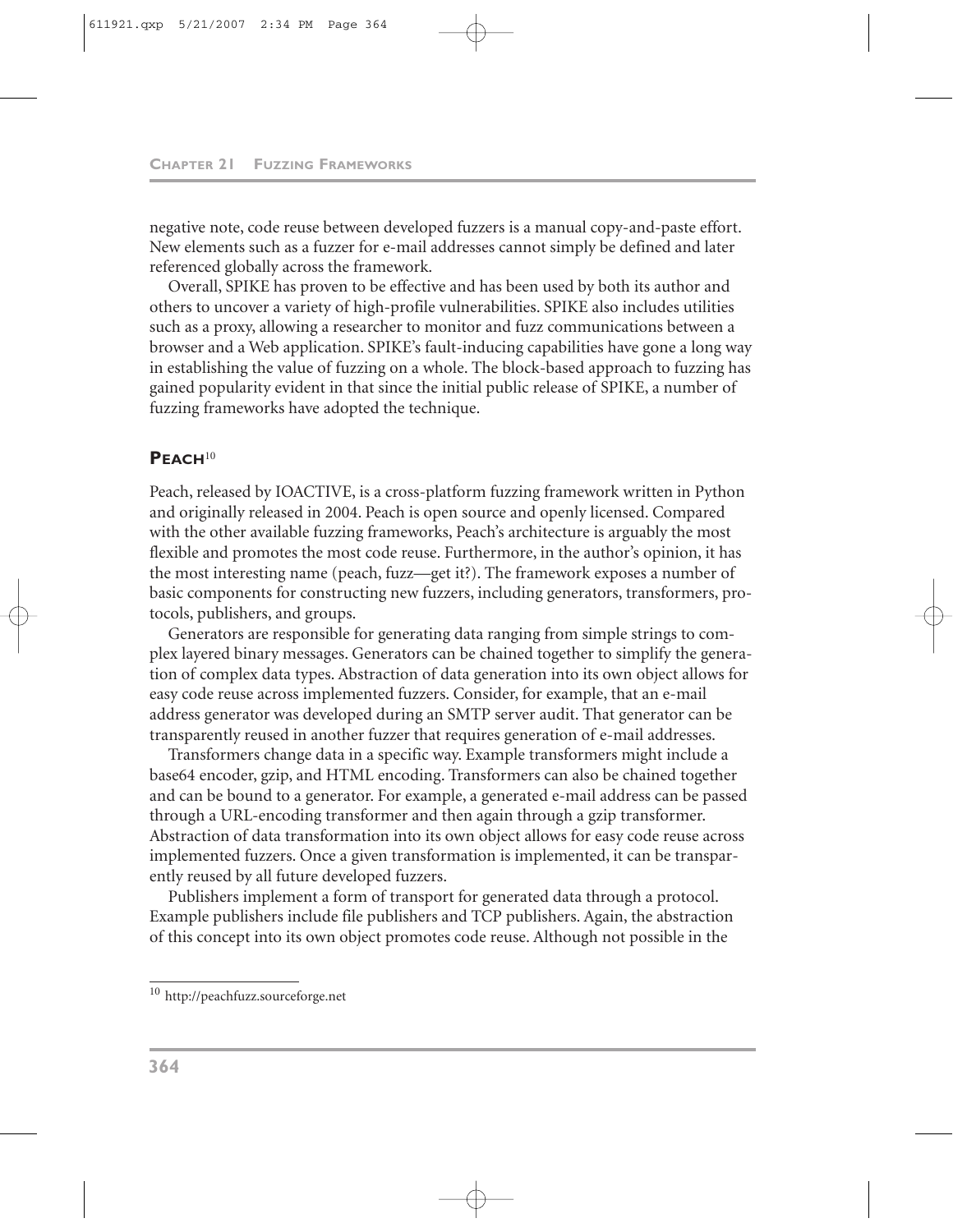current version of Peach, the eventual goal for publishers is to allow transparent interfacing with any publisher. Consider, for example, that you create a GIF image generator. That generator should be able to publish to a file or post to a Web form by simply swapping the specified publisher.

Groups contain one or more generators and are the mechanism for stepping through the values that a generator is capable of producing. Several stock group implementations are included with Peach. An additional component, the Script object, is a simple abstraction for reducing the amount of redundant code required for implementing looping through data through calls to group.next() and protocol.step().

As a complete, but simple example, consider the following Peach fuzzer designed to brute force the password of an FTP user from a dictionary file:

```
from Peach import *
from Peach.Transformers import *
from Peach.Generators import *
from Peach.Protocols import *
from Peach.Publishers import *
loginGroup = group.Group()
loginBlock = block.Block()
loginBlock.setGenerators((
    static.Static("USER username\r\nPASS "),
    dictionary.Dictionary(loginGroup, "dict.txt"),
    static.Static("\r\nOUIT\r\n")
    ))
loginProt = null.NullStdout(ftp.BasicFtp('127.0.0.1', 21), loginBlock)
```
script.Script(loginProt, loginGroup, 0.25).go()

The fuzzer begins by importing the various components of the Peach framework. Next, a new block and group is instantiated. The block is defined to pass a username and then the verb of the password command. The next element of the block imports a dictionary of potential passwords. This is the block element that will be iterated during fuzzing. The final element of the block terminates the password command and issues the FTP quit command to disconnect from the server. A new protocol is defined, extending from the already available FTP protocol. Finally, a script object is created to orchestrate the looping of connections and iterations through the dictionary. The first thought that might come to mind after looking over this script is that interfacing with the framework is not very intuitive. This is a valid criticism and probably the biggest pitfall of the Peach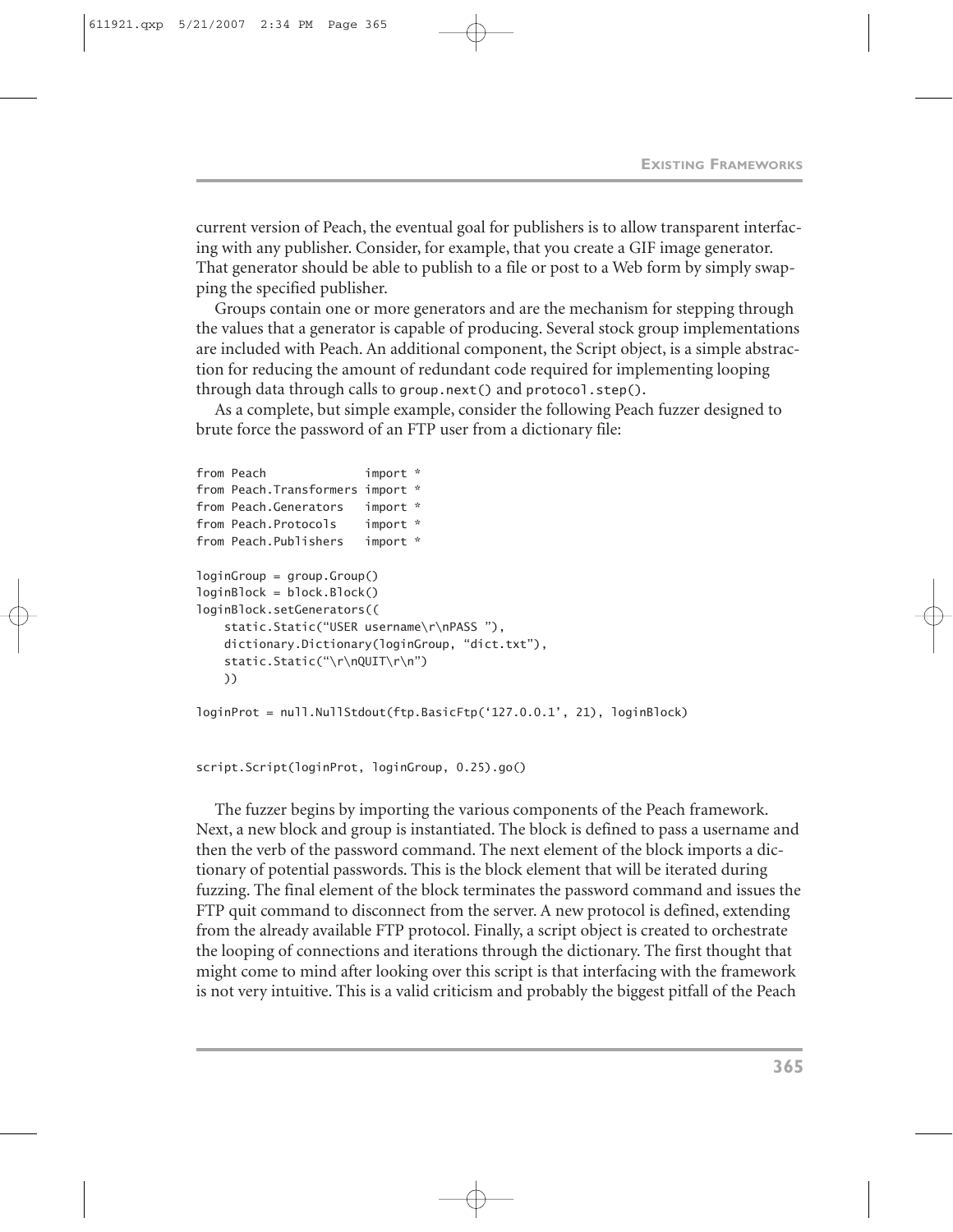framework. Developing your first fuzzer in Peach will definitely take you longer than developing your first fuzzer in Autodafé or Dfuz.

The Peach architecture allows a researcher to focus on the individual subcomponents of a given protocol, later tying them together to create a complete fuzzer. This approach to fuzzer development, although arguably not as fast as the block-based approach, certainly promotes the most code reuse of any other fuzzing framework. For example, if a gzip transformer must be developed to test an antivirus solution, then it becomes available in the library for transparent use later on to test an HTTP server's capability of handling compressed data. This is a beautiful facet of Peach. The more you use it, the smarter it gets. Thanks to its pure Python implementation, a Peach fuzzer can be run from any environment with a suitable Python installation. Furthermore, by leveraging existing interfaces such as Python's, Microsoft's COM, $^{11}$  or Microsoft .NET packages, Peach allows for direct fuzzing of ActiveX controls and managed code. Examples are also provided for directly fuzzing Microsoft Windows DLLs as well as embedding Peach into C/C++ code for creating instrumented clients and servers.

Peach is under active development and as of the time of publication the latest available version is 0.5 (released in April 2006). Although Peach is highly advanced in theory, it is unfortunately not thoroughly documented, nor is it widely used. This lack of reference material results in a substantial learning curve that might dissuade you from considering this framework. The author of Peach has introduced some novel ideas and created a strong foundation for expansion. On a final note, a Ruby port of the Peach framework has been announced, although no further details were available at of the time of writing.

## **GENERAL PURPOSE FUZZER**<sup>12</sup>

General Purpose Fuzzer (GPF), released by Jared DeMott of Applied Security, is named as a play on words on the commonly recognized term general protection fault. GPF is actively maintained, available as open source under the GPL license, and is developed to run on a UNIX platform. As the name implies, GPF is designed as a generic fuzzer; unlike SPIKE, it can generate an infinite number of mutations. This is not to say that generation fuzzers are superior to heuristic fuzzers, as both methodologies have pros and cons. The major advantage of GPF over the other frameworks listed in this section is the low cost of entry in getting a fuzzer up and running. GPF exposes functionality through a number of modes, including PureFuzz, Convert, GPF (main mode), Pattern Fuzz, and SuperGPF.

<sup>11</sup> http://en.wikipedia.org/wiki/Component\_Object\_Model

<sup>12</sup> http://www.appliedsec.com/resources.html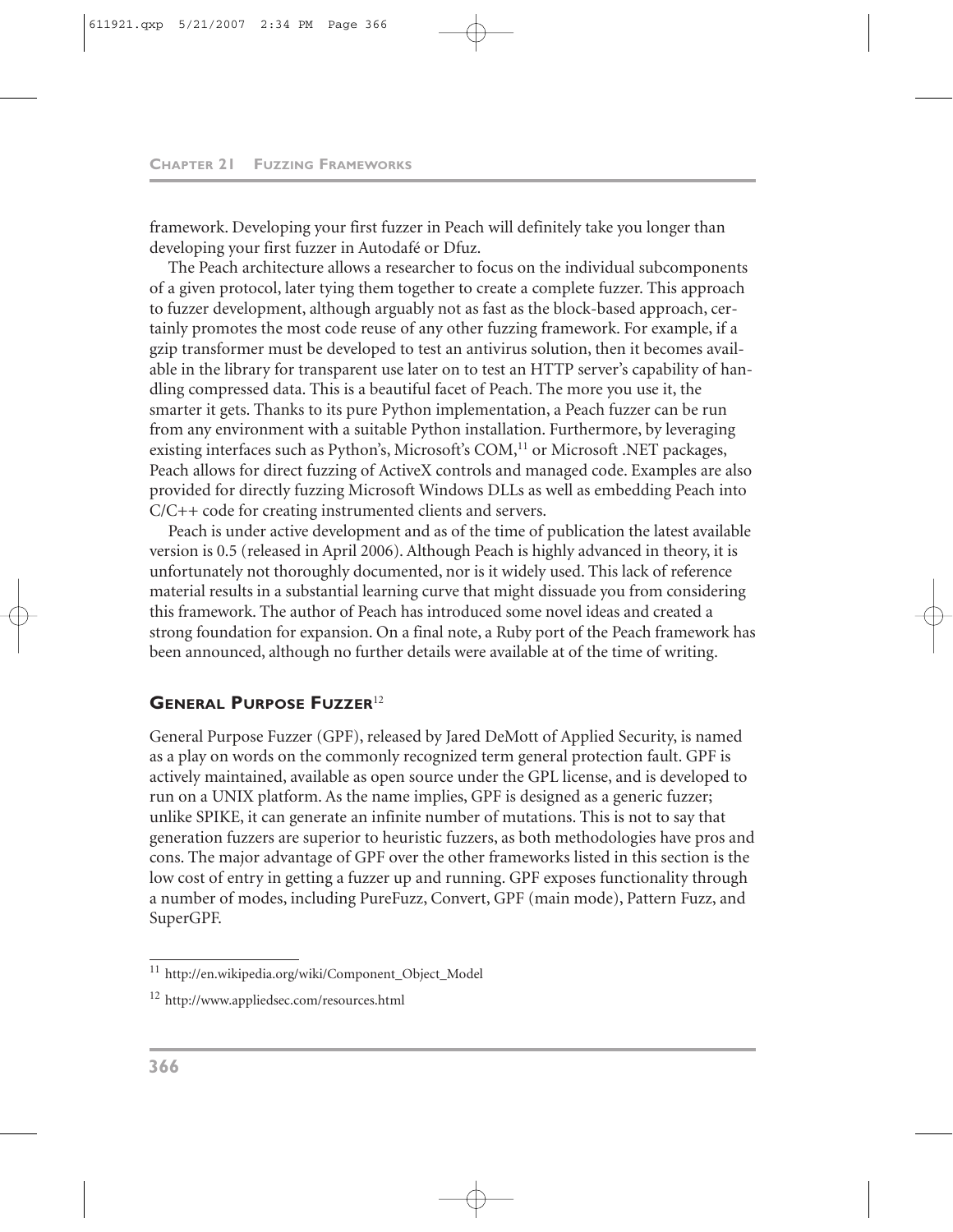PureFuzz is an easy-to-use purely random fuzzer, similar to attaching /dev/urandom to a socket. Although the generated input space is unintelligent and infinite, this technique has discovered vulnerabilities in the past, even in common enterprise software. The main advantage of PureFuzz over the netcat and /dev/urandom combination is that PureFuzz exposes a seed option allowing for pseudo-random stream replay. Furthermore, in the event that PureFuzz is successful, the specific packets responsible for causing an exception can be pinpointed through the use of a range option.

#### **RANDOM CAN BE EFFECTIVE,TOO!**

Many assume that fuzzers such as GPF's PureFuzz that generate purely random data are too simplistic to ever be of use. To dispel this common misconception, consider the following real-world example concerning Computer Associates' BrightStor ARCserve Backup solution. In August 2005, a trivially exploitable stackbased buffer overflow vulnerability was discovered in the agent responsible for handling Microsoft SQL Server backup.<sup>13</sup> All that is required to trigger the vulnerability is to transmit more than 3,168 bytes to the affected daemon listening on TCP port 6070.

This vulnerability can be easily discovered by random fuzzing with minimal setup and no protocol analysis. Take this example as proof that it can definitely be worthwhile to run a fuzzer such as PureFuzz while manual efforts to construct an intelligent fuzzer are underway.

Convert is a GPF utility that can translate libpcap files, such as those generated by Ethereal<sup>14</sup> and Wireshark,<sup>15</sup> into a GPF file. This utility alleviates some tedium from the initial stages of protocol modeling by converting the binary pcap (packet capture) format into a human-readable and ready-to-modify text-based format.

In GPF's main mode, a GPF file and various command-line options are supplied to control a variety of basic protocol attacks. Captured traffic is replayed, portions of which are mutated in various ways. Mutations include insertion of progressively larger string sequences and format string tokens, byte cycling, and random mutations, among others.

<sup>13</sup> http://labs.idefense.com/intelligence/vulnerabilities/display.php?id=287

<sup>14</sup> http://www.ethereal.com

<sup>15</sup> http://www.wireshark.org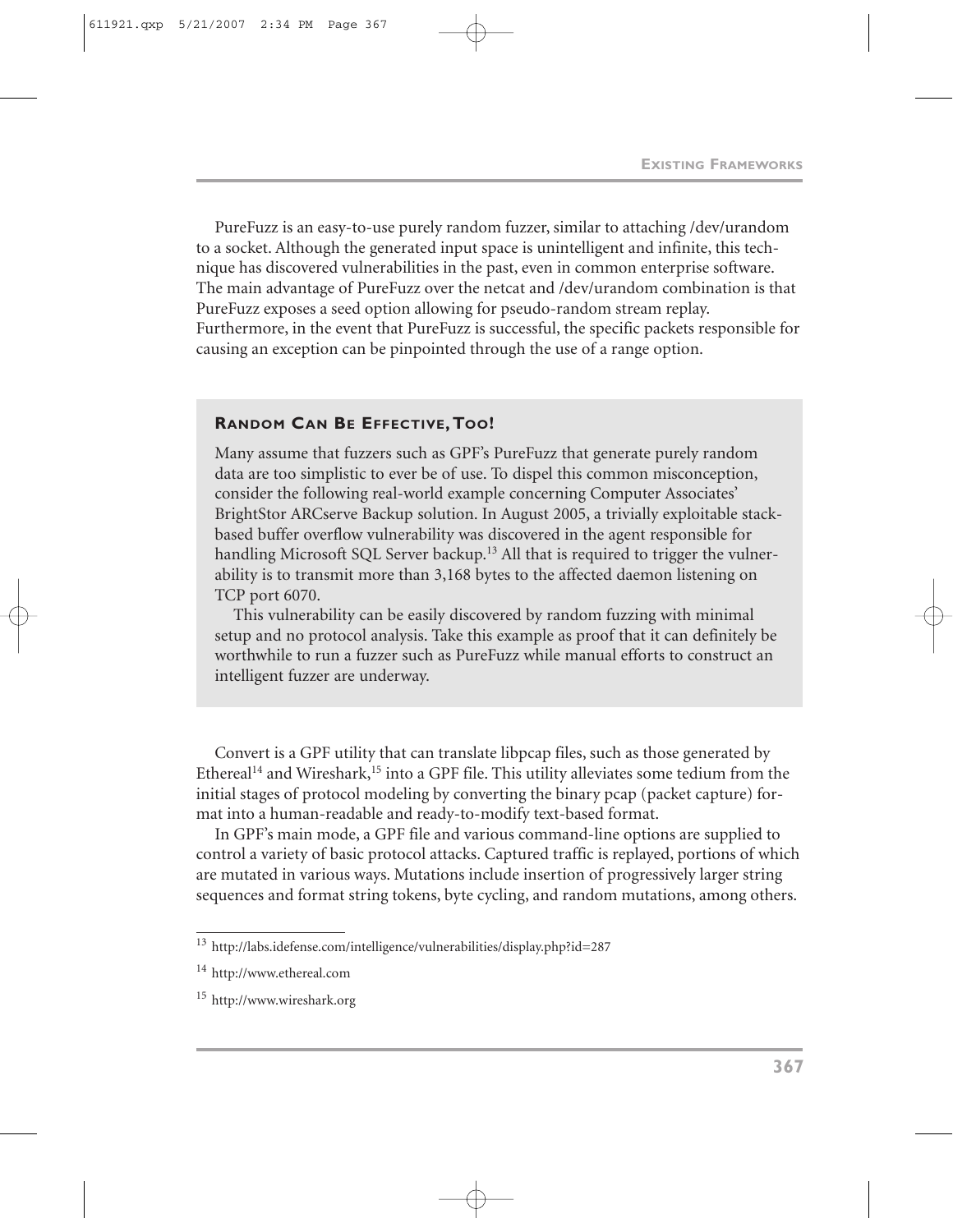This fuzzing mode is manually intensive as the bulk of its logic is built on the analyst's instinct.

Pattern Fuzz (PF) is the most notable GPF mode due to its ability to automatically tokenize and fuzz detected plain text portions of protocols. PF examines target protocols for common ASCII boundaries and field terminators and automatically fuzzes them according to set of internal rules. The internal rules are defined in C code named tokAids. The ASCII mutation engine is defined as a tokAid (normal\_ascii) and there are a few others (e.g., DNS). To accurately and intelligently model and fuzz a custom binary protocol, a tokAid must be written and compiled.

SuperGPF is a Perl script GPF wrapper written to address situations where a specific socket endpoint has been targeted for fuzzing but the researcher has no idea where to begin. SuperGPF combines a GPF capture with a text file containing valid protocol commands and generates thousands of new capture files. The script then starts multiple instances of GPF in varying fuzz modes to bombard the target with a wide variety of generated data. SuperGPF is limited to the fuzzing of ASCII protocols only.

Again, we provide an example GPF script to compare and contrast with previously shown FTP fuzzers:

```
Source:S Size:20 Data:220 (vsFTPd 1.1.3)
Source:C Size:12 Data:USER fuzzy
Source:S Size:34 Data:331 Please specify the password.
Source:C Size:12 Data:PASS wuzzy
Source:S Size:33 Data:230 Login successful. Have fun.
Source:C Size:6 Data:QUIT
Source:S Size:14 Data:221 Goodbye.
```
The biggest setback to working with GPF is its complexity. The learning curve required to get started with GPF is significant. Modeling proprietary binary protocols with tokAids is not as simple as other alternatives, such as SPIKE's block-based approach, and furthermore requires compilation to use. Finally, a heavy dependence on command-line options results in unwieldy commands such as the following:

GPF ftp.gpf client localhost 21 ? TCP 8973987234 100000 0 + 6 6 100 100 5000 43 finish 0 3 auto none -G b

Overall, GPF is a valuable tool due to both its flexibility and extensibility. The varying modes allow a researcher to start fuzzing quickly while working on setting up a second and more intelligent wave of attacks. The capability to automatically process and fuzz ASCII protocols is powerful and stands out among other frameworks. As of the time of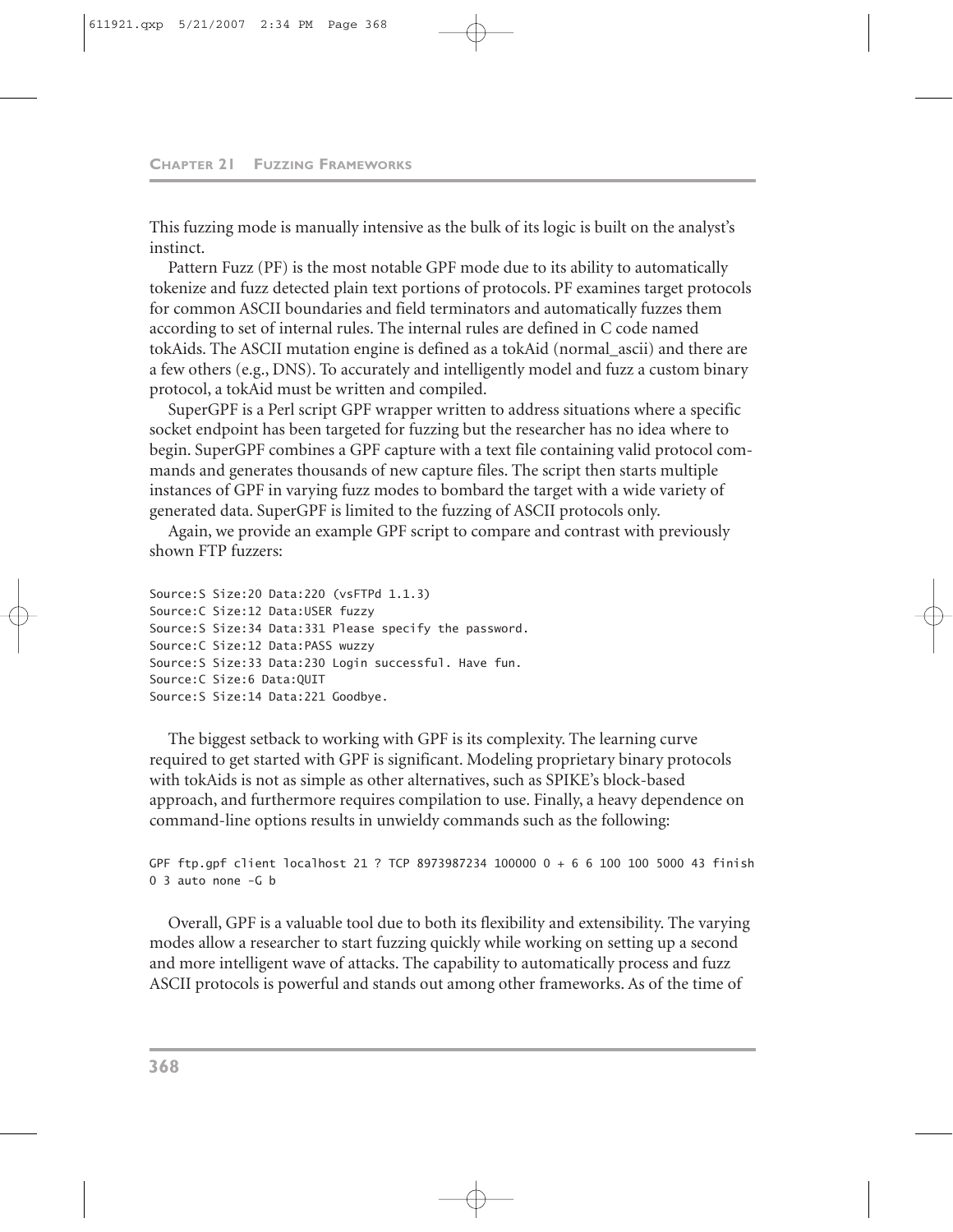writing, the author of GPF is currently developing a new fuzzing mode that leverages the fundamentals of evolutionary computing to automatically dissect and intelligently fuzz unknown protocols. This advanced approach to fuzzing is discussed in more detail in Chapter 22, "Automated Protocol Dissection."

## **AUTODAFÉ**<sup>16</sup>

Quite simply, Autodafé can be described as the next generation of SPIKE and can be used to fuzz both network protocols and file formats. Autodafé is released under the flexible GNU GPL by Martin Vuagnoux and is designed to run on UNIX platforms. Similar to SPIKE, Autodafé's core fuzzing engine takes a block-based approach for protocol modeling. The following excerpt from the whitepaper "Autodafé, an Act of Software Torture"17 demonstrates the block-based language used by Autodafé and will look familiar to SPIKE users:

```
string("dummy"); /* define a constant string */
string_uni("dummy"); /* define a constant unicode string */
hex(0x0a 0a \x0a); /* define a hexadecimal constant value */
block_begin("block"); /* define the beginning of a block */
block_end("block"); /* define the end of a block */
block_size_b32("block"); \frac{1}{2} /* 32 bits big-endian size of a block \frac{1}{2}block_size_l32("block"); /* 32 bits little-endian size of a block */
block_size_b16("block"); \frac{1}{2} /* 16 bits big-endian size of a block \frac{1}{2}block_size_l16("block"); \frac{1}{2} /* 16 bits little-endian size of a block \frac{x}{4}block_size_8("block"); /* 8 bits size of a block */
block_size_8("block"); /* 8 bits size of a block */
block_size_hex_string("a"); /* hexadecimal string size of a block
block_size_dec_string("b"); /* decimal string size of a block */
block_crc32_b("block"); \frac{1}{2} /* crc32 of a block in big-endian */
block_crc32_l("block"); /* crc32 of a block in little-endian */
send("block"); /* send the block */recv("block"); /* receive the block */
fuzz_string("dummy"); /* fuzz the string "dummy" */
fuzz_string_uni("dummy"); /* fuzz the unicode string "dummy" */
fuzz_hex(0xff ff \xff); \quad /* fuzz the hexadecimal value */
```
This functionality is deceivingly simple as with it, it is possible to represent the majority of binary and plain text protocol formats.

<sup>16</sup> http://autodafe.sourceforge.net

<sup>17</sup> http://autodafe.sourceforge.net/docs/autodafe.pdf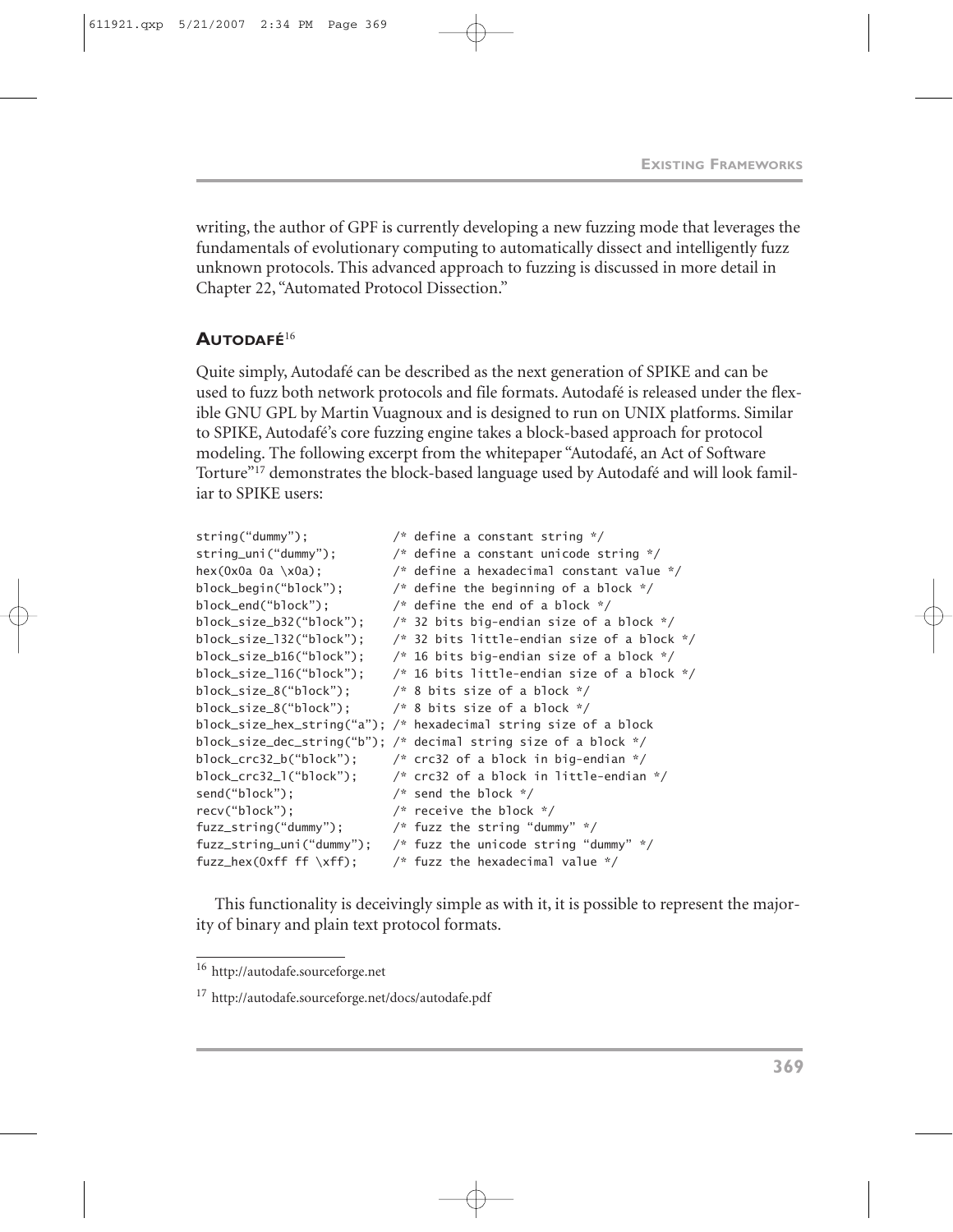The main goal of the Autodafé framework is to reduce the size and complexity of the total fuzzing input space to more efficiently focus on areas of the protocol that are likely to result in the discovery of security vulnerabilities. Calculating the input space, or complexity, for a complete fuzz audit is simple. Consider the following simple Autodafé script:

```
fuzz_string("GET");
string(" '");
fuzz_string("index.html");
string(" HTTP/1.1");
hex(0d 0a);
```
Once launched against a target Web server, this script will first iterate through a number of HTTP verb mutations followed by a number of verb argument mutations. Assume that Autodafé contains a fuzz string substitution library with 500 entries. The total number of test cases required to complete this audit is 500 times the number of variables to fuzz, for a total of 1,000 test cases. In most real-world cases, the substitution library will be at least double that size and there could be hundreds of variables to fuzz. Autodafé applies an interesting technique named Markers Technique to provide a weight to each fuzz variable. Autodafé defines a marker as data, string or numeric, that is controllable by the user (or fuzzer). The applied weights are used to determine the order in which to process the fuzz variables, focusing on those that are more likely to result in the discovery of security vulnerabilities.

To accomplish this task, Autodafé includes a debugger component named adbg. Debugging technologies have traditionally been used along side fuzzers and even included with specific fuzzing tools such as FileFuzz (see Chapter 13, "File Format Fuzzing: Automation on Windows"), but Autodafé is the first fuzzing framework to explicitly include a debugger. The debugger component is used by Autodafé to set breakpoints on common dangerous APIs such as strcpy(), which is known as a source of buffer overflows, and fprintf(), which is known as a source of format string vulnerabilities. The fuzzer transmits test cases to both the target and the debugger simultaneously. The debugger then monitors dangerous API calls looking for strings originating from the fuzzer.

Every fuzz variable is considered a marker. The weight for an individual marker detected to pass through a dangerous API is increased. Markers that do not touch dangerous APIs are not fuzzed during the first pass. Markers with heavier weights are given priority and fuzzed first. In the event that the debugger detects an access violation, the fuzzer is automatically informed and the responsible test case is recorded. By prioritizing the fuzz variables and ignoring those that never cross a dangerous API, the total input space can be drastically reduced.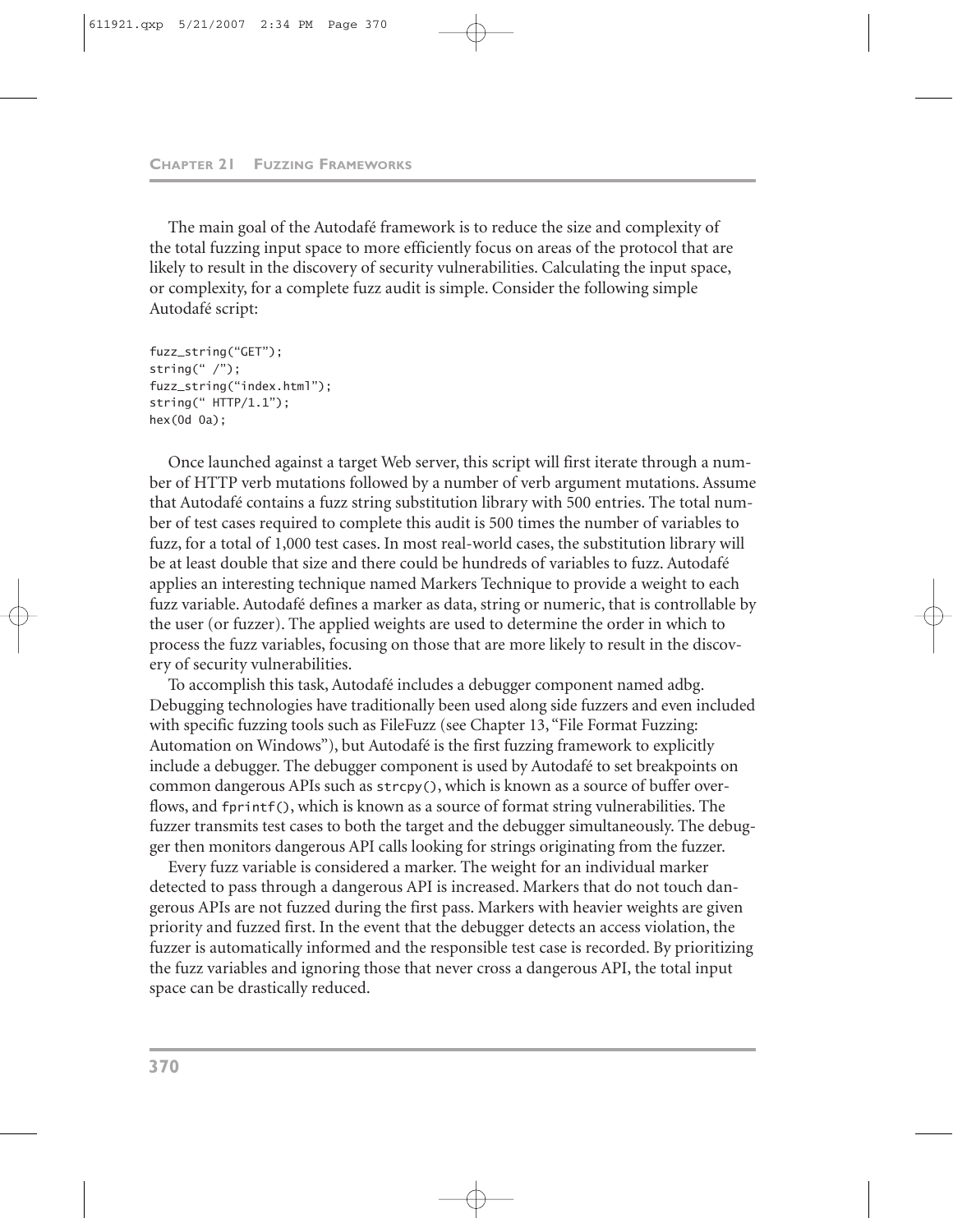Autodafé includes a couple of additional tools to help quick and efficient fuzzer development. The first tool, PDML2AD, can parse pack data XML (PDML) files exported by Ethereal and Wireshark into the block-based Autodafé language. If your target protocol is among the more than 750 protocols that these popular network sniffers recognize, then the majority of the tedious block-based modeling can be handled automatically. Even in the event that your target protocol is unrecognized, PDML2AD can still provide a few shortcuts, as it will automatically detect plain text fields and generate the appropriate calls to hex(), string(), and so on. The second tool, TXT2AD, is a simple shell script that will convert a text file into an Autodafé script. The third and final tool, ADC, is the Autodafé compiler. ADC is useful when developing complex Autodafé scripts as it can detect common errors such as incorrect function names and unclosed blocks.

Autodafé is a well-thought-out advanced fuzzing framework that expands on the groundwork laid out by SPIKE. Autodafé shares many of the same pros and cons as SPIKE. The most impressive feature of this framework is the debugging component, which stands out among the other frameworks. Again, depending on individual needs, the lack of Microsoft Windows support might immediately disqualify this framework from consideration. Modifications to the framework require recompilation and once again code reuse between fuzz scripts is not as transparent and effortless as it could be.

## **CUSTOM FUZZER CASE STUDY: SHOCKWAVE FLASH**

A good representation of the currently available fuzzing frameworks was discussed in the previous section. For a more complete listing, refer to this book's companion Web site at http://www.fuzzing.org. We encourage you to download the individual framework packages and explore the complete documentation and various examples. No single framework stands out as the best of breed, able to handle any job thrown at it better than the others. Instead, one framework might be more applicable depending on the specific target, goals, timeline, budget, and other factors. Familiarity with a few frameworks will provide a testing team with the flexibility to apply the best tool for any given job.

Although most protocols and file formats can be easily described in at least one of the publicly available fuzzing frameworks, there will be instances where none of them are applicable. When dealing with specialized software or protocol auditing, the decision to build a new, target-specific fuzzer can yield greater results and save time over the life of the audit. In this section we discuss Adobe's Macromedia Shockwave Flash<sup>18</sup> (SWF) file

<sup>18</sup> http://www.macromedia.com/software/flash/about/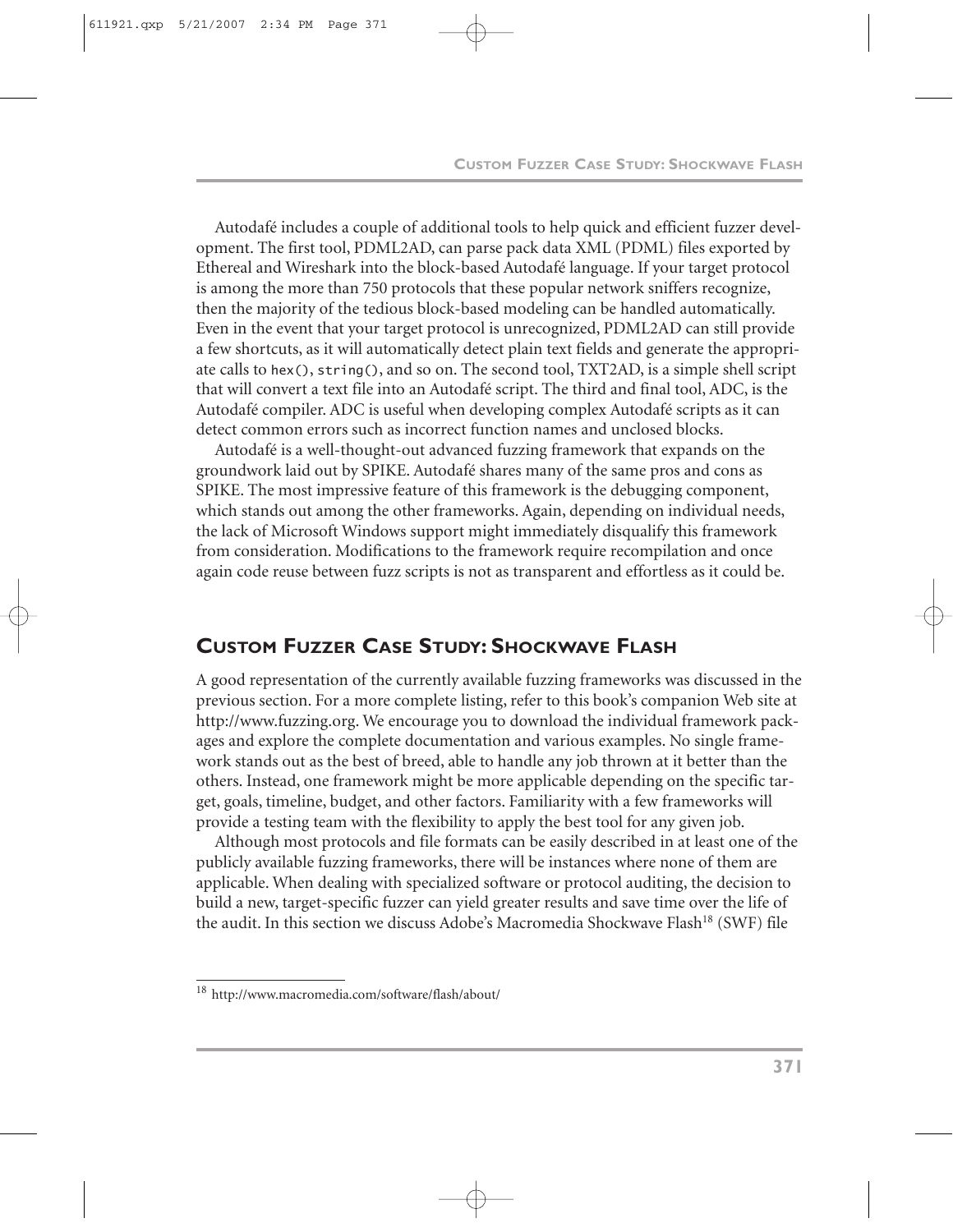format as a real-world fuzzing target and provide portions of a custom-built testing solution. Security vulnerabilities in Shockwave Flash are typically high impact as some version of Flash Player is installed on almost every desktop on the planet. In fact, modern Microsoft Windows operating systems ship with a functional version of Flash Player by default. Dissecting every detail of a full-blown SWF audit is well beyond the scope of this chapter, so only the most relevant and interesting portions are discussed. For further information, up-to-date results, and code listings,<sup>19</sup> visit the official book Web site at http://www.fuzzing.org.

A couple of factors make SWF a great candidate for a custom fuzzing solution. First, the structure of the SWF file format is completely documented in an Adobe developer reference titled "Macromedia Flash (SWF) and Flash Video (FLV) File Format Specification."<sup>20</sup> The version of the document referenced for this writing was version 8. Unless you are auditing an open source or in-house developed file format, such thorough documentation is not usually available and might limit your testing to more generic approaches. With this specific case, we will most definitely leverage every detail provided by Adobe and Macromedia. Examining the specification reveals that the SWF file format is largely parsed as a bit stream versus the typical byte-level granularity by which most files and protocols are parsed. As SWFs are typically delivered over the Web, streamlined size is likely the motivation behind the choice to parse at the bit level. This adds a level of complexity for our fuzzer and provides further reason to create a custom solution, as none of the fuzzing frameworks we explored in this chapter support bit types.

## **MODELING SWF FILES**

The first milestone that must be met to successfully fuzz the SWF file format is for our fuzzer to be able to both mutate and generate test cases. SWF consists of a header followed by a series of tags that resemble the following high-level structure:

```
[Header]
 <magic><version>
 <length>
 <rect>
    [nbits]
    [xmin]
```
<sup>&</sup>lt;sup>19</sup> This research is largely and actively conducted by Aaron Portnoy of TippingPoint.

<sup>20</sup> http://www.adobe.com/licensing/developer/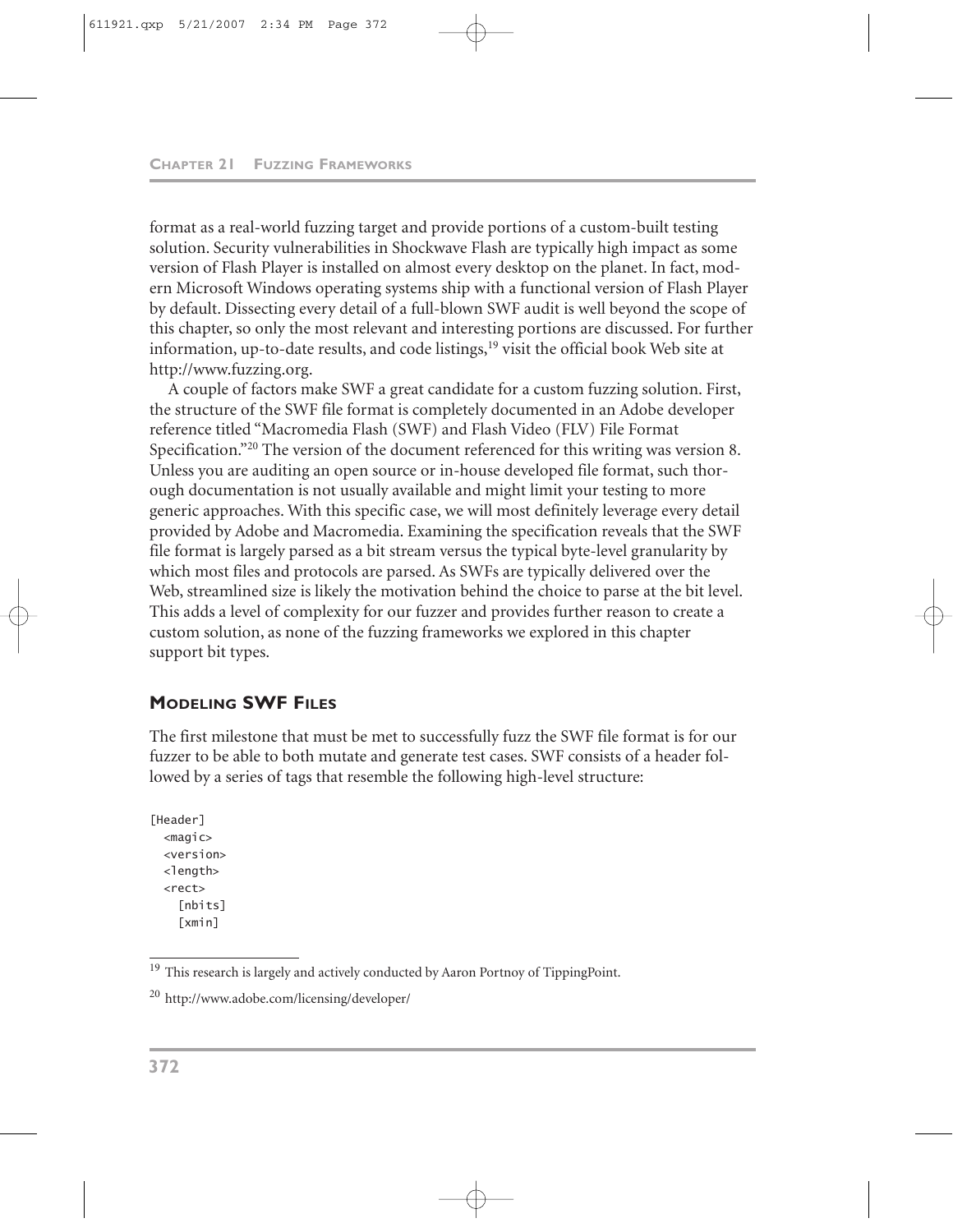```
[xmax]
    [ymin]
    [ymax]
  <framerate>
  <framecount>
[FileAttributes Tag]
[Tag]
  <header>
  <data>
    <datatypes>
    <structs>
    ...
\lceilTag\rceil<header>
  <data>
    <datatypes>
    <structs>
    ...
...
[ShowFrame Tag]
[End Tag]
```
This is how the various fields break down:

- magic. Consists of three bytes and for any valid SWF file must be "FWS."
- version. Consists of a single byte representing the numerical version of Flash that generated the file.
- length. A four-byte value indicating the size of the entire SWF file.
- rect. This field is divided into five components:
	- nbits. This is five bits wide and indicates the length, in bits, of each of the next four fields.
	- xmin, xmax, ymin, and ymax. These fields represent the screen coordinates to which to render the Flash content. Note that these fields do not represent pixels but rather *twips,* a Flash unit of measurement that represents 1/20th of a "logical pixel."

The rect field is where we can start to see the complexity of this file format. If the value of the nbits field is 3, then the total length of the rect portion of the header is  $5 +$  $3 + 3 + 3 + 3 = 17$  bits. If the value of the nbits field is 4 then the total length of the rect portion of the header is  $5 + 4 + 4 + 4 + 4 = 21$  bits. Representing this structure with one of the available fuzzing frameworks is not a simple task. The final two fields in the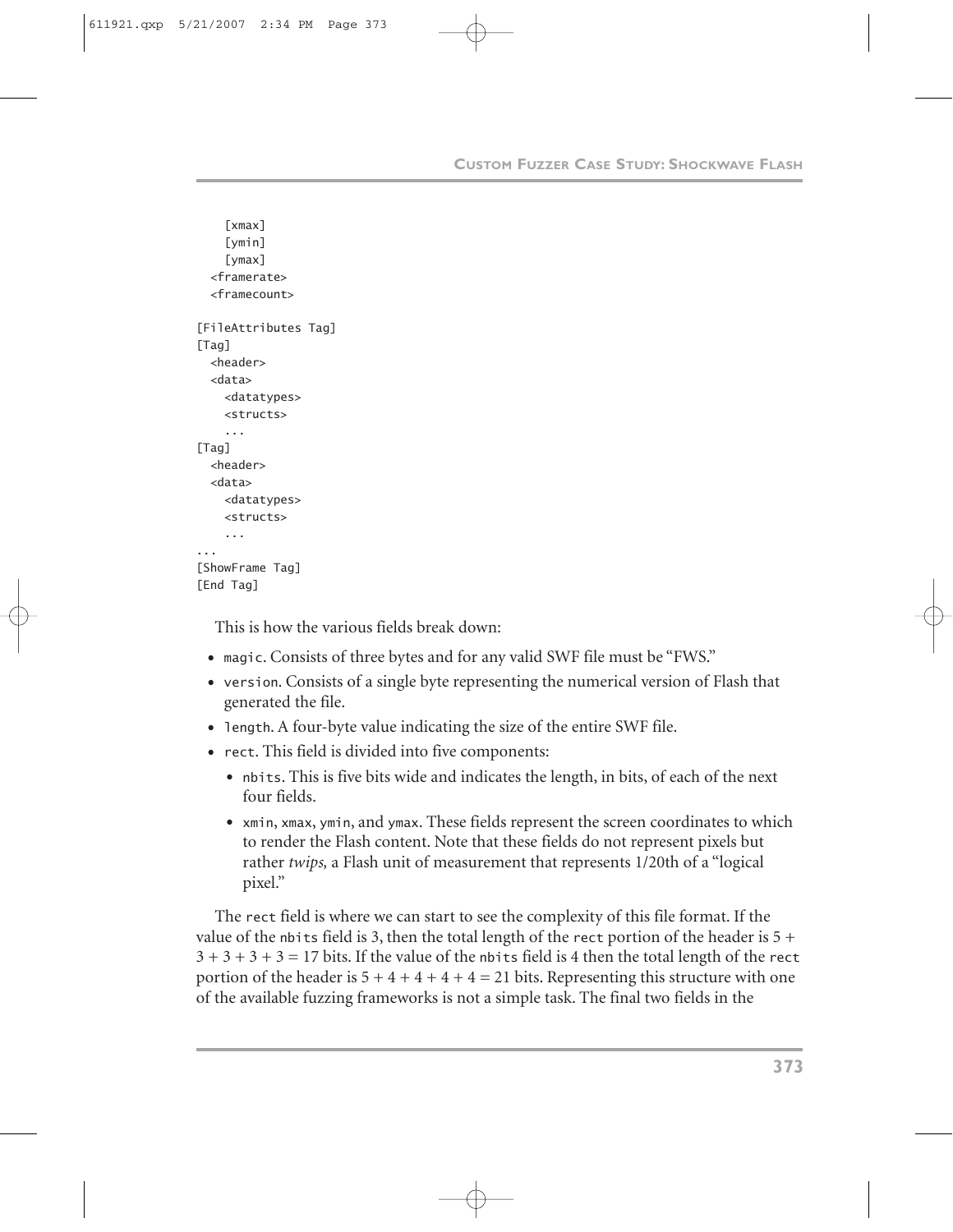header represent the speed at which to play back frames and the number of total frames in the SWF file.

Following the header is a series of tags that define the content and behavior of the Flash file. The first tag, FileAttributes, was introduced in Flash version 8 and is a mandatory tag that serves two purposes. First, the tag specifies whether or not the SWF file contains various properties such as a title and description. This information is not used internally but is instead made available for reference by external processes such as search engines. Second, the tag specifies whether the Flash Player should grant the SWF file either local or network file access. Each SWF file has a variable number of remaining tags that fall into one of two categories: definition and control tags. Definition tags define content such as shapes, buttons, and sound. Control tags define concepts such as placement and motion. The Flash Player processes the tags until it hits a ShowFrame tag, at which point content is rendered to screen. The SWF file is terminated with the mandatory End tag.

There are a number of available tags to choose from, each consisting of a two-byte tag header followed by data. Depending on the length of the data, the tag can be defined as long or short. If the length of the data is less than 63 bits, then the tag is considered short and is defined as: [ten-bit tag id] [six-bit data length] [data]. If the data block is larger, then the tag is considered long and is defined with an additional four-byte field in the header that specifies the length of the data: [ten-bit tag id] [111111] [four-byte data length] [data]. Again, we can see that the complexity of the SWF format does not lend itself well to being modeled within any of the aforementioned fuzzing frameworks.

Things only get worse from here. Each tag has its own set of fields. Some contain raw data, whereas others consist of SWF basic types named structures (struct or structs). Each struct consists of a set of defined fields that can include both raw data and even other structs! It still only gets worse. Groups of fields within both tags and structs may or may not be defined depending on the value of another field within that same tag or struct. Even the explanation can get confusing, so let's start building from the ground up and then show some examples to better explain everything.

To begin, we define a bit field class in Python for representing arbitrary numeric fields of variable bit lengths. We extend this bit field class to define bytes (chars), words (shorts), dwords (longs), and qwords (doubles) as they can be easily defined as 8-bit, 16 bit, 32-bit, and 64-bit instantiations of the bit field class. These basic data structures are accessible under the package Sulley (not to be confused with the Sulley fuzzing framework discussed in the next section):

```
BIG_ENDIAN = ">"
LITTLE_ENDIAN = "<"
```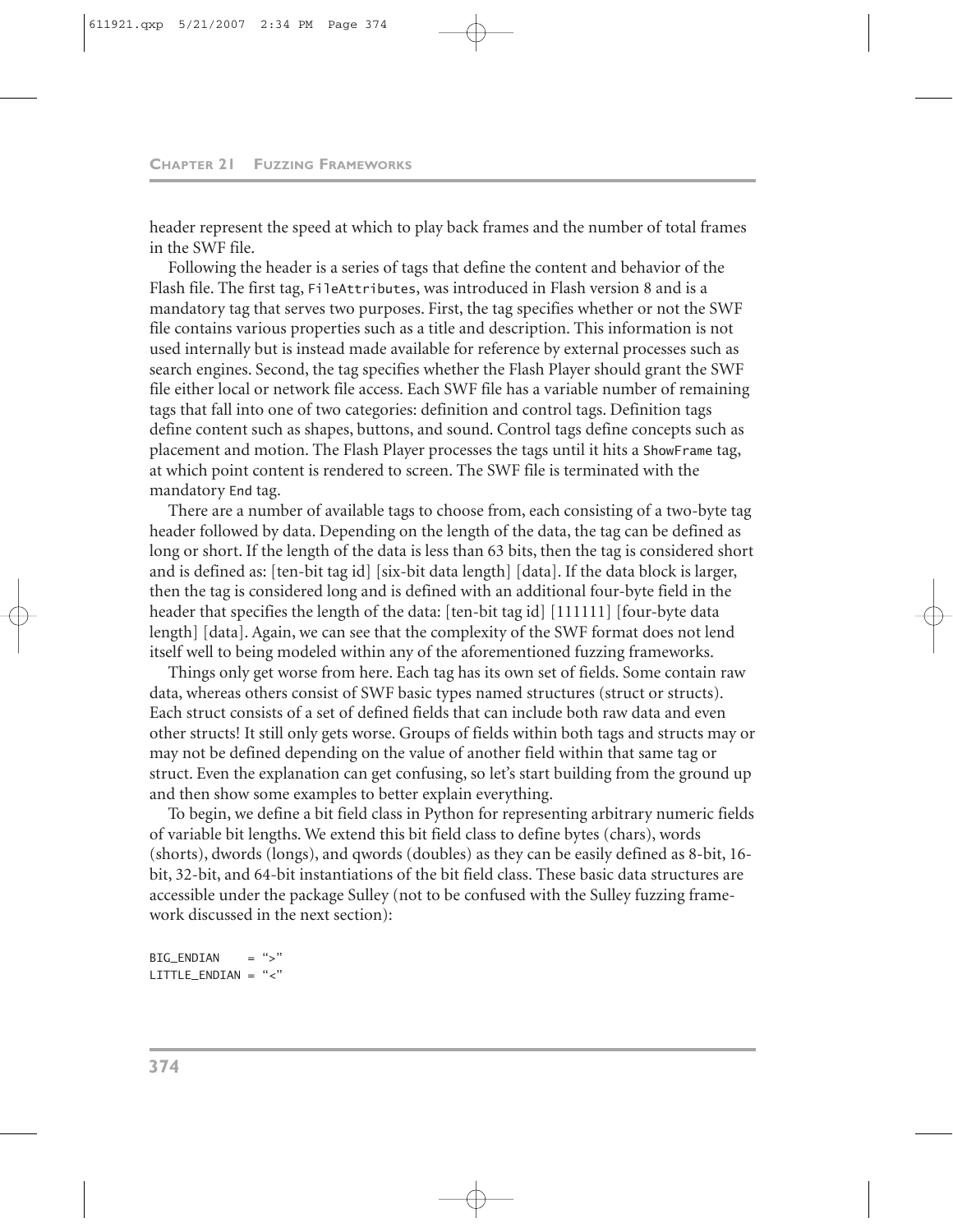```
class bit_field (object):
    def __init__ (self, width, value=0, max_num=None):
        assert(type(value) is int or long)
        self. width = widthself.max_num = max_num
        self.value = valueself.endian = LITTLE_ENDIAN
        self. static = Falseself.s index = 0if self.max_num == None:
            self.max_num = self.to_decimal("1" * width)
    def flatten (self):
        '''
        @rtype: Raw Bytes
        @return: Raw byte representation
        \cdots# pad the bit stream to the next byte boundary.
        bit\_stream = ""if self.width % = 0:
            bit_stream += self.to_binary()
        else:
            bit_stream = "0" * (8 - (selfwidth % 8))bit_stream += self.to_binary()
        flattened = ""# convert the bit stream from a string of bits into raw bytes.
        for i in xrange(len(bit_stream) / 8):
            chunk = bit\_stream[8*ii:8*ii+8]flattened += struct.pack("B", self.to_decimal(chunk))
        # if necessary, convert the endianess of the raw bytes.
        if self.endian == LITTLE_ENDIAN:
            flattened = list(flattened)
            flattened.reverse()
            flattened = "".join(flattened)
        return flattened
    def to_binary (self, number=None, bit_count=None):
        \cdots
```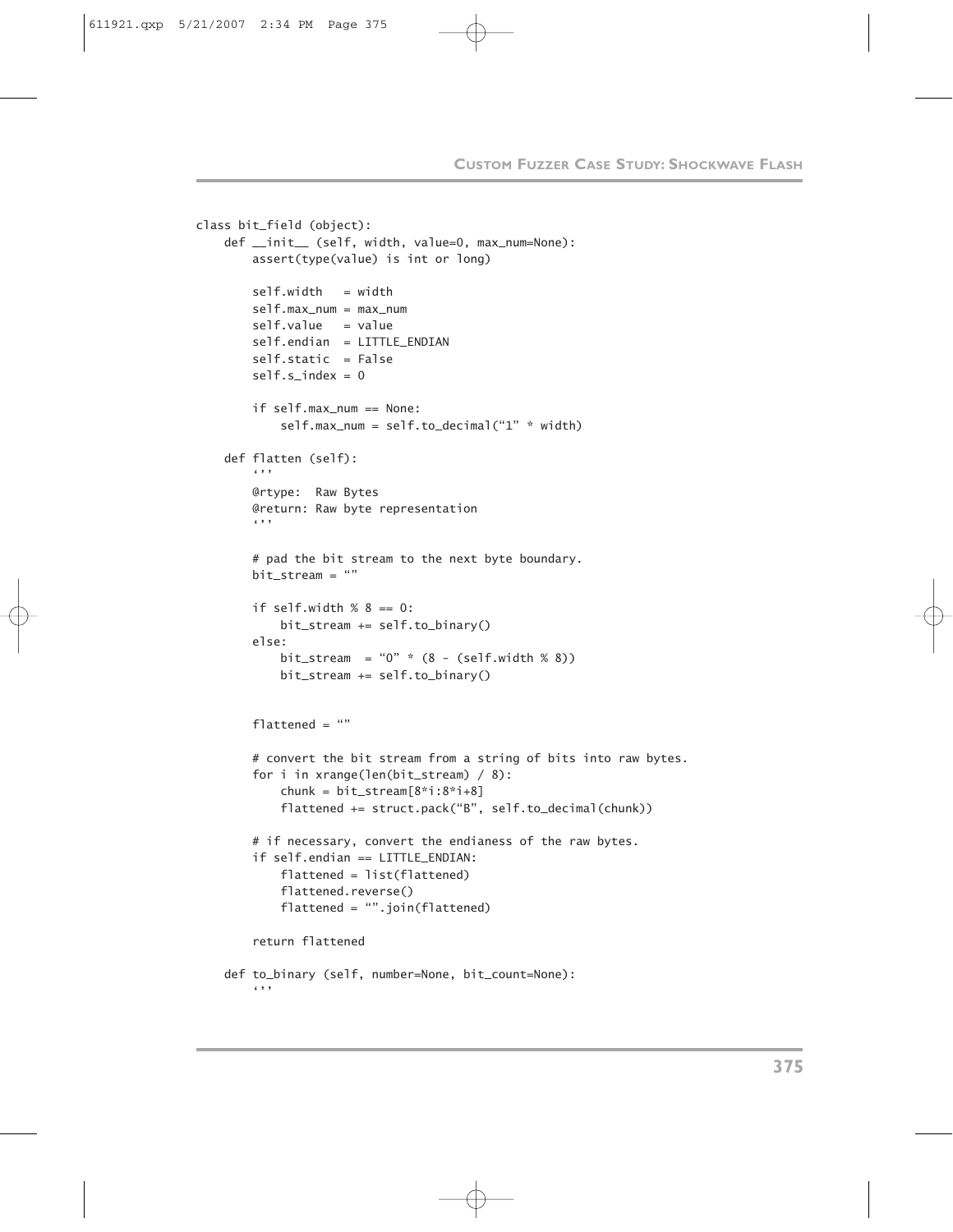```
@type number: Integer
    @param number: (Opt., def=self.value) Number to convert
    @type bit_count: Integer
    @param bit_count: (Opt., def=self.width) Width of bit string
    @rtype: String
    @return: Bit string
    \cdotsif number == None:
        number = self.value
    if bit_count == None:
        bit_count = self.width
    return "".join(map(lambda x:str((number >> x) & 1), \
              range(bit_count -1, -1, -1)))
def to_decimal (self, binary):
    \cdotsConvert a binary string into a decimal number and return.
    \cdotsreturn int(binary, 2)
def randomize (self):
    \cdotsRandomize the value of this bitfield.
    \cdotsself.value = random.randint(0, self.max_num)
def smart (self):
    \cdotsStep the value of this bitfield through a list of smart values.
    \cdotssmart\_cases = \setminus\Gamma0,
        self.max_num,
        self.max_num / 2,
        self.max_num / 4,
        # etc...
    ]
```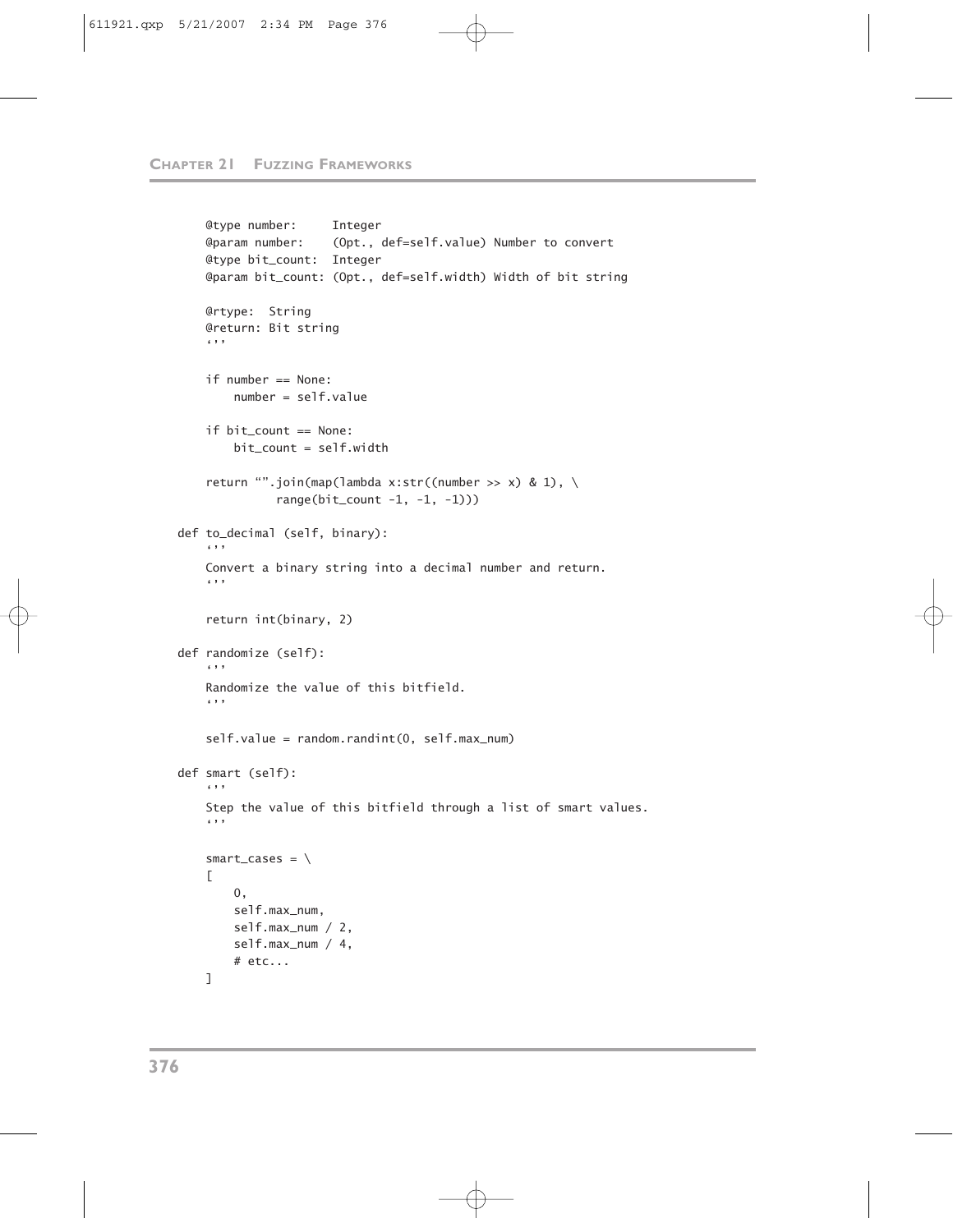```
self.value = smart_cases[self.s_index]
        self.s\_index += 1class byte (bit_field):
    def __init__ (self, value=0, max_num=None):
        if type(value) not in [int, long]:
           value = struct.unpack(endian + "B", value)[0]bit_field.__init__(self, 8, value, max_num)
class word (bit_field):
    def __init__ (self, value=0, max_num=None:
        if type(value) not in [int, long]:
           value = struct.unpack(endian + "H", value)[0]
       bit_field.__init__(self, 16, value, max_num)
class dword (bit_field):
    def __init__ (self, value=0, max_num=None):
        if type(value) not in [int, long]:
           value = struct.unpack(endian + "L", value)[0]
       bit_field.__init__(self, 32, value, max_num)
class qword (bit_field):
    def __init__ (self, value=0, max_num=None):
       if type(value) not in [int, long]:
           value = struct.unpack(endian + "Q", value)[0]bit_field.__init__(self, 64, value, max_num)
# class aliases
bits = bit_field
char = byteshort = wordlong = dworddouble = qword
```
The bit\_field base class defines the width of the field (width), the maximum number the field is capable of representing (max\_num), the value of the field (value), the bit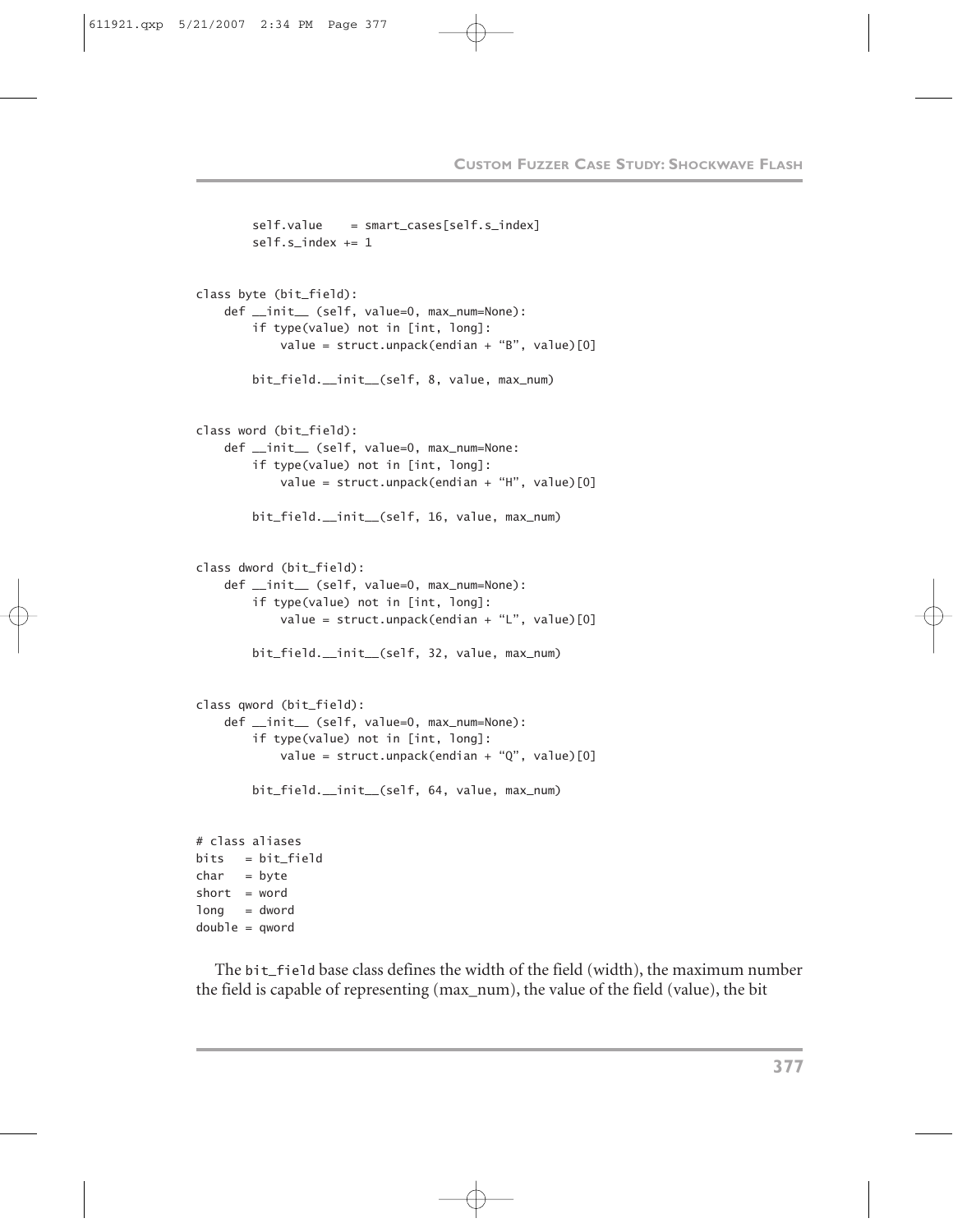order of the field (endian), a flag specifying whether or not the field's value can be modified (static), and finally an internally used index (s\_index). The bit\_field class further defines a number of useful functions:

- The flatten() routine converts and returns a byte-bounded sequence of raw bytes from the field.
- The to\_binary() routine can convert a numeric value into a string of bits.
- The to\_decimal() routine does the opposite by converting a string of bits into a numeric value.
- The randomize() routine updates the field value to a random value within the fields valid range.
- The smart() routine updates the field value through a sequence of "smart" boundaries, and only an excerpt of these numbers is shown.

When constructing a complex type from the bit\_field building block, these last two routines can be called to mutate the generated data structure. The data structure can then be traversed and written to a file by recursively calling the flatten() routines of each individual component.

Using these basic types, we can now begin to define the more simple SWF structs, such as RECT and RGB. The following code excerpts show the definitions of these classes, which inherit from a base class not shown (refer to http://www.fuzzing.org for the definition of the base class):

```
class RECT (base):
    def __init__ (self, *args, **kwargs):
        base.__init__(self, *args, **kwargs)
        self.fields = \setminus[
          ("Nbits", sulley.numbers.bits(5, value=31, static=True)),
          ("Xmin" , sulley.numbers.bits(31)),
          ("Xmax" , sulley.numbers.bits(31)),
          ("Ymin" , sulley.numbers.bits(31)),
          ("Ymax" , sulley.numbers.bits(31)),
        ]
class RGB (base):
    def __init__ (self, *args, **kwargs):
        base.__init__(self, *args, **kwargs)
        self.fields = \setminus\Gamma
```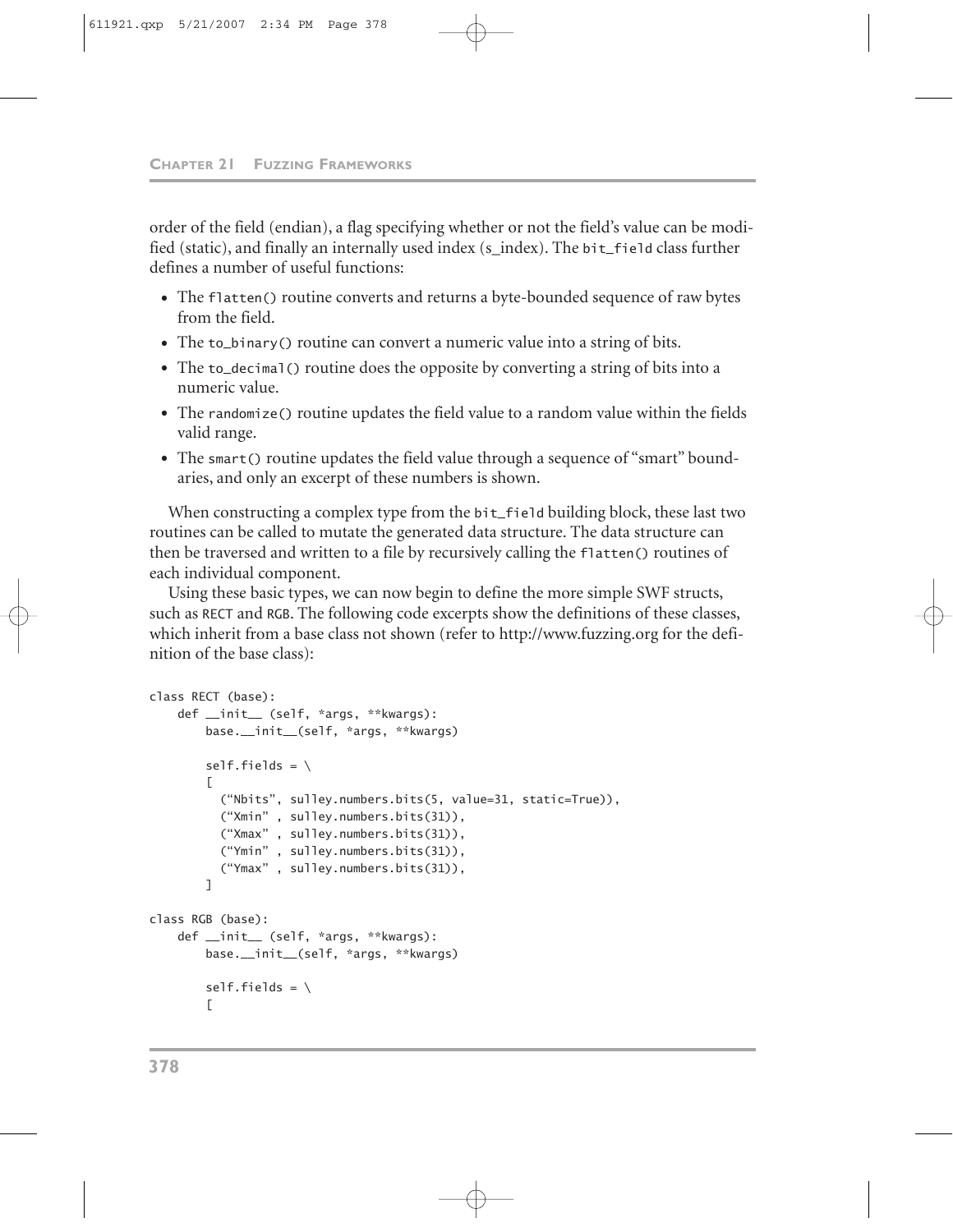```
("Red" , sulley.numbers.byte()),
  ("Green", sulley.numbers.byte()),
  ("Blue" , sulley.numbers.byte()),
]
```
This excerpt also shows a simple shortcut that was discovered and agreed on during development. To simplify fuzzing, variable width fields are all defined at their maximum length. To represent structs with dependent fields a new primitive, dependent\_bit\_field, was derived from the bit\_field class as shown here:

```
class dependent_bit_field (sulley.numbers.bit_field):
   def __init__ (self, width, value=0, max_num=None, static=False, \
                 parent=None, dep=None, vals=[]):
       self.parent = parentself.dep = depself.vals = vals
       sulley.numbers.bit_field.__init__(self, width, value, \
                                        max_num, static)
   def flatten (self):
       # if there is a dependency for flattening (including) this
       # structure, then check it.
       if self.parent:
           # VVV - object value
           if self.parent.fields[self.dep][1].value not in self.vals:
               # dependency not met, don't include this object.
               return ""
       return sulley.numbers.bit_field.flatten(self)
```
This extended class specifies a field index and value to examine prior to generating and returning data. If the appropriate field referenced by dep does not contain a value from the list vals then no data is returned. The MATRIX struct demonstrates the usage of this newly defined primitive:

```
class MATRIX (base):
    def __init__ (self, *args, **kwargs):
        base.__init__(self, *args, **kwargs)
        self.fields = \setminus\Gamma("HasScale" , sulley.numbers.bits(1)),
```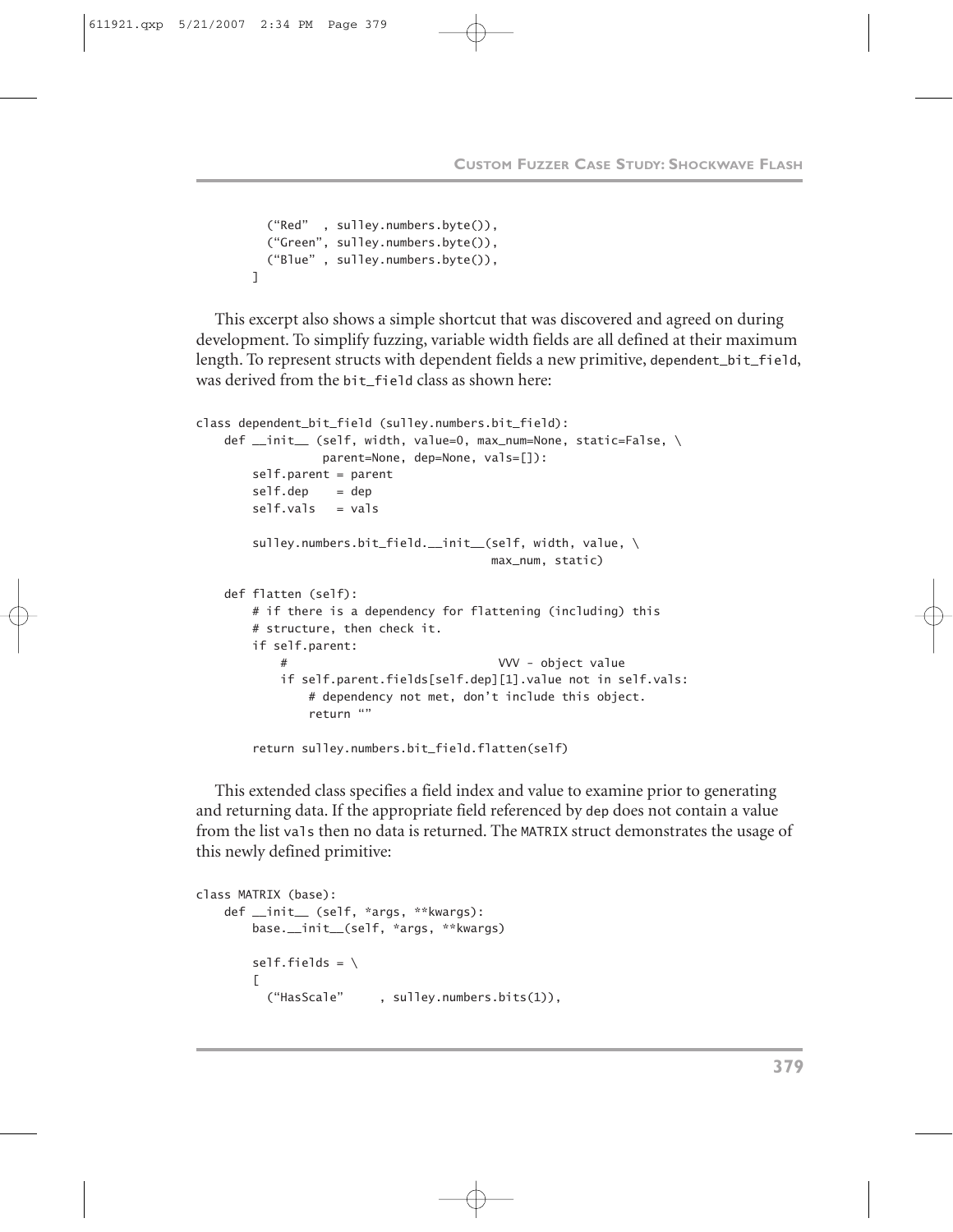```
("NScaleBits" , dependent_bits(5, 31, parent=self, \
                 dep=0, vals=[1])),
("ScaleX" , dependent_bits(31, parent=self, \
                 dep=0, vals=[1])),
("ScaleY" , dependent\_bits(31, parent=self, \n\)dep=0, vals=[1]),
("HasRotate" , sulley.numbers.bits(1)),
("NRotateBits" , dependent_bits(5, 31, parent=self, \
                 dep=4, vals=[1])),
("skew1" , dependent\_bits(31, parent=self, \n\)dep=0, vals=[1])),
("skew2" , dependent\_bits(31, parent=self, \setminusdep=0, vals=[1])),
("NTranslateBits" , sulley.numbers.bits(5, value=31)),
("TranslateX" , sulley.numbers.bits(31)),
("TranslateY" , sulley.numbers.bits(31)),
```
From this excerpt, the NScaleBits field within the MATRIX struct is defined as a fivebit-wide field with a default value of 31 that is included in the struct only if the value of the field at index 0 (HasScale) is equal to 1. The ScaleX, ScaleY, skew1, and skew2 fields also depend on the HasScale field. In other words, if HasScale is 1, then those fields are valid. Otherwise, those fields should not be defined. Similarly, the NRotateBits field is dependent on the value of the field at index 4 (HasRotate). At the time of writing, more than 200 SWF structs have been accurately defined in this notation.<sup>21</sup>

With all the necessary primitives and structs, we can now begin to define whole tags. First, a base class is defined from which all tags are derived:

```
class base (structs.base):
    def __init__ (self, parent=None, dep=None, vals=[]):
        self.tag_id = None
        (structs.base).__init__(self, parent, dep, vals)
    def flatten (self):
        bit_stream = structs.base.flatten(self)
        # pad the bit stream to the next byte boundary.
```
]

<sup>21</sup> Again, visit http://www.fuzzing.org for the code.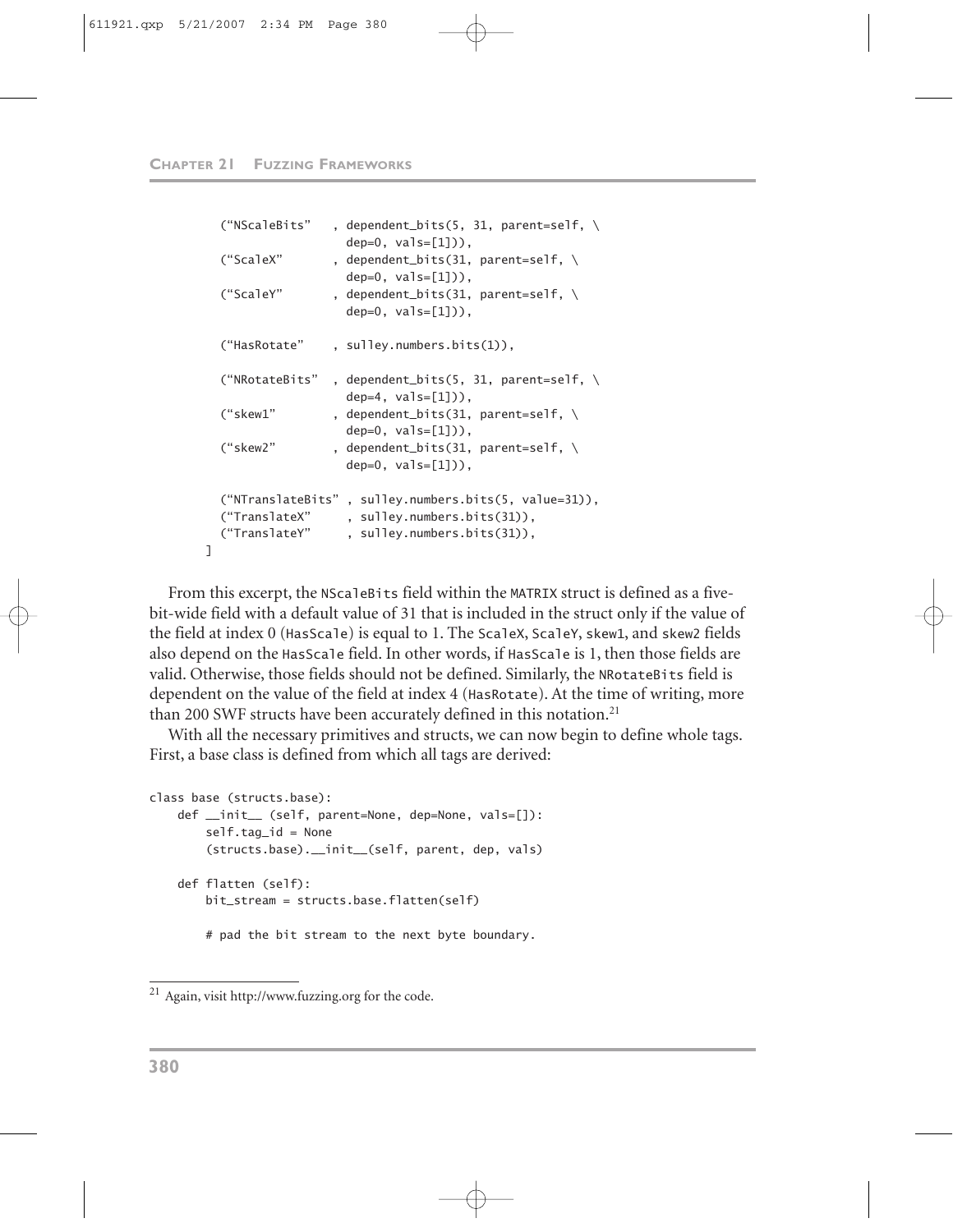```
if len(bit stream) % 8 != 0:
    bit\_stream = "0" * (8-(len(bit\_stream)%) + bit\_streamraw = ""
# convert the bit stream from a string of bits into raw bytes.
for i in xrange(len(bit_stream) / 8):
    chunk = bit_stream[8*i:8*i+8]
    raw += pack("B", self.to_decimal(chunk))
raw_length = len(raw)if raw_length \ge 63:
    # long (record header is a word + dword)
    record_header = self.tag_id
    record header \ll= 6record_header |= 0x3f
    flattened = pack('H', record_header)
    record_header <<= 32
    record_header |= raw_length
    flattened += pack('Q', record_header)
    flattened += raw 
else:
    # short (record_header is a word)
    record_header = self.tag_id
    record header \ll= 6record_header |= raw_length
    flattened = pack('H', record_header)
    flattened += raw
return flattened
```
The flatten() routine for the base tag class automatically calculates the length of the data portion and generates the correct short or long header. At the time of writing more than 50 SWF tags have been accurately defined on this framework. Here are a few examples of simple and medium complexity:

```
class PlaceObject (base):
    def __init__ (self, *args, **kwargs):
        base.__init__(self, *args, **kwargs)
        self.taq_id = 4
```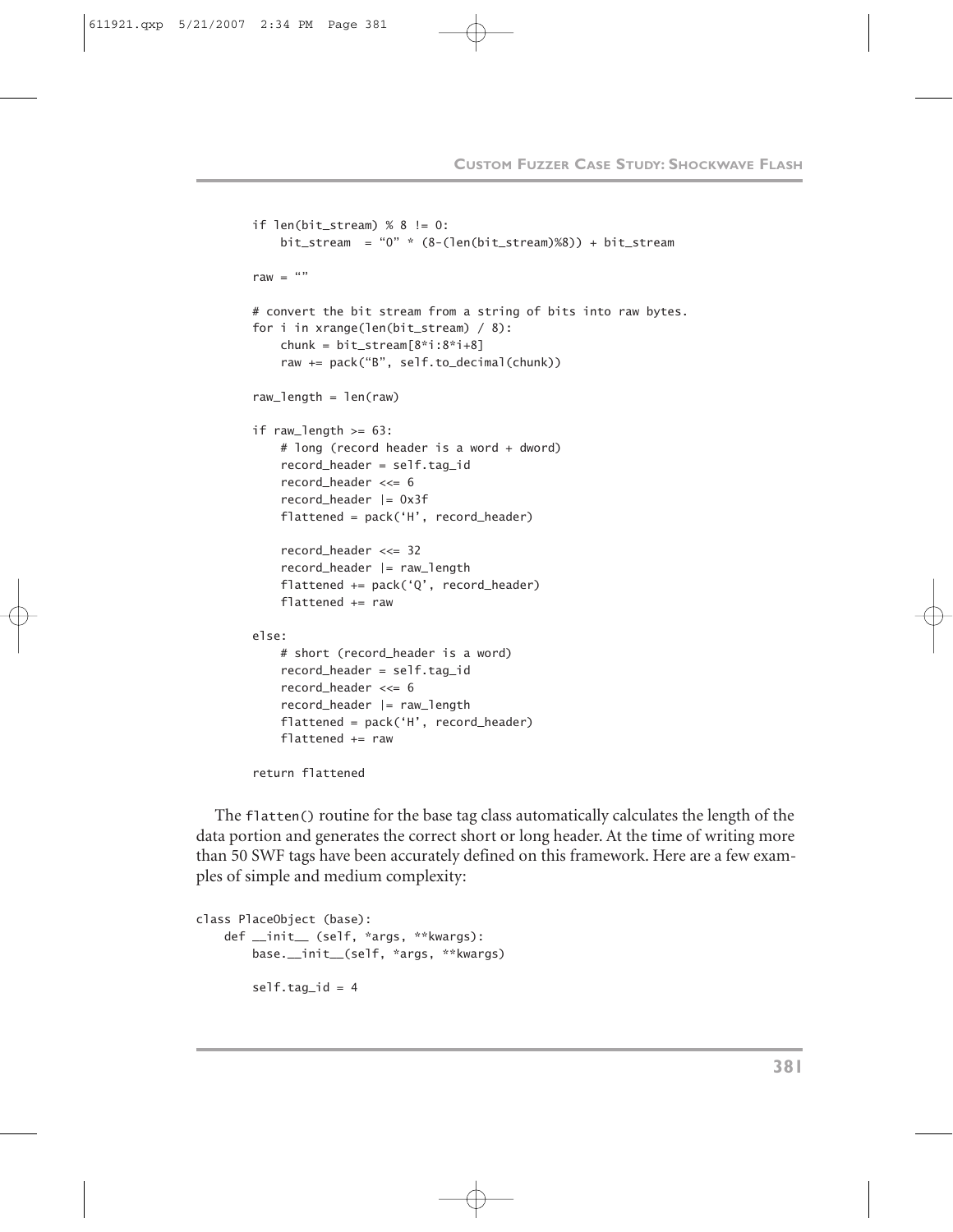```
self.fields = \setminus\lceil("CharacterId" , sulley.numbers.word(value=0x01)),
         ("Depth" , sulley.numbers.word()),
         ("Matrix" , structs.MATRIX()),
         ("ColorTransform" , structs.CXFORM()),
       ]
class DefineBitsLossless (base):
   def __init__ (self, *args, **kwargs):
       base.__init__(self, *args, **kwargs)
       self.tag_id = 20self.fields = \lambda\Gamma("CharacterId" , sulley.numbers.word()),
         ("BitmapFormat" , sulley.numbers.byte()),
         ("BitmapWidth" , sulley.numbers.word()),
         ("BitmapHeight" , sulley.numbers.word()),
         ("BitmapColorTableSize" , structs.dependent_byte( \
                                  parent=self, dep=1, vals=[3])),
         ("ZlibBitmapData" , structs.COLORMAPDATA( \
                                  parent=self, dep=1, vals=[3])),
         ("ZlibBitMapData_a" , structs.BITMAPDATA( \
                                  parent=self, dep=1, vals=[4, 5])),
       ]
class DefineMorphShape (base):
   def __init__ (self, *args, **kwargs):
       base.__init__(self, *args, **kwargs)
       self.taq_id = 46self.fields = \setminus\Gamma("CharacterId" , sulley.numbers.word()),
         ("StartBounds" , structs.RECT()),
         ("EndBounds" , structs.RECT()),
         ("Offset" , sulley.numbers.word()),
         ("MorphFillStyles" , structs.MORPHFILLSTYLE()),
         ("MorphLineStyles" , structs.MORPHLINESTYLES()),
         ("StartEdges" , structs.SHAPE()),
         ("EndEdges" , structs.SHAPE()),
       ]
```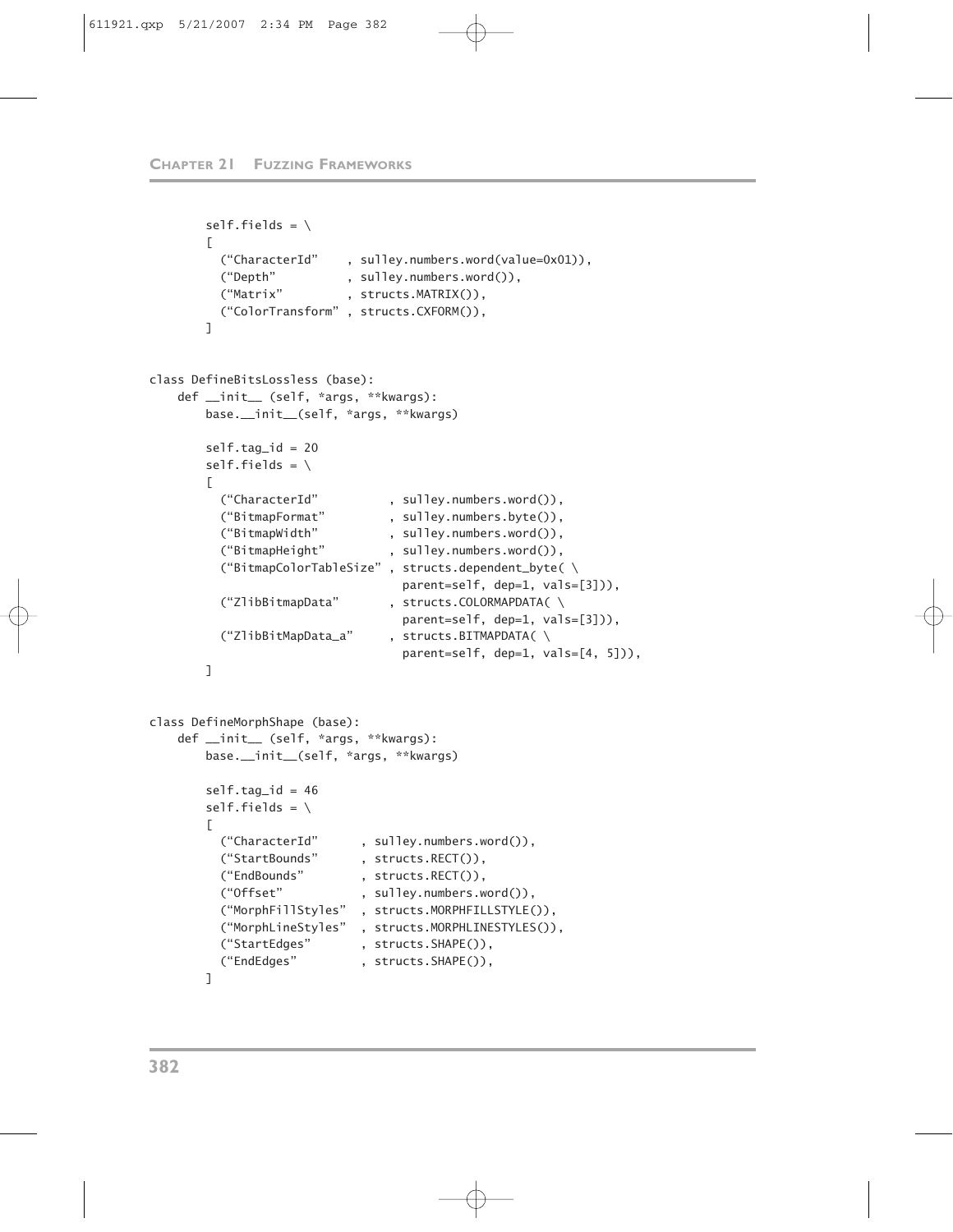A lot of information has been presented, so let's review. To properly model an arbitrary SWF, we began with the most basic primitive bit\_field. From there, we derived primitives for bytes, words, dwords, and qwords. Also from bit\_field, we derived dependent\_bit\_field, from which we further derived dependent bytes, words, dwords, and qwords. These types, in conjunction with a new base class, form the basis for SWF structs. A base class for tags is derived from the structs base class that in conjunction with structs and primitives form SWF tags. The relationship depicted in Figure 21.1 can further clarify.



**Figure 21.1** SWF fuzzer component relationship

Some other building blocks, such as string primitives, are also necessary for complete SWF modeling. Refer to the source for their definitions. With all these classes in place, we construct a global SWF container and begin instantiating and appending tags to it. The resulting data structure can then be easily traversed and modified either manually or automatically with each individual component's randomize() or smart() routines. Finally, the structure can be written to a file by once again traversing the complex data structure and concatenating the results of the flatten() routine. This design allows for special cases to be transparently handled within individual tags or structs.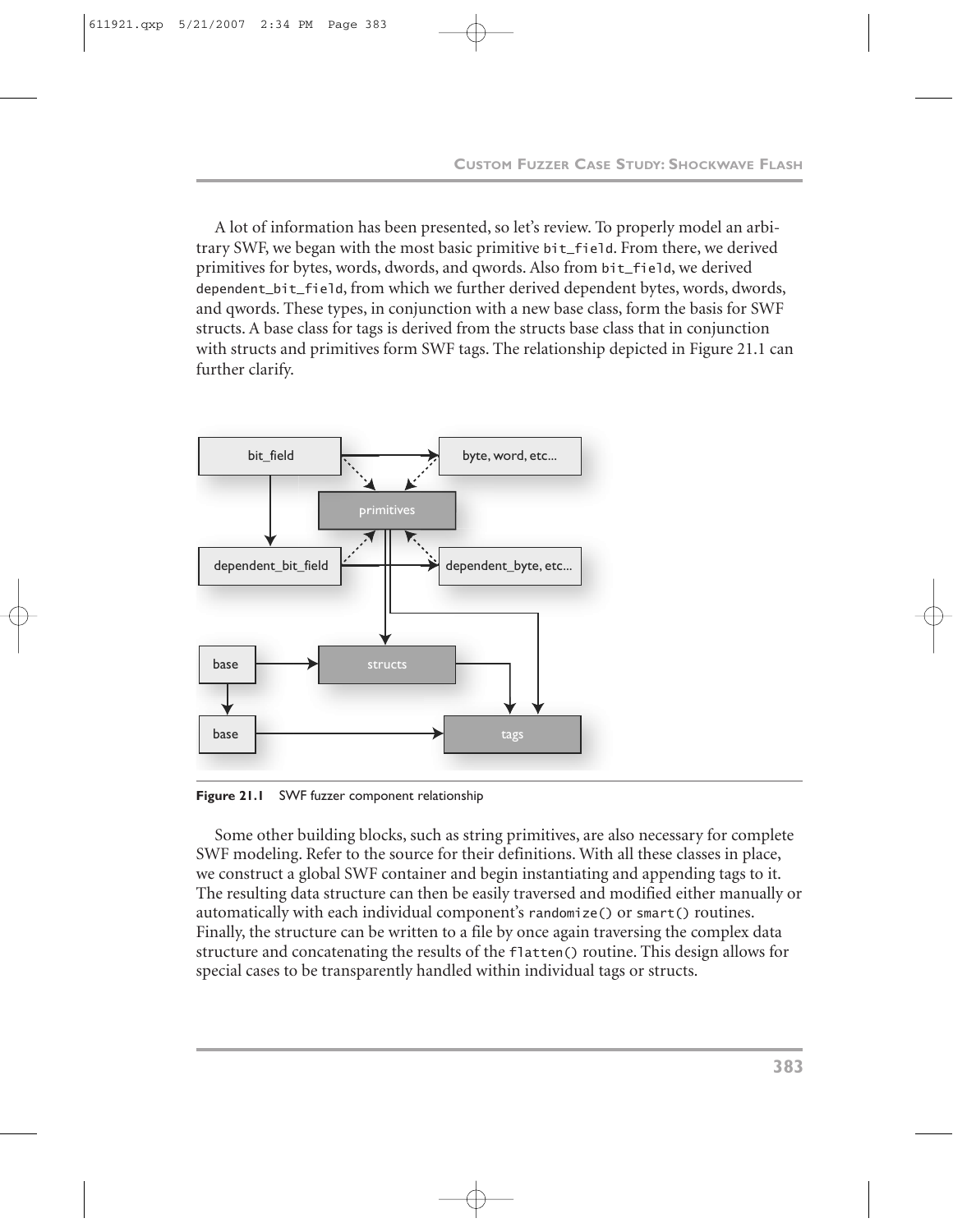## **GENERATING VALID DATA**

Not long after conquering our first challenge of successfully representing basic SWF structures, we come across another. The SWF specification states that tags can only depend on previously defined tags. When fuzzing a tag with multiple dependencies, all of the dependencies must first be successfully parsed; otherwise, the target tag is never reached. Guessing valid field values is a painstaking process, but there is a clever alternative. Utilizing the Google SOAP API,<sup>22</sup> we can search the Web for SWF files with the keyword filetype:swf. A simple script is written to incrementally search for a filetype:swf, b filetype:swf, and through to z filetype:swf. The script parses the returned results looking for and downloading discovered SWF files. Files are named by the MD5 hash to prevent storage of duplicates.

Approximately 10,000 unique SWF files consuming more than 3GB of space have been spidered. Examination of the version field in the SWF header can reveal a statistical sample of the distribution, which is shown in Table 21.1.

| <b>SWF Version</b> | % of Total    |  |
|--------------------|---------------|--|
| Flash 8            | $< 1\%$       |  |
| Flash 7            | $~10^{-20}$   |  |
| Flash 6            | $\sim 11\%$   |  |
| Flash 5            | $~1.55\%$     |  |
| Flash 4            | $~10^{-28\%}$ |  |
| Flash 1 - Flash 3  | $\sim 3\%$    |  |

**Table 21.1** Spidered Flash SWF Version Distribution

These results are interesting. Unfortunately, no conclusions can be drawn as to the distribution of active Flash Players from these statistics. Another script is then written that parses each file, extracting and storing individual tags. This repository of valid tags can now be used to assist in the creation of SWF test cases.

<sup>22</sup> http://www.google.com/apis/index.html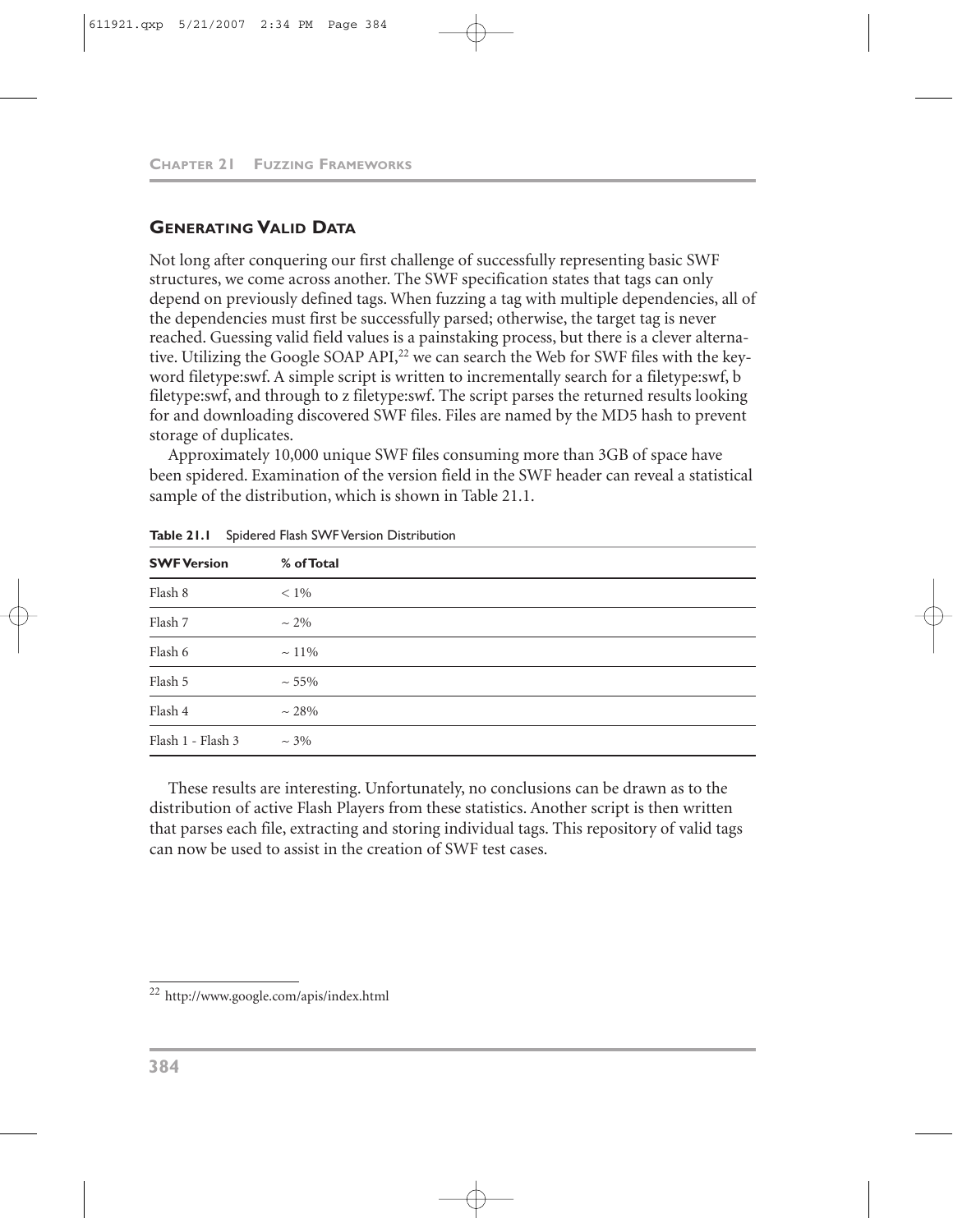## **FUZZING ENVIRONMENT**

The PaiMei<sup>23</sup> reverse engineering framework is used to facilitate the instantiation and monitoring of individual test cases. PaiMei is a set of pure Python classes designed to assist in the development of reverse engineering automation tools. Use of the framework is described in more detail in Chapter 23. The actual testing process is similar to that used by the generic PaiMei FileFuzz as follows:

- **1.** Load an SWF test case within a Flash Player under the PaiMei PyDbg scripted debugger.
- **2.** Start the player and monitor execution for five seconds. The delay of five seconds is arbitrarily chosen and assumes that if an error is going to occur during the parsing of the SWF file it will occur within this time frame.
- **3.** If, within that time, an error is detected, store the test case and relevant debug information.
- **4.** If, within that time, no error is detected, close the Flash Player instance.
- **5.** Continue to the next test case.

For more efficient testing, we can modify the frame rate in the SWF header from the default value of 0x000C to the maximum value of 0xFFFF. By doing so, we allow for larger portions of the SWF file to be processed during the five seconds allotted to each test case. The default method of viewing SWF files is to load them in a Web browser such as Microsoft Internet Explorer or Mozilla Firefox. Although this approach is acceptable for this specific case, an alternative method that comes in handy, especially for fuzzing ActionScript,24 is to use SAFlashPlayer.exe. This small stand-alone player is distributed with Macromedia Studio.<sup>25</sup>

## **TESTING METHODOLOGIES**

The most generic approach to fuzzing SWF files is to use bit flipping. This rudimentary testing technique has been seen in previous chapters at the byte level. Applying this technique at the more granular bit level for SWF is prudent as a single byte might span more than one field. Moving a step beyond bit flipping, a custom-written SWF tag parsing script can be used to change the order of tags within an individual SWF file and swap

<sup>23</sup> http://openrce.org/downloads/details/208/PaiMei

<sup>24</sup> http://en.wikipedia.org/wiki/ActionScript

<sup>25</sup> http://www.adobe.com/products/studio/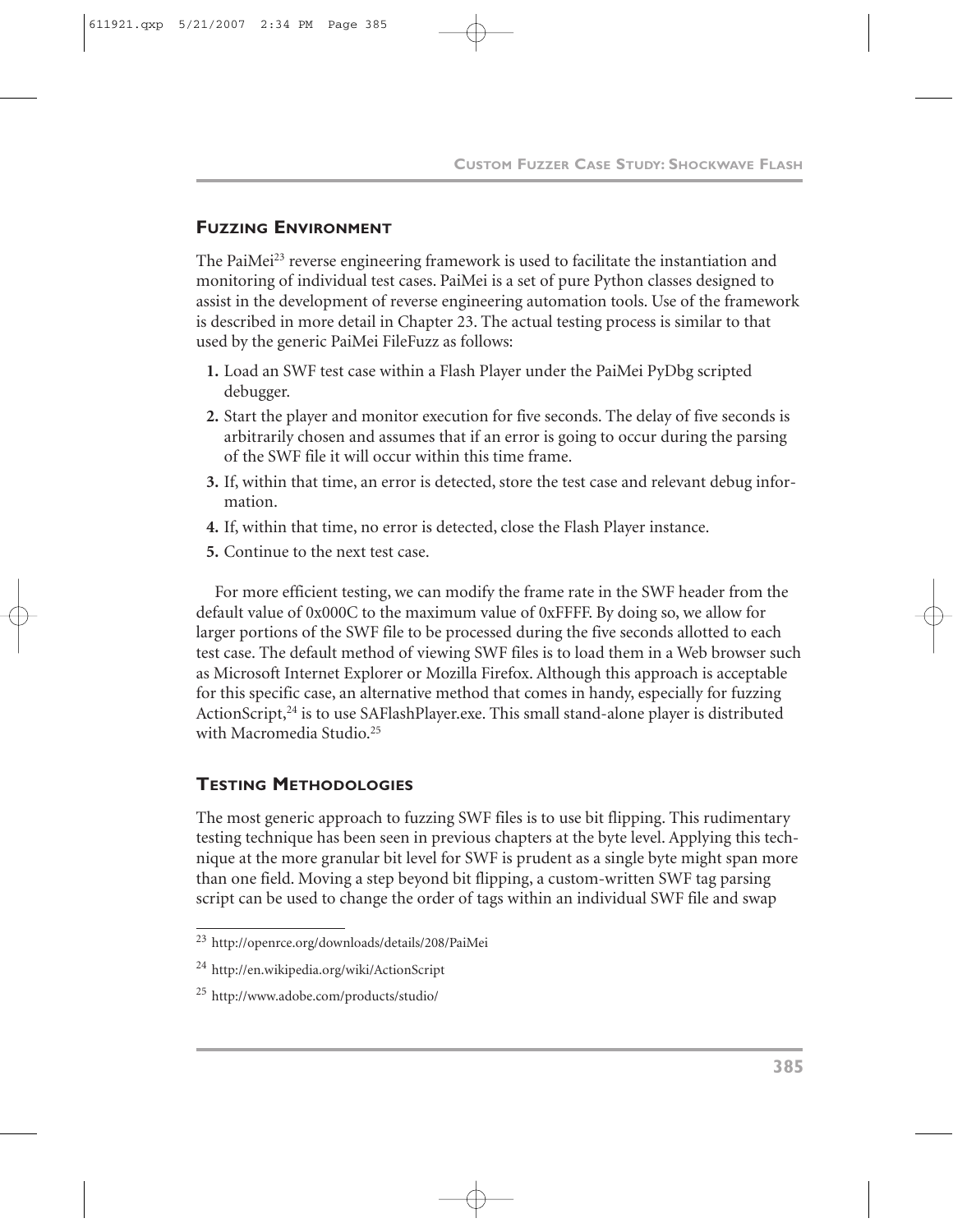tags between two different SWFs. Finally, the most thorough approach for SWF fuzzing is to individually stress test every field within every struct and tag. The previously generated tag and struct repository can be referenced to piecemeal a base SWF for mutation.

With all three approaches, the generated files are fed through the fuzzing environment in the same way. In the next section, we explore a new fuzzing framework introduced and released by the authors in conjunction with this book.

## **SULLEY: FUZZING FRAMEWORK**

Sulley is a fuzzer development and fuzz testing framework consisting of multiple extensible components. Sulley (in our humble opinion) exceeds the capabilities of most previously published fuzzing technologies, both commercial and those in the public domain. The goal of the framework is to simplify not only data representation, but data transmission and target monitoring as well. Sulley is affectionately named after the creature from Monsters, Inc.26 because, well, he is fuzzy. You can download the latest version of Sulley from http://www.fuzzing.org/sulley.

Modern-day fuzzers are, for the most part, solely focused on data generation. Sulley not only has impressive data generation, but has taken this a step further and includes many other important aspects a modern fuzzer should provide. Sulley watches the network and methodically maintains records. Sulley instruments and monitors the health of the target, and is capable of reverting to a good state using multiple methods. Sulley detects, tracks, and categorizes detected faults. Sulley can fuzz in parallel, significantly increasing test speed. Sulley can automatically determine what unique sequence of test cases triggers faults. Sulley does all this and more, automatically, and without attendance. Overall usage of Sulley breaks down to the following:

- **1.** *Data representation*: This is the first step in using any fuzzer. Run your target and tickle some interfaces while snagging the packets. Break down the protocol into individual requests and represent them as blocks in Sulley.
- **2.** *Session*: Link your developed requests together to form a session, attach the various available Sulley monitoring agents (socket, debugger, etc.), and commence fuzzing.
- **3.** *Postmortem*: Review the generated data and monitored results. Replay individual test cases.

<sup>26</sup> http://www.pixar.com/featurefilms/inc/chars\_pop1.html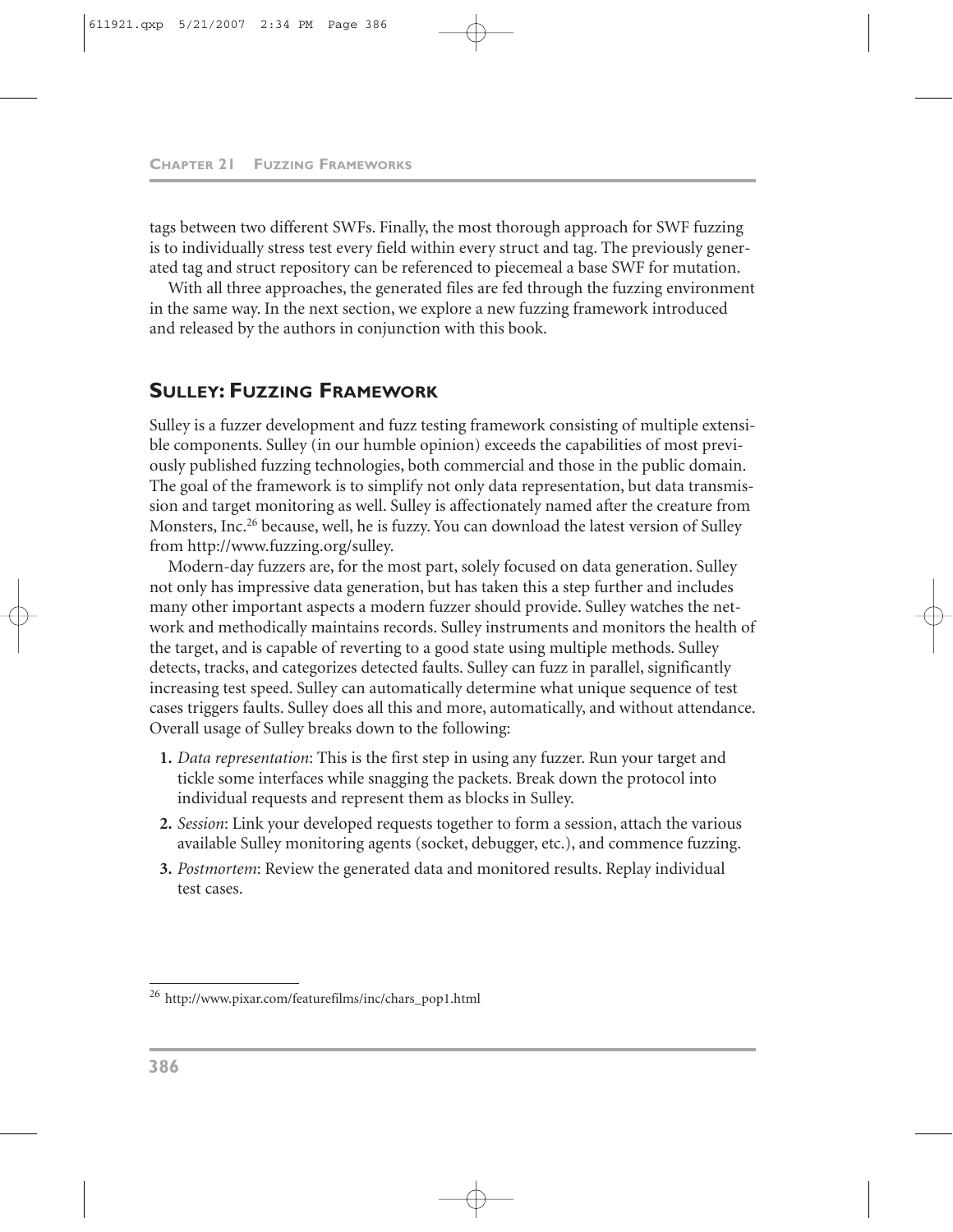Once you have downloaded the latest Sulley package from http://www.fuzzing.org, unpack it to a directory of your choosing. The directory structure is relatively complex, so let's take a look at how everything is organized.

## **SULLEY DIRECTORY STRUCTURE**

There is some rhyme and reason to the Sulley directory structure. Maintaining the directory structure will ensure that everything remains organized while you expand the fuzzer with Legos, requests, and utilities. The following hierarchy outlines what you will need to know about the directory structure:

- *archived\_fuzzies*: This is a free-form directory, organized by fuzz target name, to store archived fuzzers and data generated from fuzz sessions.
	- *trend\_server\_protect\_5168*: This retired fuzz is referenced during the step-by-step walk-through later in this document.
	- *trillian jabber*: Another retired fuzz referenced from the documentation.
- *audits*: Recorded PCAPs, crash bins, code coverage, and analysis graphs for active fuzz sessions should be saved to this directory. Once retired, recorded data should be moved to archived\_fuzzies.
- *docs*: This is documentation and generated Epydoc API references.
- *requests*: Library of Sulley requests. Each target should get its own file, which can be used to store multiple requests.
	- *REQUESTS .html*: This file contains the descriptions for stored request categories and lists individual types. Maintain alphabetical order.
	- *http.py*: Various Web server fuzzing requests.
	- *trend.py*: Contains the requests associated with the complete fuzz walkthrough discussed later in this document.
- *sulley*: The fuzzer framework. Unless you want to extend the framework, you shouldn't need to touch these files.
	- *legos*: User-defined complex primitives.
		- *ber.py*: *ASN.1/BER primitives.*
		- *dcerpc.py*: *Microsoft RPC NDR primitives.*
		- *misc.py*: *Various uncategorized complex primitives such as e-mail addresses and hostnames.*
		- *xdr.py*: *XDR types.*
	- *pgraph*: Python graph abstraction library. Utilized in building sessions.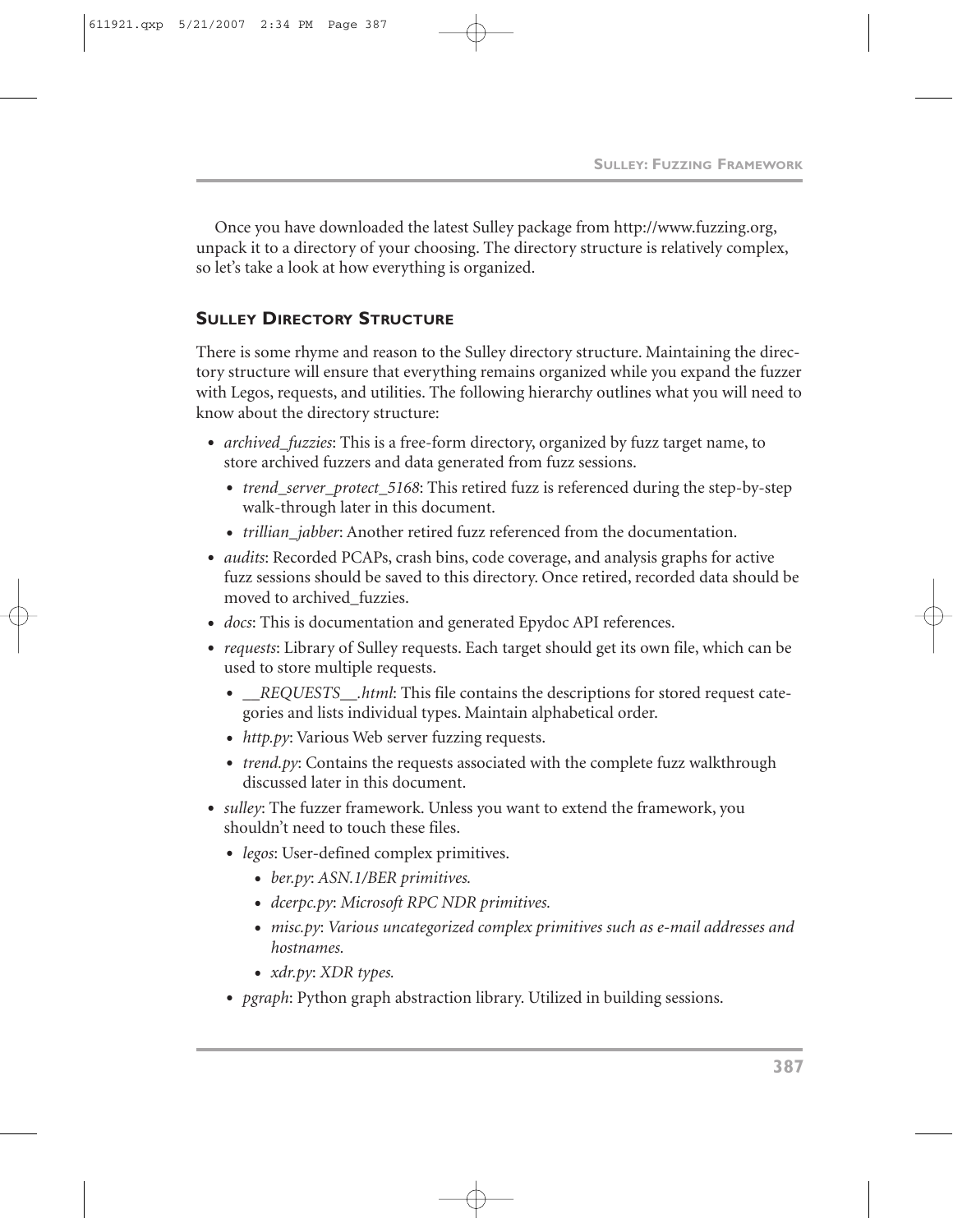- *utils*: Various helper routines.
	- *dcerpc.py*: *Microsoft RPC helper routines such as for binding to an interface and generating a request.*
	- *misc.py*: *Various uncategorized routines such as CRC-16 and UUID manipulation routines.*
	- *scada.py*: *SCADA-specific helper routines including a DNP3 block encoder.*
- *\_\_init\_\_.py*: The various s\_ aliases that are used in creating requests are defined here.
- *blocks.py*: Blocks and block helpers are defined here.
- *pedrpc.py*: This file defines client and server classes that are used by Sulley for communications between the various agents and the main fuzzer.
- *primitives.py*: The various fuzzer primitives including static, random, strings, and integers are defined here.
- *sessions.py*: Functionality for building and executing a session.
- *sex.py*: Sulley's custom exception handling class.
- *unit\_tests*: Sulley's unit testing harness.
- *utils*: Various stand-alone utilities.
	- *crashbin\_explorer.py*: Command-line utility for exploring the results stored in serialized crash bin files.
	- *pcap\_cleaner.py*: Command-line utility for cleaning out a PCAP directory of all entries not associated with a fault.
	- *network\_monitor.py*: PedRPC-driven network monitoring agent.
	- *process\_monitor.py*: PedRPC-driven debugger-based target monitoring agent.
	- *unit\_test.py*: Sulley's unit testing harness.
	- *vmcontrol.py*: PedRPC-driven VMWare controlling agent.

Now that the directory structure is a bit more familiar, let's take a look at how Sulley handles data representation. This is the first step in constructing a fuzzer.

#### **DATA REPRESENTATION**

Aitel had it right with SPIKE: We've taken a good look at every fuzzer we can get our hands on and the block-based approach to protocol representation stands above the others, combining both simplicity and the flexibility to represent most protocols. Sulley utilizes a block-based approach to generate individual requests, which are then later tied together to form a session. To begin, initialize with a new name for your request: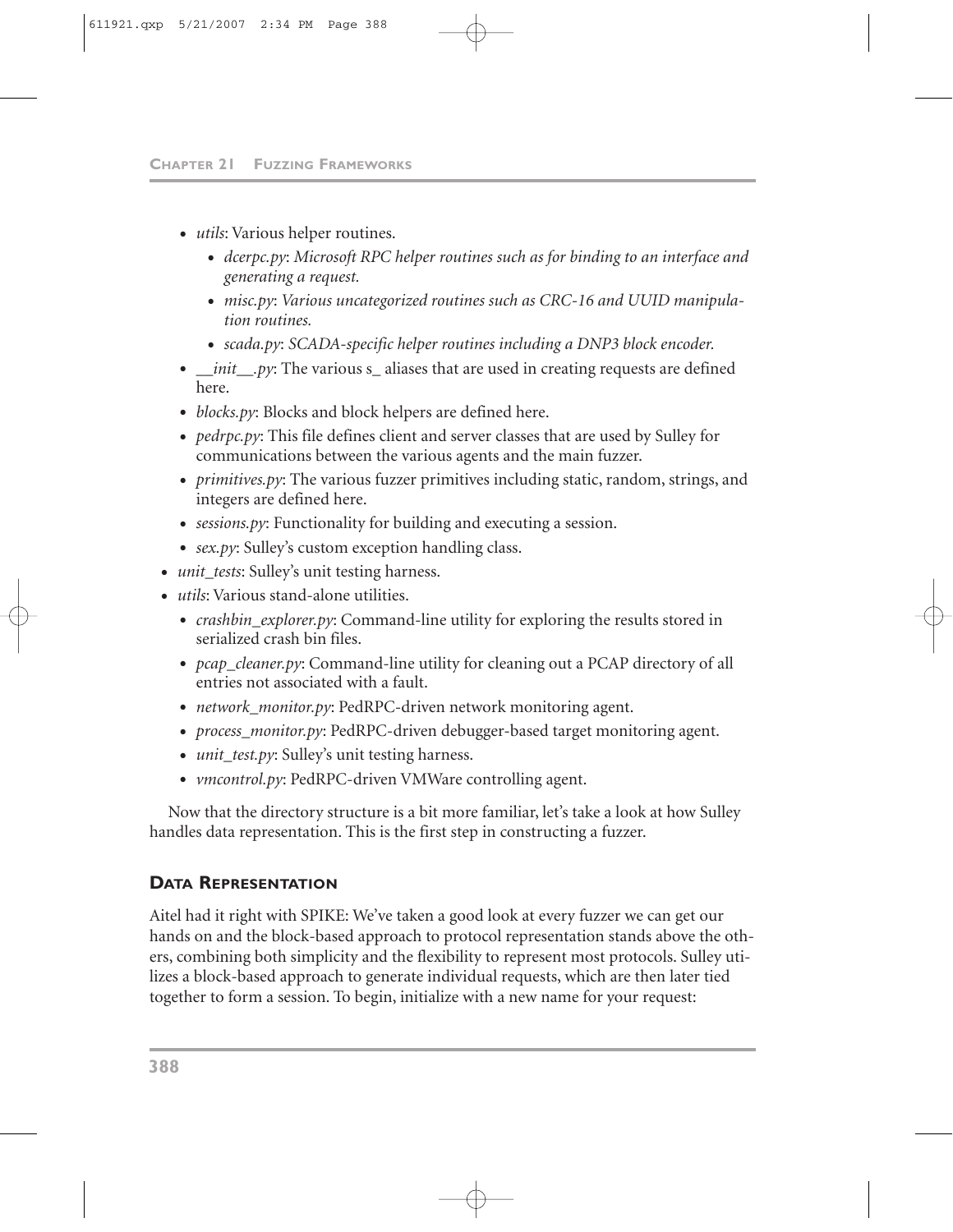```
s_initialize("new request")
```
Now you start adding primitives, blocks, and nested blocks to the request. Each primitive can be individually rendered and mutated. Rendering a primitive returns its contents in raw data format. Mutating a primitive transforms its internal contents. The concepts of rendering and mutating are abstracted from fuzzer developers for the most part, so don't worry about it. Know, however, that each mutatable primitive accepts a default value that is restored when the fuzzable values are exhausted.

#### *Static and Random Primitives*

Let's begin with the simplest primitive, s\_static(), which adds a static unmutating value of arbitrary length to the request. There are various aliases sprinkled throughout Sulley for your convenience, s\_dunno(), s\_raw(), and s\_unknown() are aliases of s\_static():

```
# these are all equivalent:
s_static("pedram\x00was\x01here\x02")
s_raw("pedram\x00was\x01here\x02")
s_dunno("pedram\x00was\x01here\x02")
s_unknown("pedram\x00was\x01here\x02")
```
Primitives, blocks, and so on all take an optional name keyword argument. Specifying a name allows you to access the named item directly from the request via request.names["name"] instead of having to walk the block structure to reach the desired element. Related to the previous, but not equivalent, is the s\_binary() primitive, which accepts binary data represented in multiple formats. SPIKE users will recognize this API, as its functionality is (or rather should be) equivalent to what you are already familiar with:

```
# yeah, it can handle all these formats.
s_binary("0xde 0xad be ef \xca fe 00 01 02 0xba0xdd f0 0d")
```
Most of Sulley's primitives are driven by fuzz heuristics and therefore have a limited number of mutations. An exception to this is the s\_random() primitive, which can be utilized to generate random data of varying lengths. This primitive takes two mandatory arguments, 'min\_length' and 'max\_length', specifying the minimum and maximum length of random data to generate on each iteration, respectively. This primitive also accepts the following optional keyword arguments:

• *num\_mutations (integer, default=25)*: Number of mutations to make before reverting to default.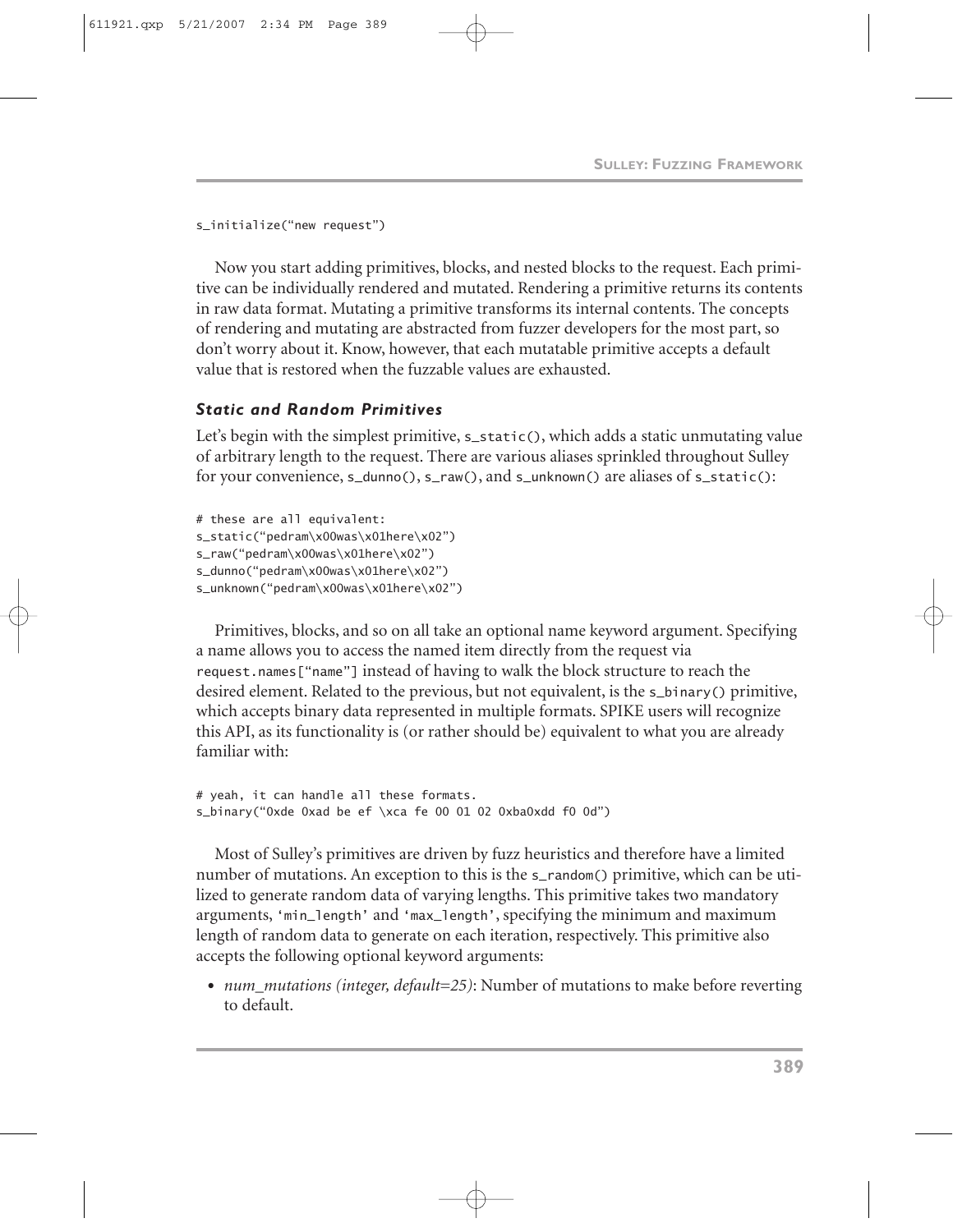- *fuzzable (boolean, default=True)*: Enable or disable fuzzing of this primitive.
- *name (string, default=None)*: As with all Sulley objects, specifying a name gives you direct access to this primitive throughout the request.

The num\_mutations keyword argument specifies how many times this primitive should be rerendered before it is considered exhausted. To fill a static sized field with random data, set the values for 'min\_length' and 'max\_length' to be the same.

#### *Integers*

Binary and ASCII protocols alike have various-sized integers sprinkled all throughout them, for instance the Content-Length field in HTTP. Like most fuzzing frameworks, a portion of Sulley is dedicated to representing these types:

- one byte:  $s_b(yte), s_cchar()$
- two bytes: s\_word(), s\_short()
- four bytes:  $s_dword(), s_long(), s_lint()$
- eight bytes: s\_qword(), s\_double()

The integer types each accept at least a single parameter, the default integer value. Additionally the following optional keyword arguments can be specified:

- *endian (character, default='<')*: Endianess of the bit field. Specify < for little endian and > for big endian.
- *format (string, default="binary")*: Output format, "binary" or "ascii," controls the format in which the integer primitives render. For example, the value 100 is rendered as "100" in ASCII and "\x64" in binary.
- *signed (boolean, default=False)*: Make size signed versus unsigned, applicable only when format="ascii".
- *full\_range (boolean, default=False)*: If enabled, this primitive mutates through all possible values (more on this later).
- *fuzzable (boolean, default=True)*: Enable or disable fuzzing of this primitive.
- *name (string, default=None)*: As with all Sulley objects specifying a name gives you direct access to this primitive throughout the request.

The *full\_range* modifier is of particular interest among these. Consider you want to fuzz a DWORD value; that's 4,294,967,295 total possible values. At a rate of 10 test cases per second, it would take 13 years to finish fuzzing this single primitive! To reduce this vast input space, Sulley defaults to trying only "smart" values. This includes the plus and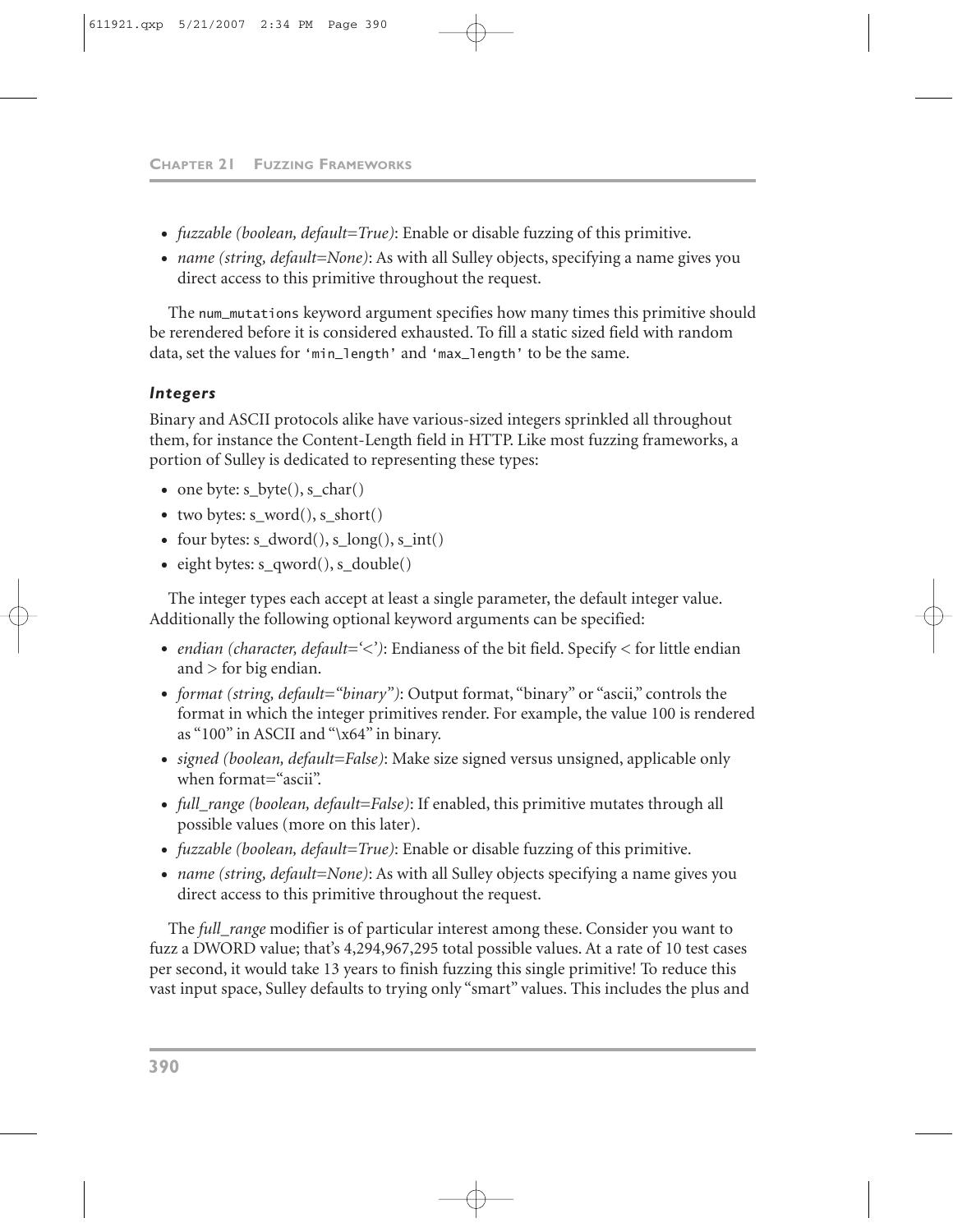minus 10 border cases around 0, the maximum integer value (MAX\_VAL), MAX\_VAL divided by 2, MAX\_VAL divided by 3, MAX\_VAL divided by 4, MAX\_VAL divided by 8, MAX\_VAL divided by 16, and MAX\_VAL divided by 32. Exhausting this reduced input space of 141 test cases requires only seconds.

## *Strings and Delimiters*

Strings can be found everywhere. E-mail addresses, hostnames, usernames, passwords, and more are all examples of string components you will no doubt come across when fuzzing. Sulley provides the s\_string() primitive for representing these fields. The primitive takes a single mandatory argument specifying the default, valid value for the primitive. The following additional keyword arguments can be specified:

- *size (integer, default*=-1). Static size for this string. For dynamic sizing, leave this as -1.
- *padding (character, default='\x00')*. If an explicit size is specified and the generated string is smaller than that size, use this value to pad the field up to size.
- *encoding (string, default="ascii")*. Encoding to use for string. Valid options include whatever the Python str.encode() routine can accept. For Microsoft Unicode strings, specify "utf\_16\_le".
- *fuzzable (boolean, default=True).* Enable or disable fuzzing of this primitive.
- *name (string, default=None)*. As with all Sulley objects, specifying a name gives you direct access to this primitive throughout the request.

Strings are frequently parsed into subfields through the use of delimiters. The space character, for example, is used as a delimiter in the HTTP request GET /index.html  $HTP/1.0.$  The front slash (/) and dot (.) characters in that same request are also delimiters. When defining a protocol in Sulley, be sure to represent delimiters using the s\_delim() primitive. As with other primitives, the first argument is mandatory and used to specify the default value. Also as with other primitives, s\_delim() accepts the optional 'fuzzable' and 'name' keyword arguments. Delimiter mutations include repetition, substitution, and exclusion. As a complete example, consider the following sequence of primitives for fuzzing the HTML body tag.

```
# fuzzes the string: <BODY bgcolor="black">
s_delim("<")
s_string("BODY")
s_delim(" ")
s_string("bgcolor")
s_delim("=")
```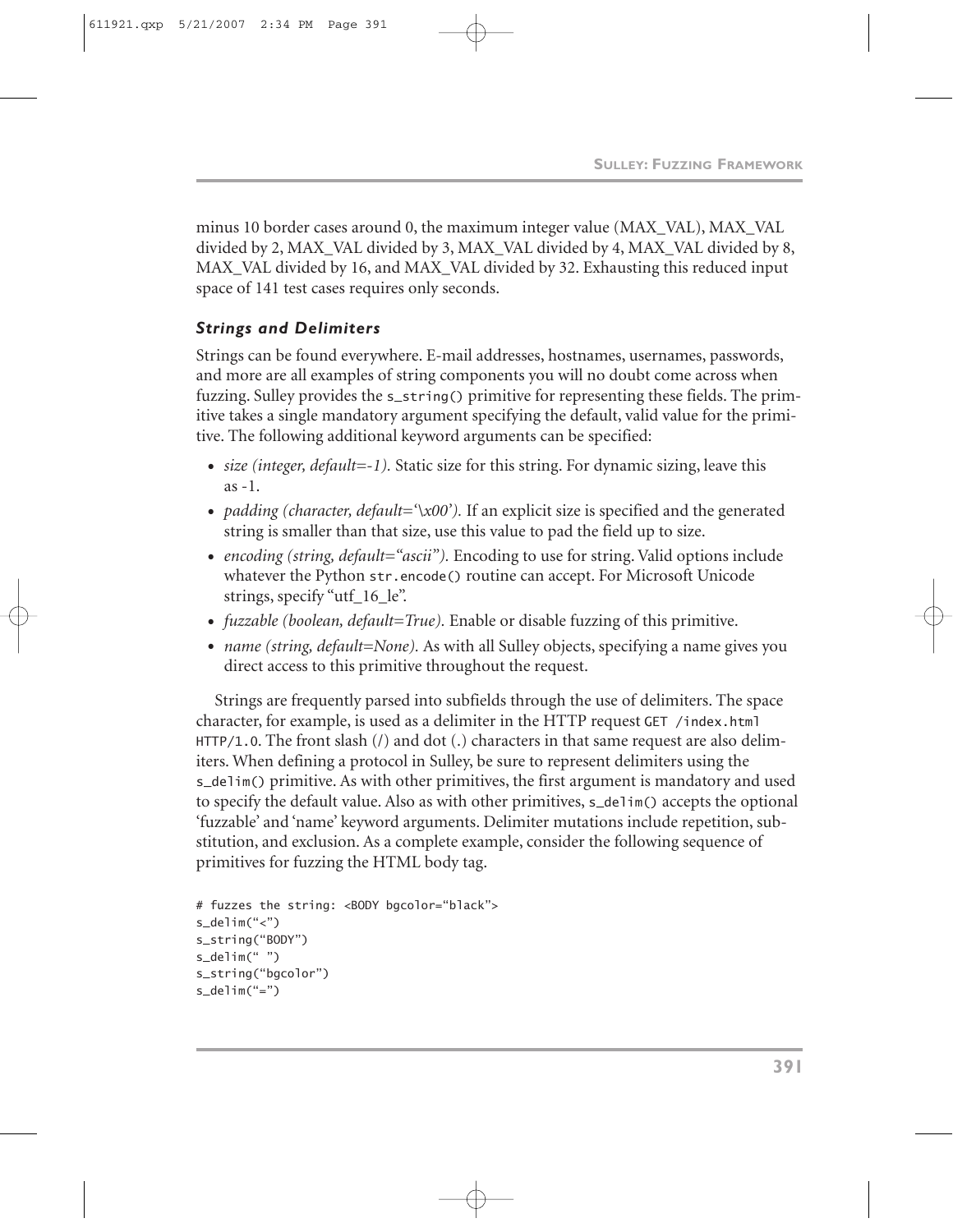s  $delim("\\"")$ s\_string("black")  $s$ <sup>delim("\"")</sup> s\_delim(">")

## *Blocks*

Having mastered primitives, let's next take a look at how they can be organized and nested within blocks. New blocks are defined and opened with s\_block\_start() and closed with s\_block\_end(). Each block must be given a name, specified as the first argument to s\_block\_start(). This routine also accepts the following optional keyword arguments:

- *group (string, default=None).* Name of group to associate this block with (more on this later).
- *encoder (function pointer, default=None)*. Pointer to a function to pass rendered data to prior to returning it.
- *dep (string, default=None)*. Optional primitive whose specific value on which this block is dependent.
- *dep* value (mixed, default=None). Value that field dep must contain for block to be rendered.
- *dep\_values (list of mixed types, default=[]).* Values that field dep can contain for block to be rendered.
- *dep* compare (string, default="=="). Comparison method to apply to dependency. Valid options include:  $==, !=, >, >=, <, and <=.$

Grouping, encoding, and dependencies are powerful features not seen in most other frameworks and they deserve further dissection.

#### *Groups*

Grouping allows you to tie a block to a group primitive to specify that the block should cycle through all possible mutations for each value within the group. The group primitive is useful, for example, for representing a list of valid opcodes or verbs with similar argument structures. The primitive s\_group() defines a group and accepts two mandatory arguments. The first specifies the name of the group and the second specifies the list of possible raw values to iterate through. As a simple example, consider the following complete Sulley request designed to fuzz a Web server: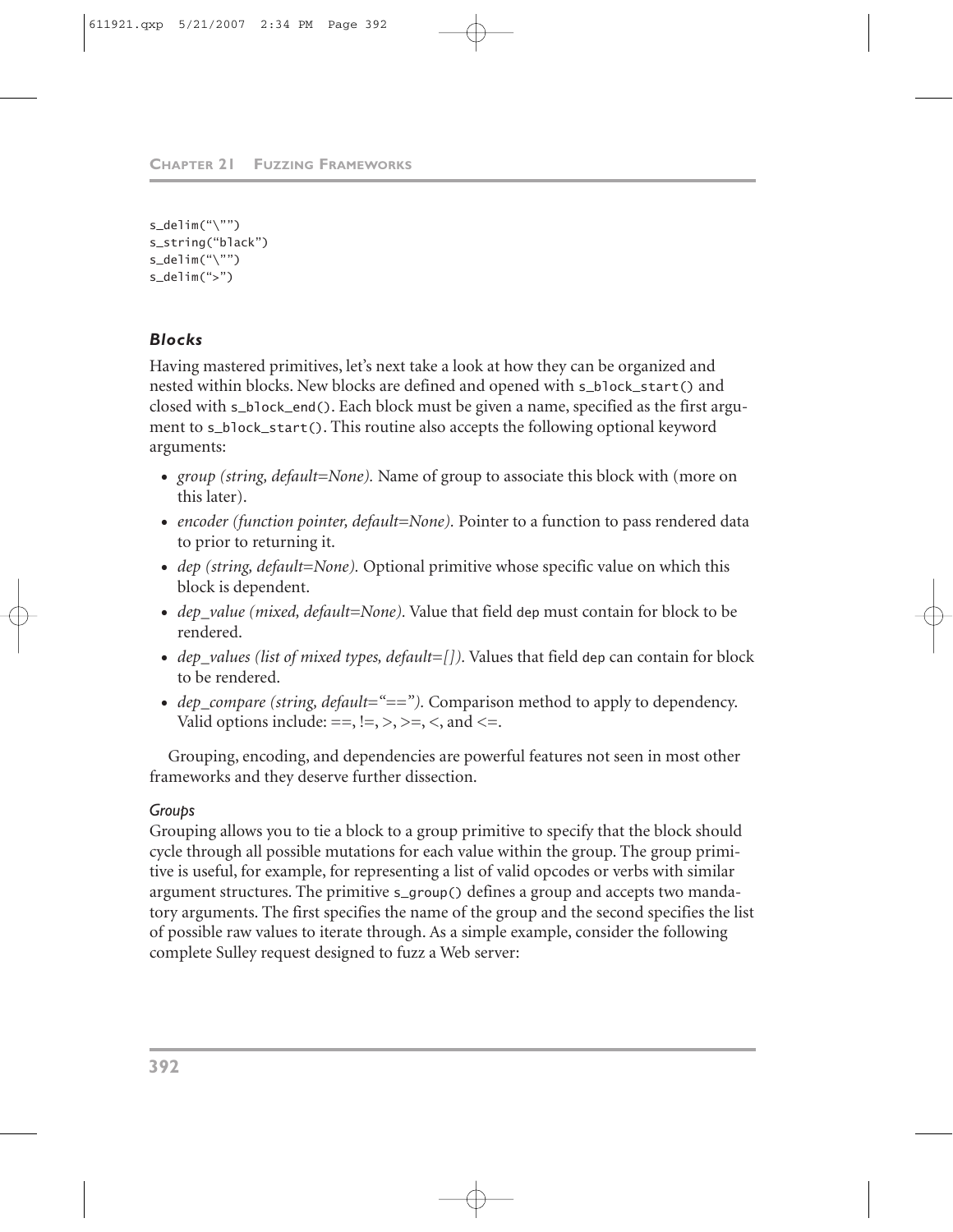```
# import all of Sulley's functionality.
from sulley import *
# this request is for fuzzing: {GET,HEAD,POST,TRACE} /index.html HTTP/1.1
# define a new block named "HTTP BASIC".
s_initialize("HTTP BASIC")
# define a group primitive listing the various HTTP verbs we wish to fuzz.
s_group("verbs", values=["GET", "HEAD", "POST", "TRACE"])
# define a new block named "body" and associate with the above group.
if s_block_start("body", group="verbs"):
    # break the remainder of the HTTP request into individual primitives.
    s_delim(" ")
    s_delim("/")
    s_string("index.html")
    s_delim(" ")
    s_string("HTTP")
    s_delim("/")
    s_string("1")
    s_delim(".")
    s_string("1")
    # end the request with the mandatory static sequence.
    s_static("\r\n\r\n")
# close the open block, the name argument is optional here.
s_block_end("body")
```
The script begins by importing all of Sulley's components. Next a new request is initialized and given the name HTTP BASIC. This name can later be referenced for accessing this request directly. Next, a group is defined with the name verbs and the possible string values GET, HEAD, POST, and TRACE. A new block is started with the name body and tied to the previously defined group primitive through the optional group keyword argument. Note that s\_block\_start() always returns True, which allows you to optionally "tab out" its contained primitives using a simple if clause. Also note that the name argument to s\_block\_end() is optional. These framework design decisions were made purely for aesthetic purposes. A series of basic delimiter and string primitives are then defined within the confinements of the body block and the block is closed. When this defined request is loaded into a Sulley session, the fuzzer will generate and transmit all possible values for the block body, once for each verb defined in the group.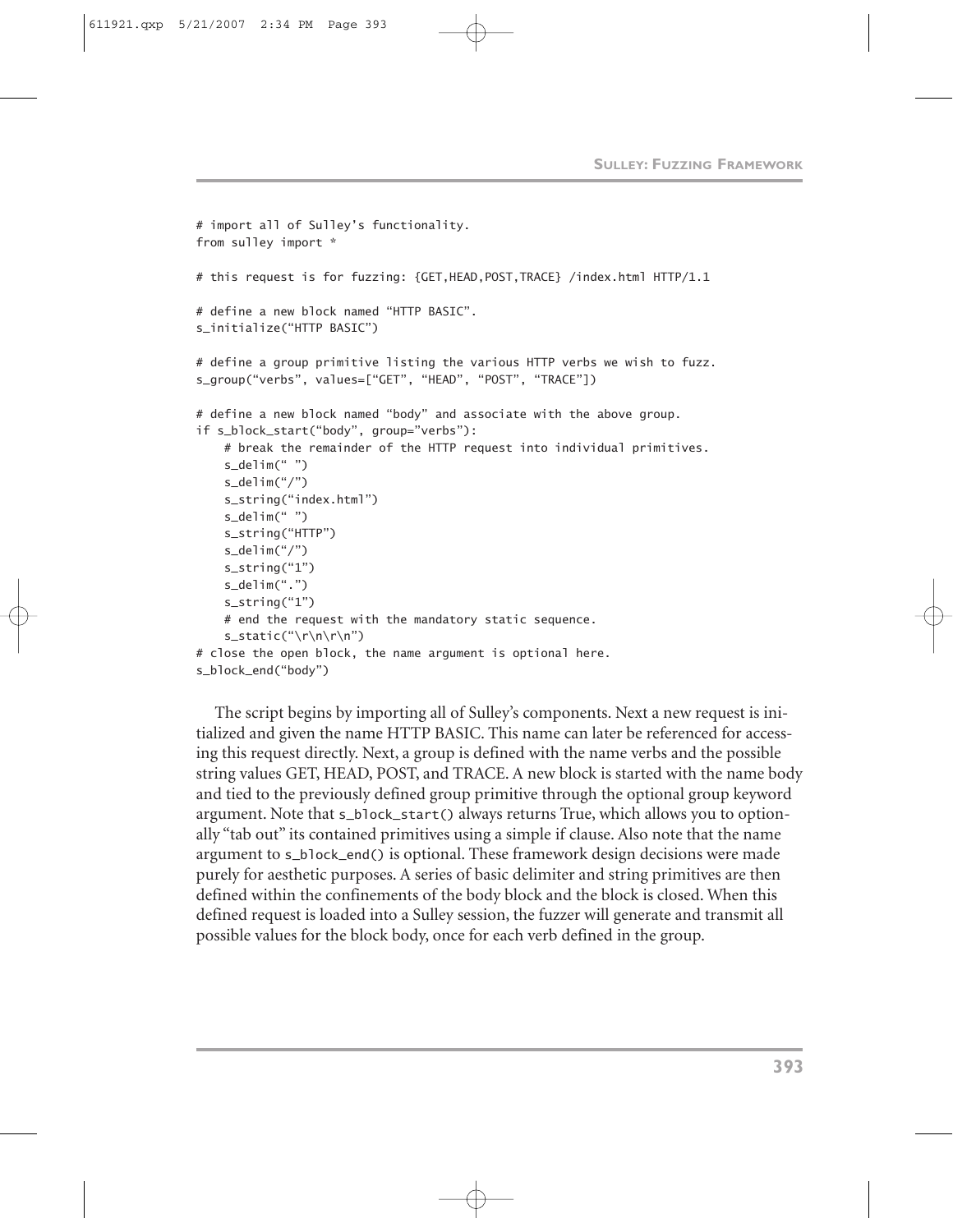#### *Encoders*

Encoders are a simple, yet powerful block modifier. A function can be specified and attached to a block to modify the rendered contents of that block prior to return and transmission over the wire. This is best explained with a real-world example. The DcsProcessor.exe daemon from Trend Micro Control Manager listens on TCP port 20901 and expects to receive data formatted with a proprietary XOR encoding routine. Through reverse engineering of the decoder, the following XOR encoding routine was developed:

```
def trend_xor_encode (str):
    key = 0xA8534344
    ret = \mathbf{u}"
    # pad to 4 byte boundary.
    pad = 4 - (len(str) % 4)if pad == 4:
        pad = 0str += "\times00" * pad
    while str:
        dword = struct.unpack("<L", str[:4])[0]
        str = str[4:]dword \wedge = \text{key}ret += struct.pack("<L", dword)
        key = dword
    return ret
```
Sulley encoders take a single parameter, the data to encode, and return the encoded data. This defined encoder can now be attached to a block containing fuzzable primitives, allowing the fuzzer developer to continue as if this little hurdle never existed.

#### *Dependencies*

Dependencies allow you to apply a conditional to the rendering of an entire block. This is accomplished by first linking a block to a primitive on which it will be dependent using the optional dep keyword parameter. When the time comes for Sulley to render the dependent block, it will check the value of the linked primitive and behave accordingly. A dependent value can be specified with the dep\_value keyword parameter. Alternatively, a list of dependent values can be specified with the dep\_values keyword parameter.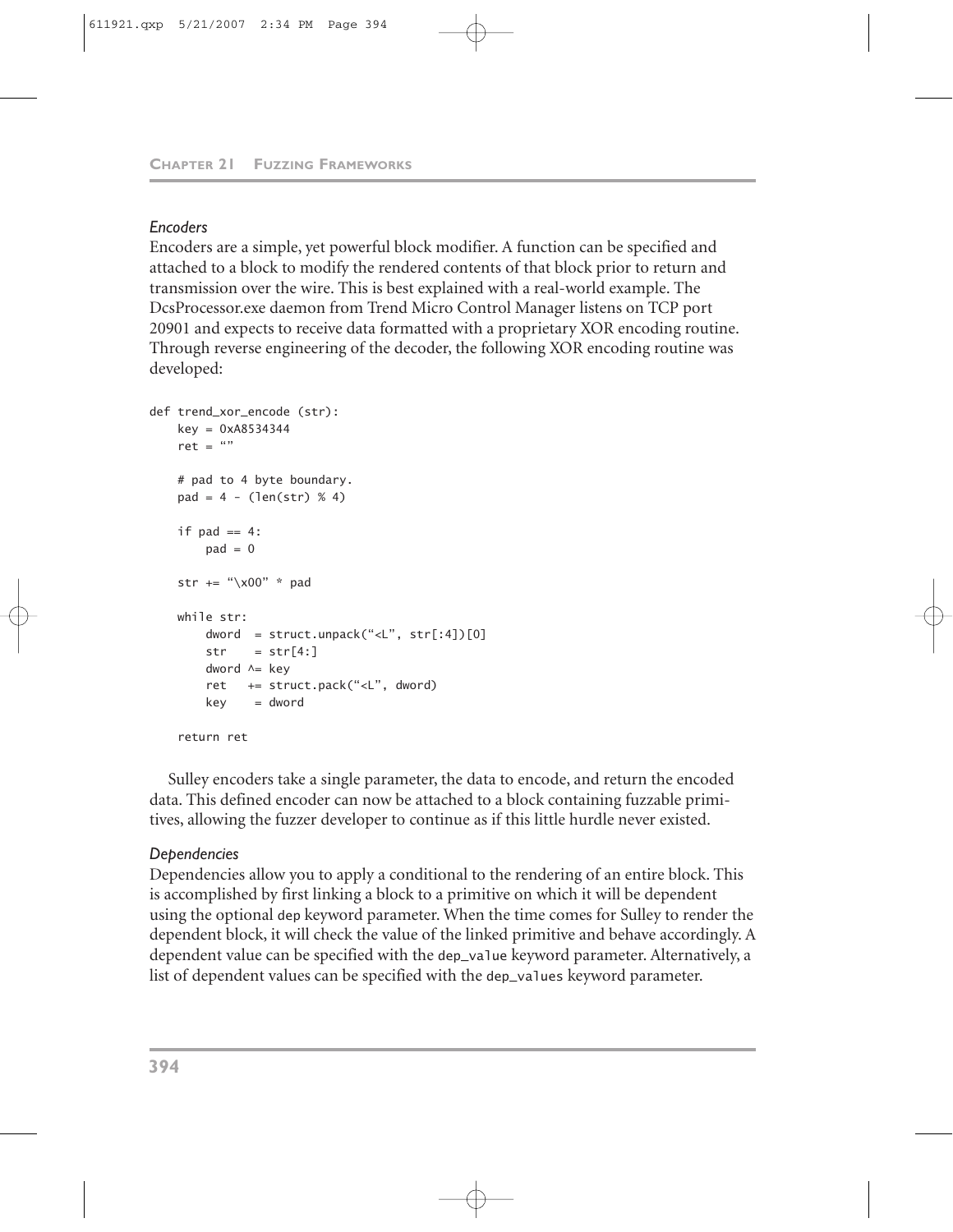Finally, the actual conditional comparison can be modified through the dep\_compare keyword parameter. For example, consider a situation where depending on the value of an integer, different data is expected:

```
s_short("opcode", full_range=True)
# opcode 10 expects an authentication sequence.
if s_block_start("auth", dep="opcode", dep_value=10):
    s_string("USER")
    s_delim(" ")
    s_string("pedram")
    s_static("\r\n")
    s_string("PASS")
    s_delim(" ")
    s_delim("fuzzywuzzy")
s_block_end()
# opcodes 15 and 16 expect a single string hostname.
if s_block_start("hostname", dep="opcode", dep_values=[15, 16]):
    s_string("pedram.openrce.org")
s block end()
# the rest of the opcodes take a string prefixed with two underscores.
if s_block_start("something", dep="opcode", dep_values=[10, 15, 16],
dep_compare="!="):
    s_static("__")
    s_string("some string")
s_block_end()
```
Block dependencies can be chained together in any number of ways, allowing for powerful (and unfortunately complex) combinations.

## *Block Helpers*

An important aspect of data generation that you must become familiar with to effectively utilize Sulley is the block helper. This category includes sizers, checksums, and repeaters.

#### *Sizers*

SPIKE users will be familiar with the s\_sizer() (or s\_size()) block helper. This helper takes the block name to measure the size of as the first parameter and accepts the following additional keyword arguments: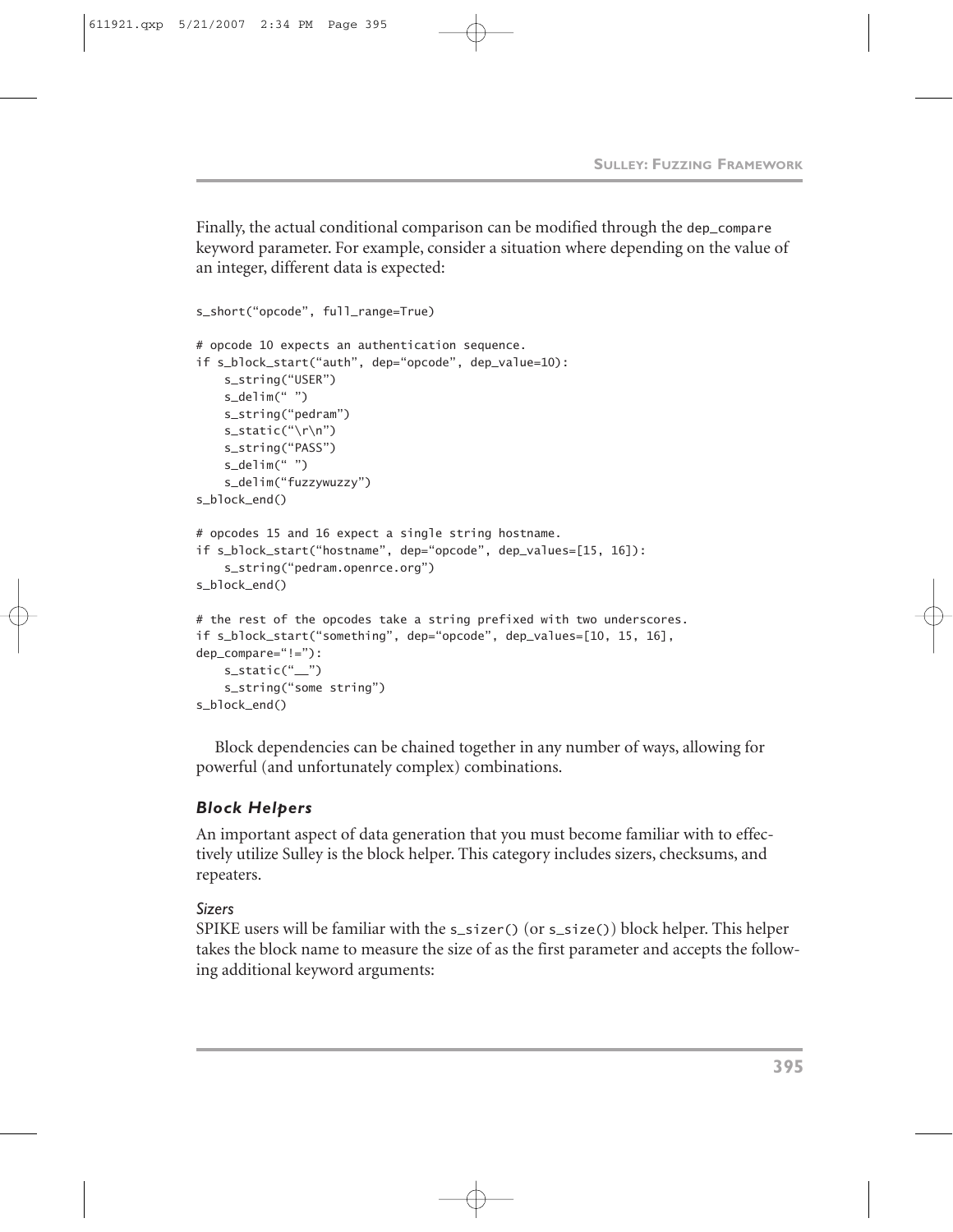- *length (integer, default=4).* Length of size field.
- *endian (character, default='<')*. Endianess of the bit field. Specify '<' for little endian and '>' for big endian.
- *format (string, default="binary")*. Output format, "binary" or "ascii", controls the format in which the integer primitives render.
- *inclusive (boolean, default=False).* Should the sizer count its own length?
- *signed (boolean, default=False).* Make size signed versus unsigned, applicable only when format="ascii".
- *fuzzable (boolean, default=False).* Enable or disable fuzzing of this primitive.
- *name (string, default=None).* As with all Sulley objects, specifying a name gives you direct access to this primitive throughout the request.

Sizers are a crucial component in data generation that allow for the representation of complex protocols such as XDR notation, ASN.1, and so on. Sulley will dynamically calculate the length of the associated block when rendering the sizer. By default, Sulley will not fuzz size fields. In many cases this is the desired behavior; in the event it isn't, however, enable the fuzzable flag.

#### *Checksums*

Similar to sizers, the s\_checksum() helper takes the block name to calculate the checksum of as the first parameter. The following optional keyword arguments can also be specified:

- *algorithm (string or function pointer, default="crc32")*. Checksum algorithm to apply to target block (crc32, adler32, md5, sha1).
- *endian (character, default='<')*. Endianess of the bit field. Specify '<' for little endian and '>' for big endian.
- *length (integer, default=0).* Length of checksum, leave as 0 to autocalculate.
- *name (string, default=None).* As with all Sulley objects, specifying a name gives you direct access to this primitive throughout the request.

The algorithm argument can be one of crc32, adler32, md5, or sha1. Alternatively, you can specify a function pointer for this parameter to apply a custom checksum algorithm.

#### *Repeaters*

The  $s$ -repeat() (or  $s$ -repeater()) helper is used for replicating a block a variable number of times. This is useful, for example, when testing for overflows during the parsing of tables with multiple elements. This helper takes three mandatory arguments: the name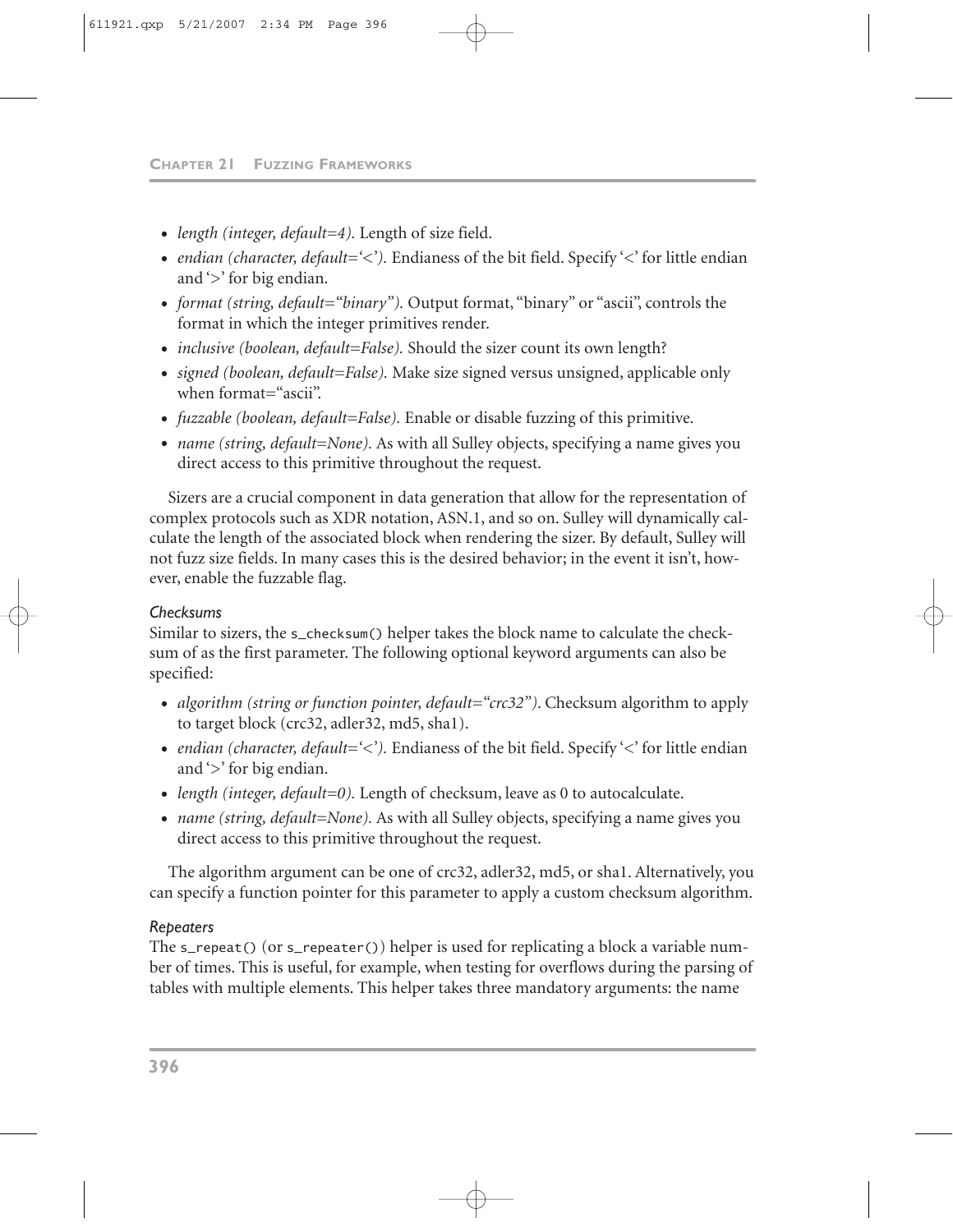of the block to be repeated, the minimum number of repetitions, and the maximum number of repetitions. Additionally, the following optional keyword arguments are available:

- *step (integer, default=1).* Step count between min and max reps.
- *fuzzable (boolean, default=False).* Enable or disable fuzzing of this primitive.
- *name (string, default=None).* As with all Sulley objects, specifying a name gives you direct access to this primitive throughout the request.

Consider the following example that ties all three of the introduced helpers together. We are fuzzing a portion of a protocol that contains a table of strings. Each entry in the table consists of a two-byte string type field, a two-byte length field, a string field, and finally a CRC-32 checksum field that is calculated over the string field. We don't know what the valid values for the type field are, so we'll fuzz that with random data. Here is what this portion of the protocol might look like in Sulley:

```
# table entry: [type][len][string][checksum]
if s_block_start("table entry"):
    # we don't know what the valid types are, so we'll fill this in with random data.
    s_random("\x00\x00", 2, 2)
    # next, we insert a sizer of length 2 for the string field to follow.
    s_size("string field", length=2)
    # block helpers only apply to blocks, so encapsulate the string primitive in one.
    if s_block_start("string field"):
        # the default string will simply be a short sequence of Cs.
        s_string("C" * 10)
    s_block_end()
    # append the CRC-32 checksum of the string to the table entry.
    s_checksum("string field")
s_block_end()
# repeat the table entry from 100 to 1,000 reps stepping 50 elements on each
iteration.
s_repeat("table entry", min_reps=100, max_reps=1000, step=50)
```
This Sulley script will fuzz not only table entry parsing, but might discover a fault in the processing of overly long tables.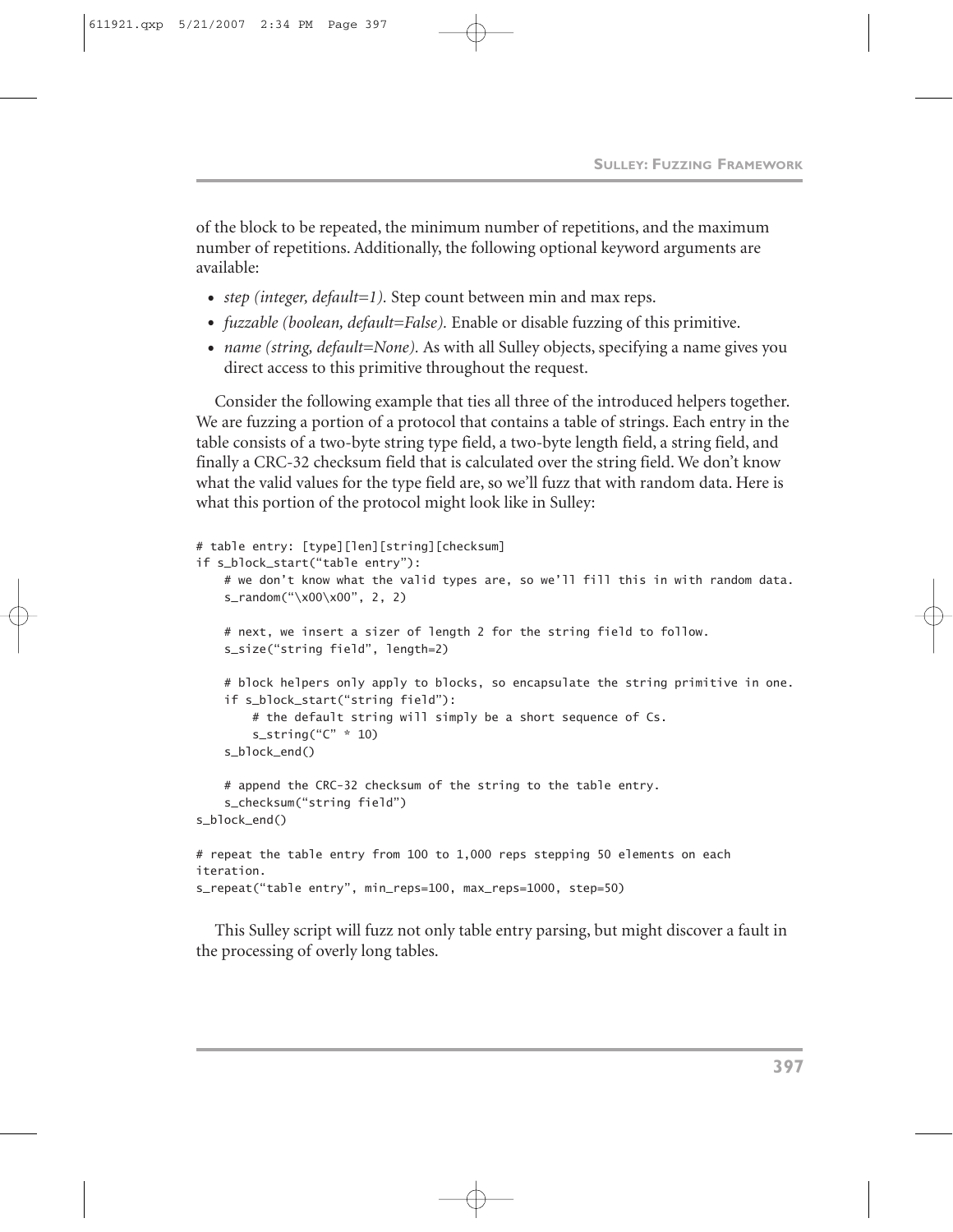## *Legos*

Sulley utilizes legos for representing user-defined components such as e-mail addresses, hostnames, and protocol primitives used in Microsoft RPC, XDR, ASN.1, and others. In ASN.1 / BER strings are represented as the sequence [0x04][0x84][dword length][string]. When fuzzing an ASN.1-based protocol, including the length and type prefixes in front of every string can become cumbersome. Instead we can define a lego and reference it:

```
s_lego("ber_string", "anonymous")
```
Every lego follows a similar format with the exception of the optional options keyword argument, which is specific to individual legos. As a simple example, consider the definition of the tag lego, helpful when fuzzing XMLish protocols:

```
class tag (blocks.block):
    def __init__ (self, name, request, value, options={}):
        blocks.block.__init__(self, name, request, None, None, None, None)
        self.value = valueself.options = options
        if not self.value:
            raise sex.error("MISSING LEGO.tag DEFAULT VALUE")
        # 
        # [delim][string][delim]
        self.push(primitives.delim("<"))
        self.push(primitives.string(self.value))
        self.push(primitives.delim(">"))
```
This example lego simply accepts the desired tag as a string and encapsulates it within the appropriate delimiters. It does so by extending the block class and manually adding the tag delimiters and user-supplied string to the block via self.push().

Here is another example that produces a simple lego for representing ASN.1 / BER<sup>27</sup> integers in Sulley. The lowest common denominator was chosen to represent all integers as four-byte integers that follow the form: [0x02][0x04][dword], where 0x02 specifies integer type, 0x04 specifies the integer is four bytes long, and the dword represents the

<sup>27</sup> http://luca.ntop.org/Teaching/Appunti/asn1.html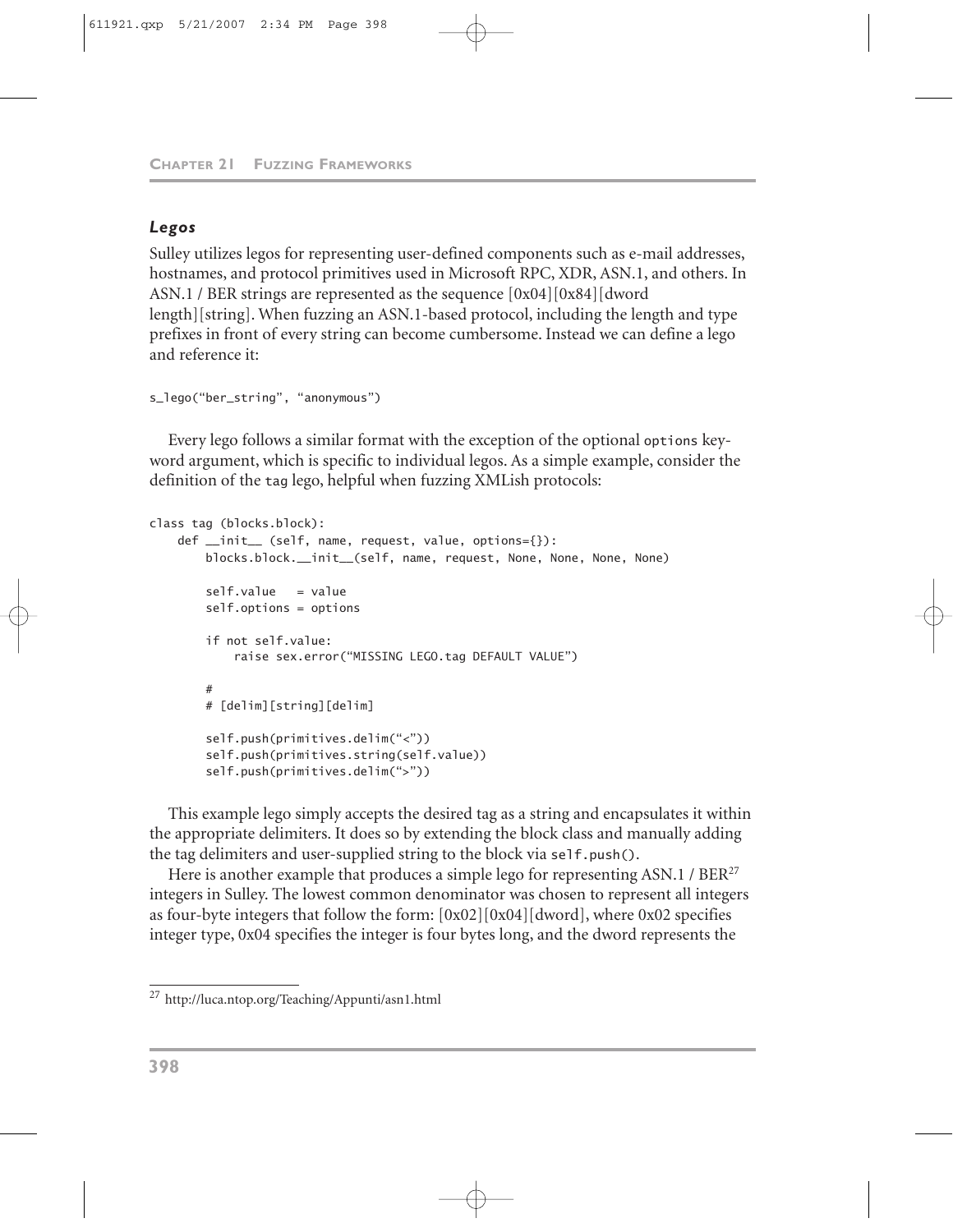actual integer we are passing. Here is what the definition looks like from sulley\legos\ber.py:

```
class integer (blocks.block):
    def __init__ (self, name, request, value, options={}):
        blocks.block.__init__(self, name, request, None, None, None, None)
        self.value = value
        self.options = options
        if not self.value:
            raise sex.error("MISSING LEGO.ber_integer DEFAULT VALUE")
        self.push(primitives.dword(self.value, endian=">"))
    def render (self):
        # let the parent do the initial render.
        blocks.block.render(self)
        self.rendered = "x02 \x04" + self. renderedreturn self.rendered
```
Similar to the previous example, the supplied integer is added to the block stack with self.push(). Unlike the previous example, the render() routine is overloaded to prefix the rendered contents with the static sequence  $\x02\x04$  to satisfy the integer representation requirements previously described. Sulley grows with the creation of every new fuzzer. Developed blocks and requests expand the request library and can be easily referenced and used in the construction of future fuzzers. Now it's time to take a look at building a session.

## **SESSION**

Once you have defined a number of requests it's time to tie them together in a session. One of the major benefits of Sulley over other fuzzing frameworks is its capability of fuzzing deep within a protocol. This is accomplished by linking requests together in a graph. In the following example, a sequence of requests are tied together and the pgraph library, which the session and request classes extend from, is leveraged to render the graph in uDraw format as shown in Figure 21.2:

```
from sulley import *
s_initialize("helo")
s_static("helo")
```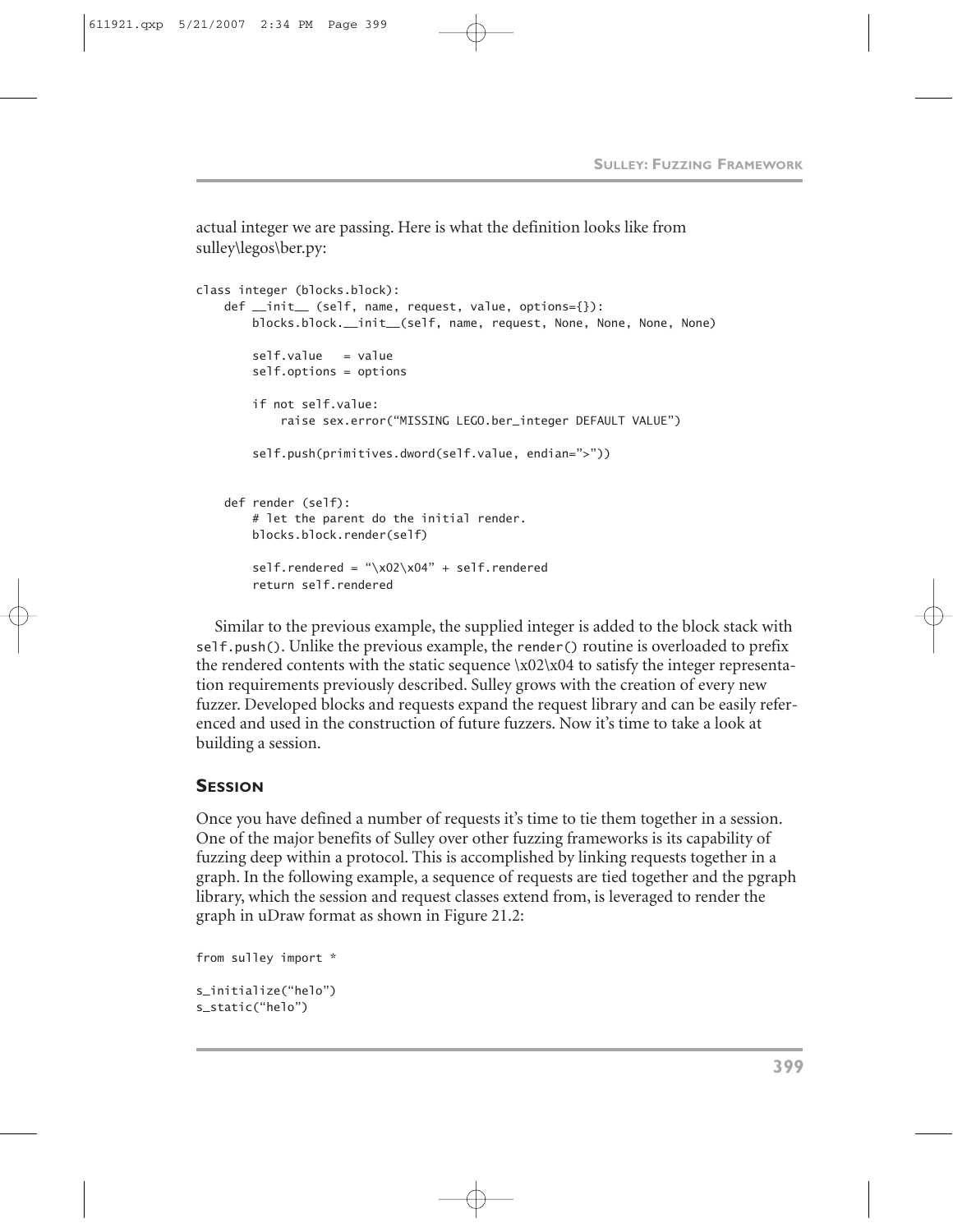```
s_initialize("ehlo")
s_static("ehlo")
s_initialize("mail from")
s_static("mail from")
s_initialize("rcpt to")
s_static("rcpt to")
s_initialize("data")
s_static("data")
sess = sessions.session()
sess.connect(s_get("helo"))
sess.connect(s_get("ehlo"))
sess.connect(s_get("helo"), s_get("mail from"))
sess.connect(s_get("ehlo"), s_get("mail from"))
sess.connect(s_get("mail from"), s_get("rcpt to"))
sess.connect(s_get("rcpt to"), s_get("data"))
fh = open("session_test.udg", "w+")
fh.write(sess.render_graph_udraw())
```

```
fh.close()
```


**Figure 21.2** Example SMTP session graph structure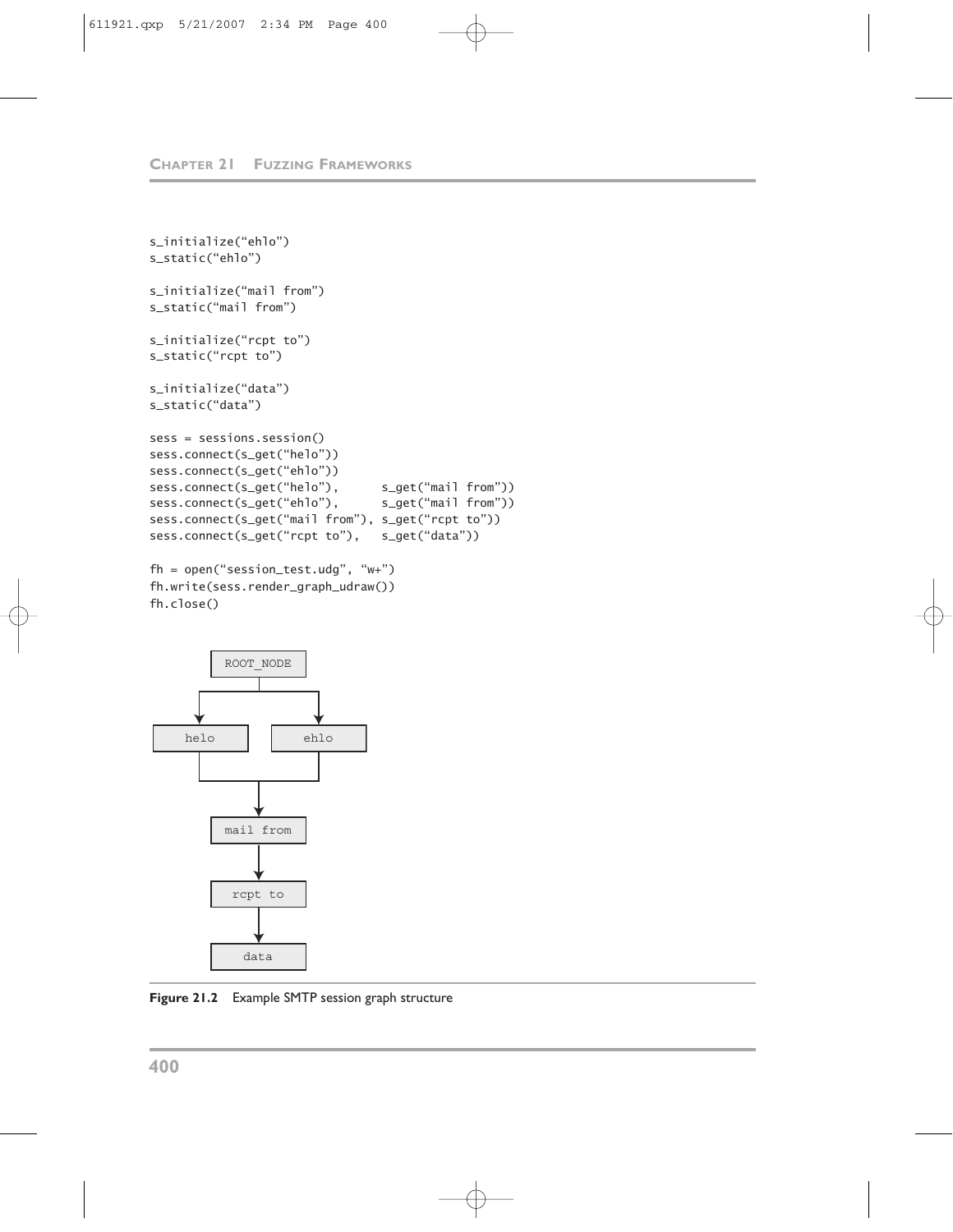When it comes time to fuzz, Sulley walks the graph structure, starting with the root node and fuzzing each component along the way. In this example it begins with the helo request. Once complete, Sulley will begin fuzzing the mail from request. It does so by prefixing each test case with a valid helo request. Next, Sulley moves on to fuzzing the rcpt to request. Again, this is accomplished by prefixing each test case with a valid helo and mail from request. The process continues through data and then restarts down the ehlo path. The ability to break a protocol into individual requests and fuzz all possible paths through the constructed protocol graph is powerful. Consider, for example, an issue disclosed against Ipswitch Collaboration Suite in September 2006.<sup>28</sup> The software fault in this case was a stack overflow during the parsing of long strings contained within the characters @ and :. What makes this case interesting is that this vulnerability is only exposed over the EHLO route and not the HELO route. If our fuzzer is unable to walk all possible protocol paths, then issues such as this might be missed.

When instantiating a session, the following optional keyword arguments can be specified:

- *session\_filename (string, default=None).* Filename to which to serialize persistent data. Specifying a filename allows you to stop and resume the fuzzer.
- *skip (integer, default=0).* Number of test cases to skip.
- *sleep\_time (float, default=1.0).* Time to sleep in between transmission of test cases.
- *log\_level (integer, default=2).* Set the log level; a higher number indicates more log messages.
- *proto (string, default="tcp").* Communication protocol.
- *timeout (float, default=5.0).* Seconds to wait for a send() or recv() to return prior to timing out.

Another advanced feature that Sulley introduces is the ability to register callbacks on every edge defined within the protocol graph structure. This allows us to register a function to call between node transmissions to implement functionality such as challenge response systems. The callback method must follow this prototype:

```
def callback(node, edge, last_recv, sock)
```
Here, node is the node about to be sent, edge is the last edge along the current fuzz path to node, last\_recv contains the data returned from the last socket transmission, and sock is the live socket. A callback is also useful in situations where, for example, the size of the next pack is specified in the first packet. As another example, if you need to fill

<sup>28</sup> http://www.zerodayinitiative.com/advisories/ZDI-06-028.html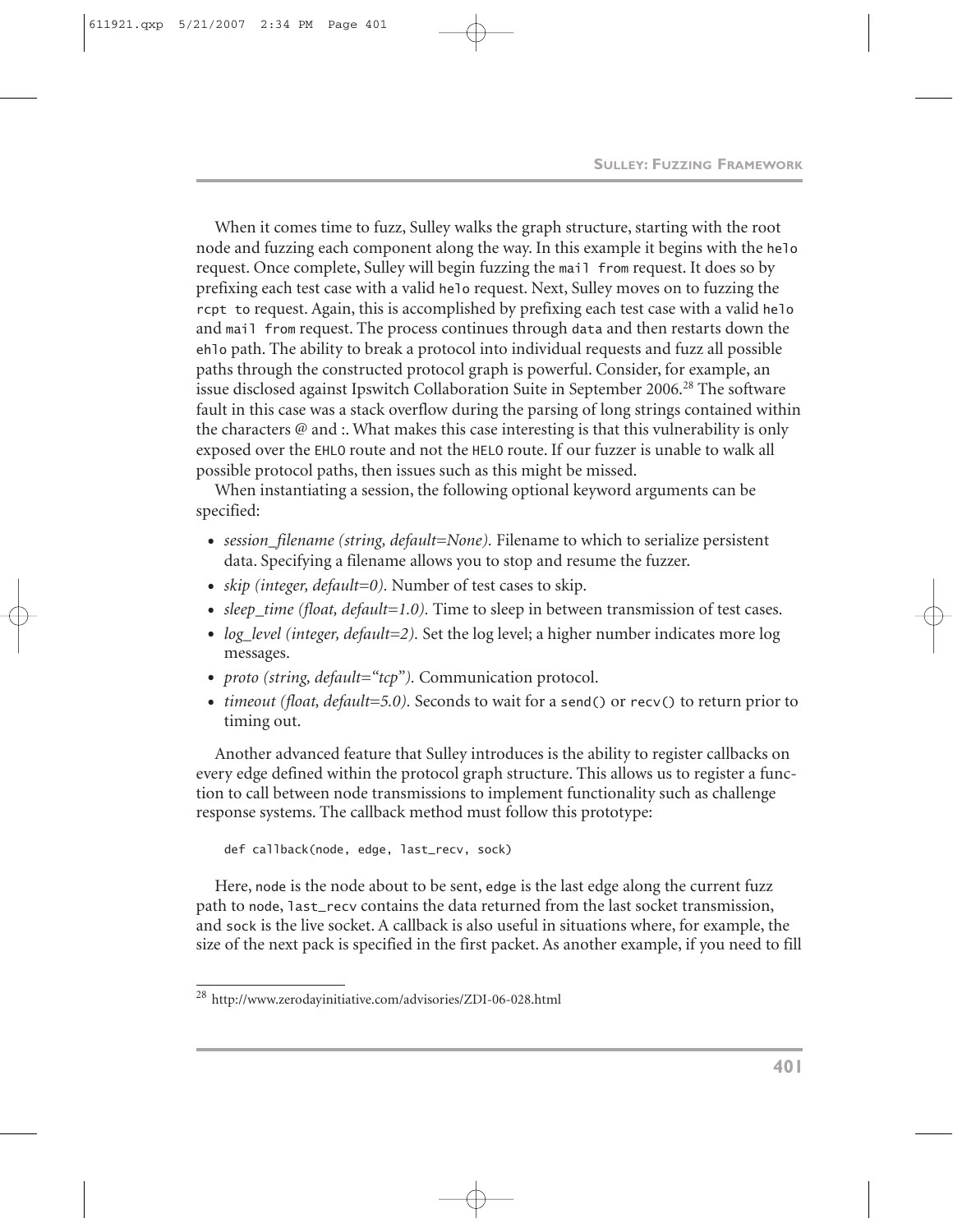in the dynamic IP address of the target, register a callback that snags the IP from sock.getpeername()[0]. Edge callbacks can also be registered through the optional keyword argument callback to the session.connect() method.

## *Targets and Agents*

The next step is to define targets, link them with agents, and add the targets to the session. In the following example, we instantiate a new target that is running inside a VMWare virtual machine and link it to three agents:

```
target = sessions.target("10.0.0.1", 5168)
target.net = pedrpc.client("10.0.0.1", 26001)
target.proom = pedrpc. client("10.0.0.1", 26002)target.vmcontrol = pedrpc.client("127.0.0.1", 26003)target.procmon_options = \setminus{
    "proc_name" : "SpntSvc.exe",
    "stop_commands" : ['net stop "trend serverprotect"'],
   "start_commands" : ['net start "trend serverprotect"'],
}
sess.add_target(target)
sess.fuzz()
```
The instantiated target is bound on TCP port 5168 on the host 10.0.0.1. A network monitor agent is running on the target system, listening by default on port 26001. The network monitor will record all socket communications to individual PCAP files labeled by test case number. The process monitor agent is also running on the target system, listening by default on port 26002. This agent accepts additional arguments specifying the process name to attach to, the command to stop the target process, and the command to start the target process. Finally the VMWare control agent is running on the local system, listening by default on port 26003. The target is added to the session and fuzzing begins. Sulley is capable of fuzzing multiple targets, each with a unique set of linked agents. This allows you to save time by splitting the total test space across the various targets.

Let's take a closer look at each individual agent's functionality.

#### *Agent: Network Monitor (network\_monitor.py)*

The network monitor agent is responsible for monitoring network communications and logging them to PCAP files on disk. The agent is hard-coded to bind to TCP port 26001 and accepts connections from the Sulley session over the PedRPC custom binary protocol. Prior to transmitting a test case to the target, Sulley contacts this agent and requests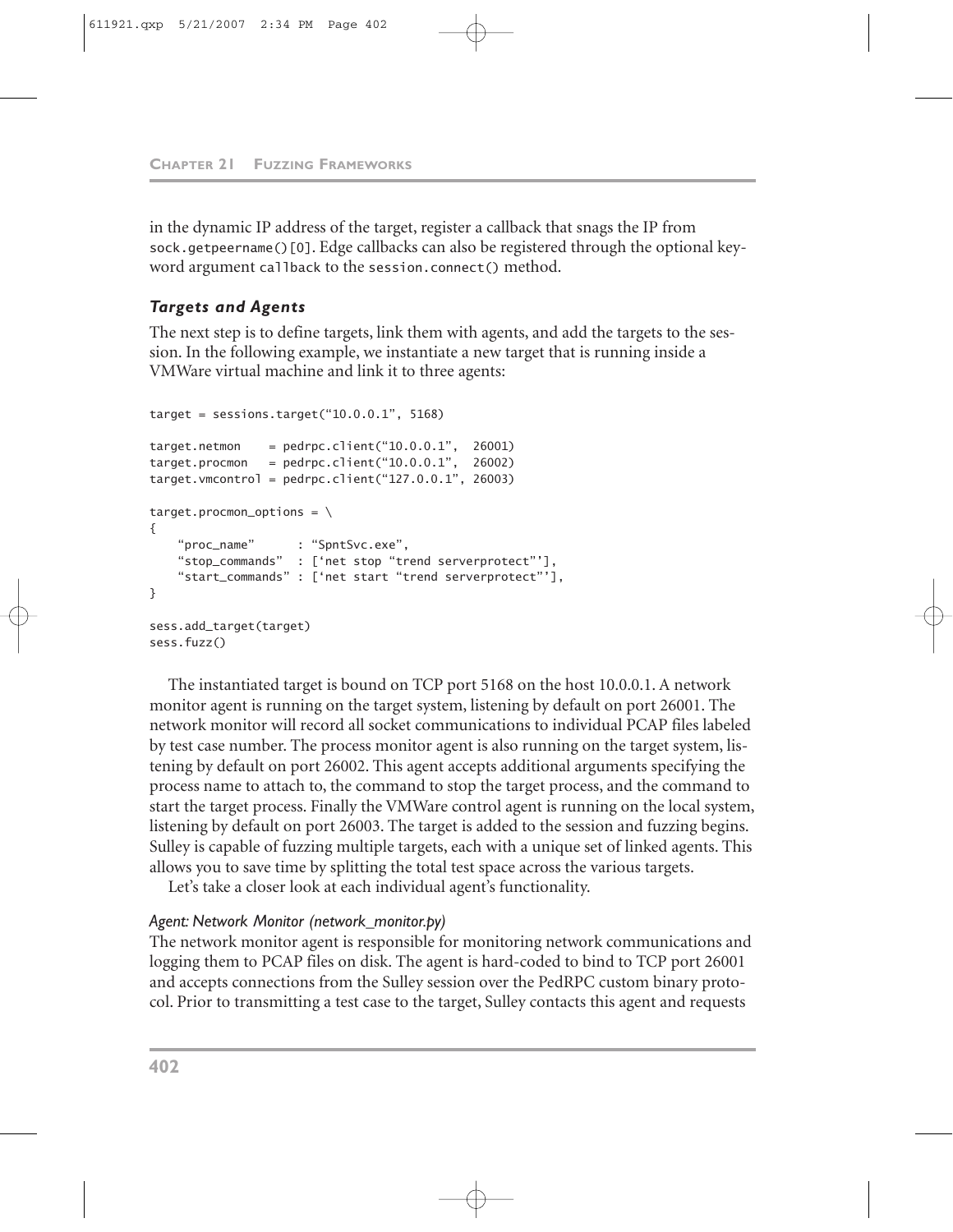that it begin recording network traffic. Once the test case has been successfully transmitted, Sulley again contacts this agent, requesting it to flush recorded traffic to a PCAP file on disk. The PCAP files are named by test case number for easy retrieval. This agent does not have to be launched on the same system as the target software. It must, however, have visibility into sent and received network traffic. This agent accepts the following command-line arguments:

```
ERR> USAGE: network_monitor.py
    <-d|—device DEVICE #> device to sniff on (see list below)
    [-f|—filter PCAP FILTER] BPF filter string
    [-p|—log_path PATH] log directory to store pcaps to
    [-1|-log_level LEVEL] log level (default 1), increase for more verbosity
Network Device List:
    [0] \Device\NPF_GenericDialupAdapter
    [1] {2D938150-427D-445F-93D6-A913B4EA20C0} 192.168.181.1
    [2] {9AF9AAEC-C362-4642-9A3F-0768CDA60942} 0.0.0.0
    [3] {9ADCDA98-A452-4956-9408-0968ACC1F482} 192.168.81.193
    ...
```
#### *Agent: Process Monitor (process\_monitor.py)*

The process monitor agent is responsible for detecting faults that might occur in the target process during fuzz testing. The agent is hard-coded to bind to TCP port 26002 and accepts connections from the Sulley session over the PedRPC custom binary protocol. After successfully transmitting each individual test case to the target, Sulley contacts this agent to determine if a fault was triggered. If so, high-level information regarding the nature of the fault is transmitted back to the Sulley session for display through the internal Web server (more on this later). Triggered faults are also logged in a serialized "crash bin" for postmortem analysis. This functionality is explored in further detail later. This agent accepts the following command-line arguments:

```
ERR> USAGE: process_monitor.py
     <-c|—crash_bin FILENAME> filename to serialize crash bin class to
     [-p|—proc_name NAME] process name to search for and attach to
    [-i|-ignore_pid PID] ignore this PID when searching for the target process<br>[-l|-log_level LEVEL] log level (default 1), increase for more verbosity
                                  log level (default 1), increase for more verbosity
```
#### *Agent:VMWare Control (vmcontrol.py)*

The VMWare control agent is hard-coded to bind to TCP port 26003 and accepts connections from the Sulley session over the PedRPC custom binary protocol. This agent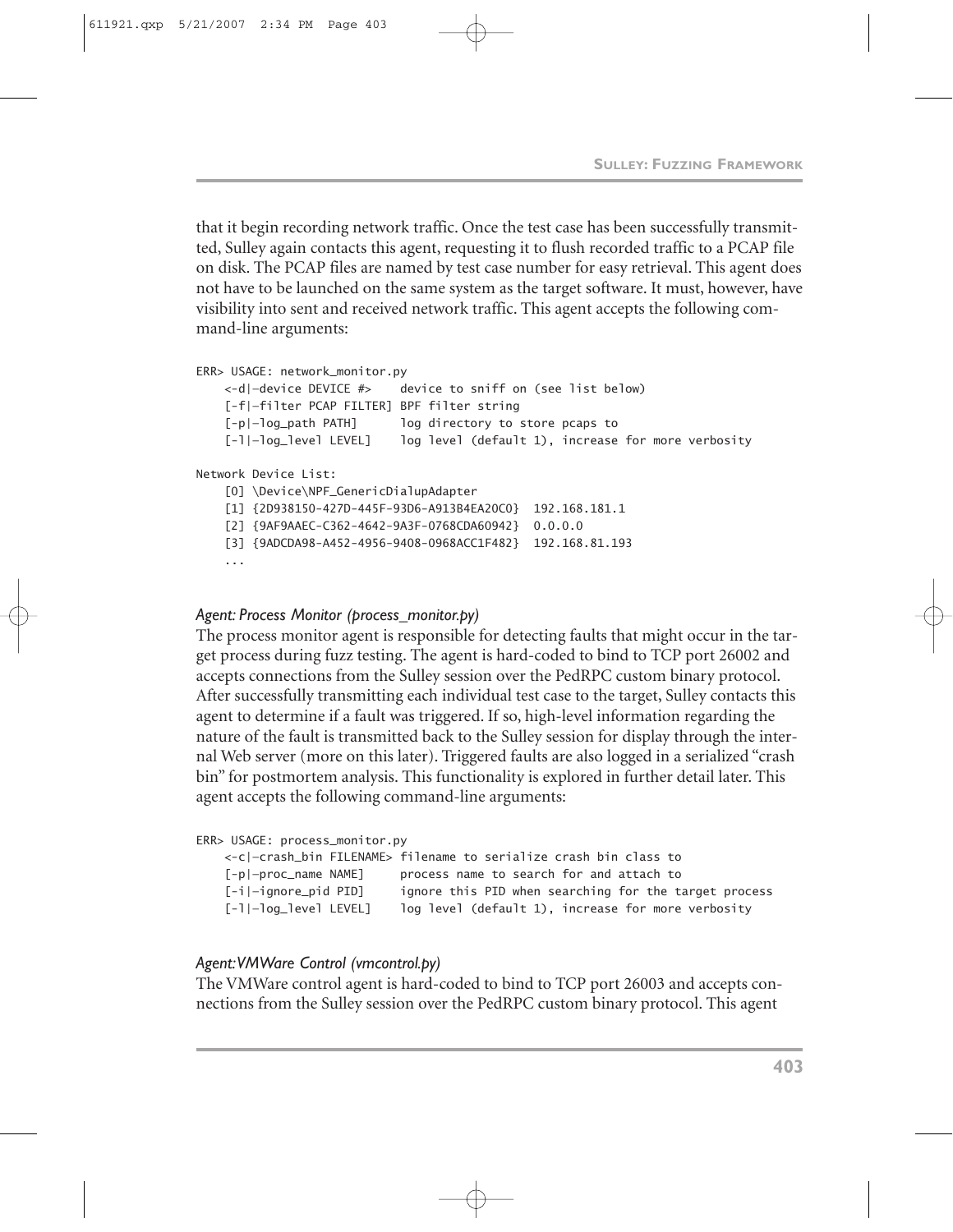exposes an API for interacting with a virtual machine image, including the ability to start, stop, suspend, or reset the image as well as take, delete, and restore snapshots. In the event that a fault has been detected or the target cannot be reached, Sulley can contact this agent and revert the virtual machine to a known good state. The test sequence honing tool will rely heavily on this agent to accomplish its task of identifying the exact sequence of test cases that trigger any given complex fault. This agent accepts the following command-line arguments:

```
ERR> USAGE: vmcontrol.py
   <-x|—vmx FILENAME> path to VMX to control
   <-r|—vmrun FILENAME> path to vmrun.exe
    [-s|—snapshot NAME> set the snapshot name
    [-1|-log_level LEVEL] log level (default 1), increase for more verbosity
```
## *Web Monitoring Interface*

The Sulley session class has a built-in minimal Web server that is hard-coded to bind to port 26000. Once the fuzz() method of the session class is called, the Web server thread spins off and the progress of the fuzzer including intermediary results can be seen. An example screen shot is shown in Figure 21.3.

The fuzzer can be paused and resumed by clicking the appropriate buttons. A synopsis of each detected fault is displayed as a list with the offending test case number listed in the first column. Clicking the test case number loads a detailed crash dump at the time of the fault. This information is of course also available in the crash bin file and accessible programmatically. Once the session is complete, it's time to enter the postmortem phase and analyze the results.



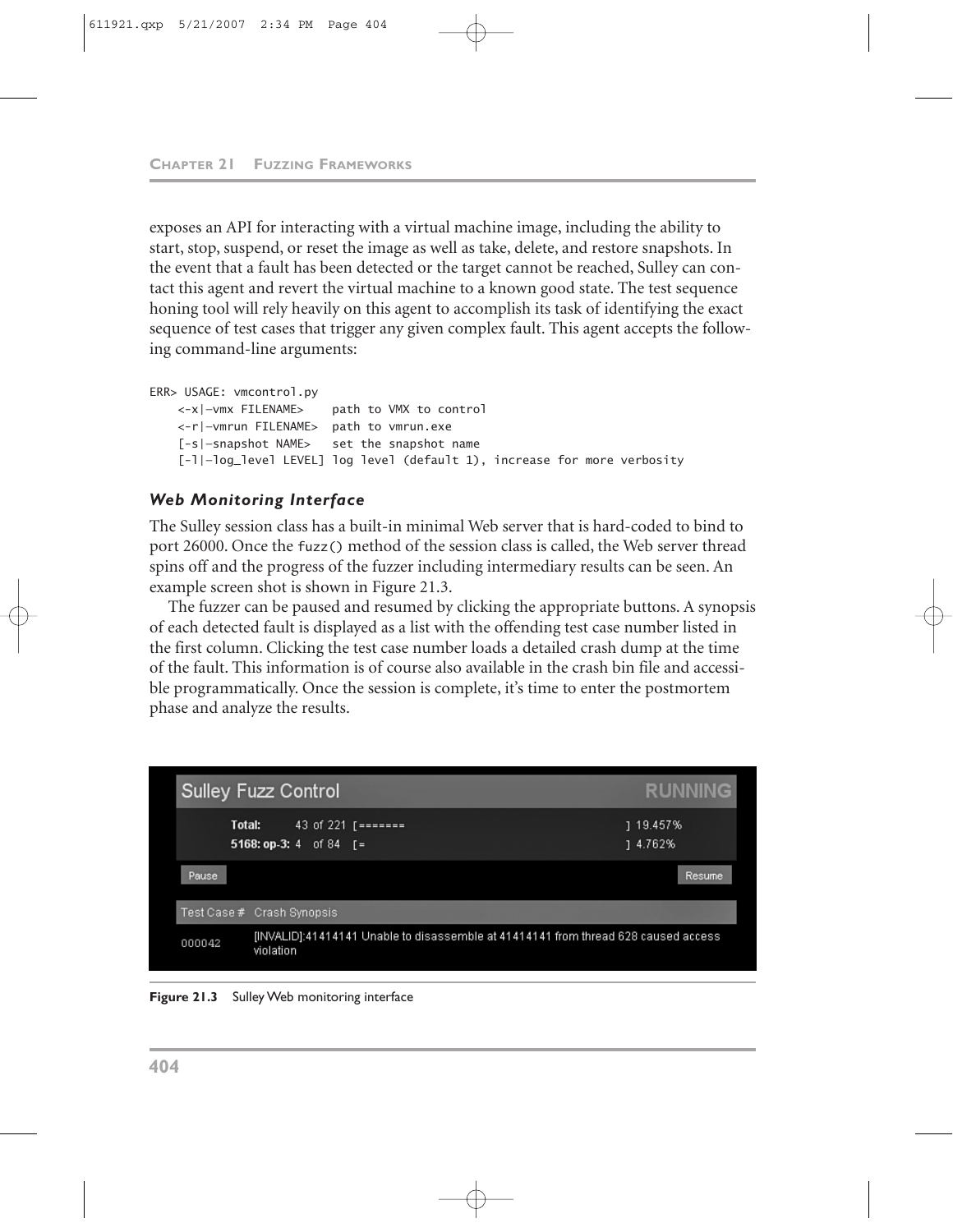## **POSTMORTEM**

Once a Sulley fuzz session is complete, it is time to review the results and enter the postmortem phase. The session's built-in Web server will provide you with early indications on potentially uncovered issues, but this is the time you will actually separate out the results. A couple of utilities exist to help you along in this process. The first is the crashbin\_explorer.py utility, which accepts the following command-line arguments:

```
$ ./utils/crashbin_explorer.py
    USAGE: crashbin_explorer.py <xxx.crashbin>
        [-t|-test #] dump the crash synopsis for a specific test case number
        [-g|—graph name] generate a graph of all crash paths, save to 'name'.udg
```
We can use this utility, for example, to view every location at which a fault was detected and furthermore list the individual test case numbers that triggered a fault at that address. The following results are from a real-world audit against the Trillian Jabber protocol parser:

```
$ ./utils/crashbin_explorer.py audits/trillian_jabber.crashbin
    [3] ntdll.dll:7c910f29 mov ecx,[ecx] from thread 664 caused access violation
            1415, 1416, 1417,
    [2] ntdll.dll:7c910e03 mov [edx],eax from thread 664 caused access violation
            3780, 9215,
    [24] rendezvous.dll:4900c4f1 rep movsd from thread 664 caused access violation
            1418, 1419, 1420, 1421, 1422, 1423, 1424, 1425, 3443, 3781, 3782, 3783, 
            3784, 3785, 3786, 3787, 9216, 9217, 9218, 9219, 9220, 9221, 9222, 9223,
    [1] ntdll.dll:7c911639 mov cl,[eax+0x5] from thread 664 caused access violation
            3442,
```
None of these listed fault points might stand out as an obviously exploitable issue. We can drill further down into the specifics of an individual fault by specifying a test case number with the -t command-line switch. Let's take a look at test case number 1416:

```
$ ./utils/crashbin_explorer.py audits/trillian_jabber.crashbin -t 1416
   ntdll.dll:7c910f29 mov ecx,[ecx] from thread 664 caused access violation
   when attempting to read from 0x263b7467
   CONTEXT DUMP
     EIP: 7c910f29 mov ecx,[ecx]
     EAX: 039a0318 ( 60424984) -> gt;>>...>>>>>(heap)
     EBX: 02f40000 ( 49545216) -> PP@ (heap)
     ECX: 263b7467 ( 641430631) -> N/A
     EDX: 263b7467 ( 641430631) -> N/A
```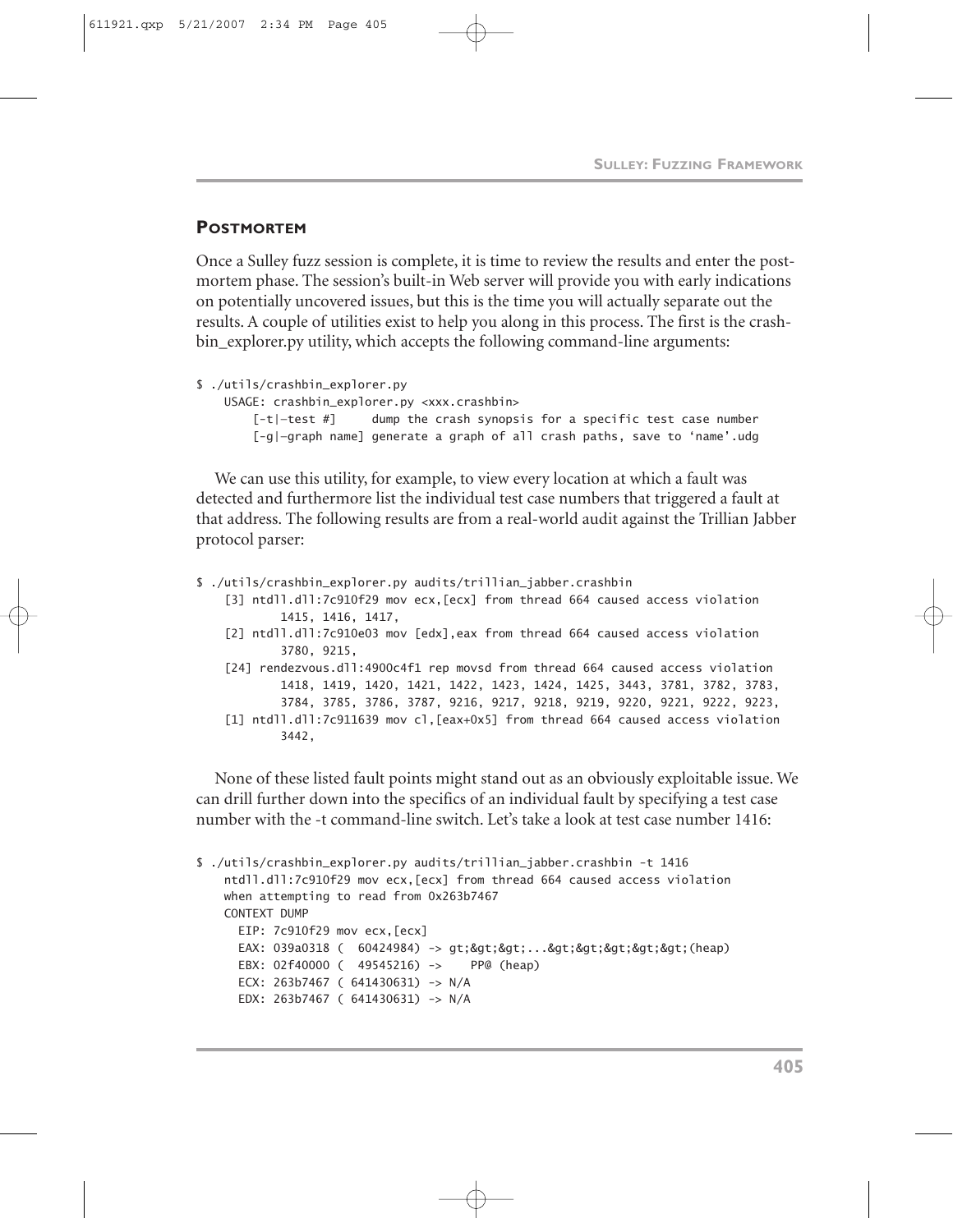```
EDI: 0399fed0 ( 60423888) -> \#e<root><message>&qt;&qt;&qt;...&qt;&qt;& (heap)
 ESI: 039a0310 ( 60424976) -> gt;>>...>>>>>(heap)
 EBP: 03989c38 ( 60333112) -> \|gt;&t]IP"Ix;IXIox@ @x@PP8|p|Hg9I P (stack)
 ESP: 03989c2c ( 60333100) -> \|gt;&t]IP"Ix;IXIox@ @x@PP8|p|Hg9I (stack)
 +00: 02f40000 ( 49545216) -> PP@ (heap)
 +04: 0399fed0 ( 60423888) -> #e<root><message>&gt;&gt;&gt;...&gt;&gt;& (heap)
 +08: 00000000 ( 0) \rightarrow N/A
 +0c: 03989d0c ( 60333324) -> Hg9I Pt]I@"ImI,IIpHsoIPnIX{ (stack)
 +10: 7c910d5c (2089880924) -> N/A
 +14: 02f40000 ( 49545216) -> PP@ (heap)
disasm around:
       0x7c910f18 jnz 0x7c910fb0
       0x7c910f1e mov ecx,[esi+0xc]
       0x7c910f21 lea eax,[esi+0x8]
       0x7c910f24 mov edx,[eax]
       0x7c910f26 mov [ebp+0xc],ecx
       0x7c910f29 mov ecx,[ecx]
       0x7c910f2b cmp ecx,[edx+0x4]
       0x7c910f2e mov [ebp+0x14],edx
       0x7c910f31 jnz 0x7c911f21
stack unwind:
       ntdll.dll:7c910d5c
       rendezvous.dll:49023967
       rendezvous.dll:4900c56d
       kernel32.dll:7c80b50b
SEH unwind:
       03989d38 -> ntdll.dll:7c90ee18
       0398ffdc -> rendezvous.dll:49025d74
       ffffffff -> kernel32 dll:7c8399f3
```
Again, nothing too obvious might stand out, but we know that we are influencing this specific access violation as the register being invalidly dereferenced, ECX, contains the ASCII string: "&;tg". String expansion issue perhaps? We can view the crash locations graphically, which adds an extra dimension displaying the known execution paths using the -g command-line switch. The following generated graph (Figure 21.4) is again from a real-world audit against the Trillian Jabber parser:

We can see that although we've uncovered four different crash locations, the source of the issue appears to be the same. Further research reveals that this is indeed correct. The specific flaw exists in the Rendezvous/Extensible Messaging and Presence Protocol (XMPP) messaging subsystem. Trillian locates nearby users through the \_presence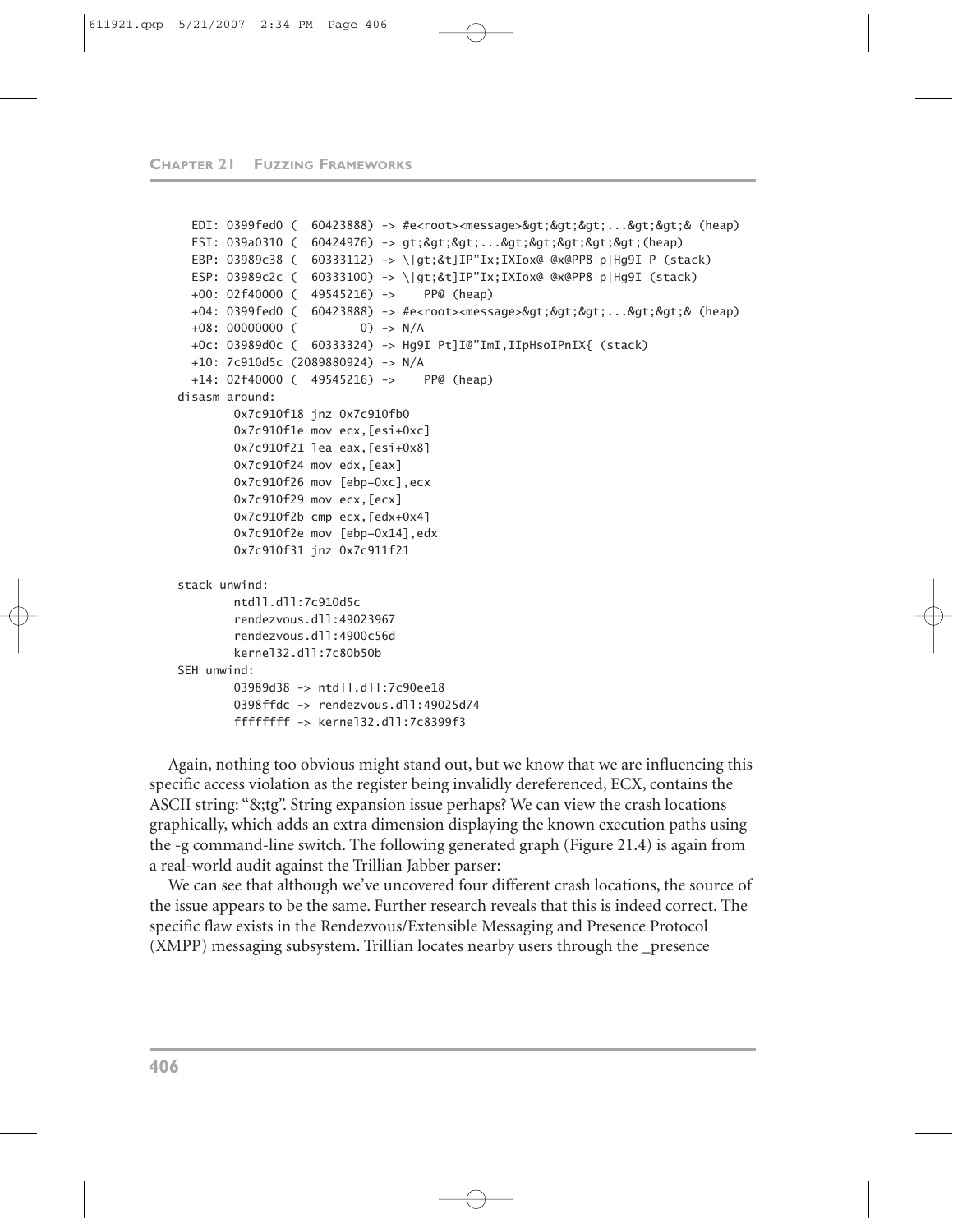

**Figure 21.4** Sulley crash bin graphical exploration

mDNS (multicast DNS) service on UDP port 5353. Once a user is registered through mDNS, messaging is accomplished via XMPP over TCP port 5298. Within plugins\rendezvous.dll, the following logic is applied to received messages:

```
4900C470 str_len:
4900C470 mov cl, [eax] ; *eax = message+1
4900C472 inc eax
4900C473 test cl, cl
4900C475 jnz short str_len
4900C477 sub eax, edx
4900C479 add eax, 128 ; strlen(message+1) + 128
4900C47E push eax
4900C47F call _malloc
```
The string length of the supplied message is calculated and a heap buffer in the amount of length + 128 is allocated to store a copy of the message, which is then passed through expatxml.xmlComposeString(), a function called with the following prototype: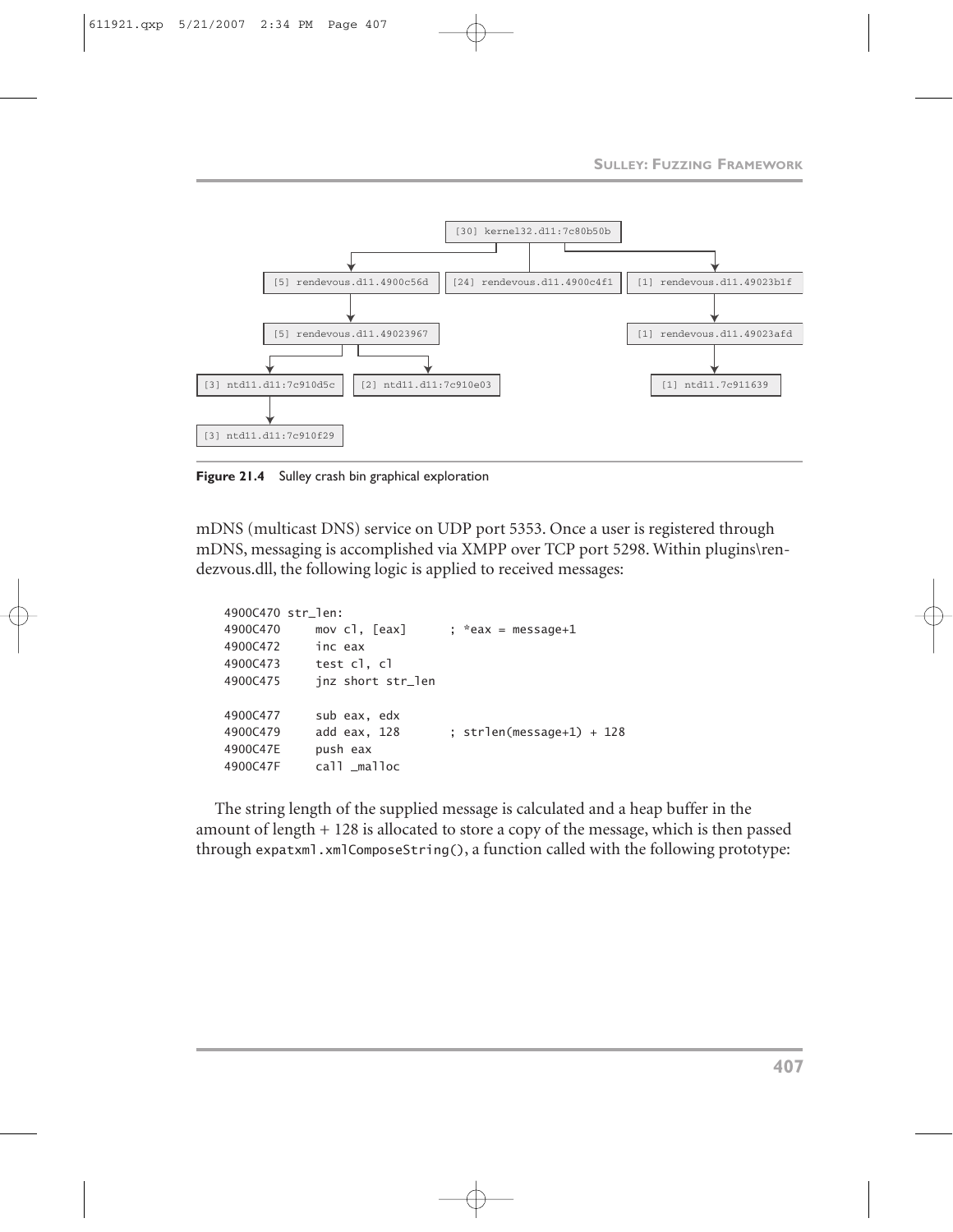```
plugin_send(MYGUID, "xmlComposeString", struct xml_string_t *);
struct xml_string_t {
   unsigned int struct_size;
   char *string_buffer;
   struct xml_tree_t *xml_tree;
};
```
The xmlComposeString() routine calls through to expatxml.19002420(), which, among other things, HTML encodes the characters  $\&$ ,  $>$ , and  $\&$  as  $\&$ ,  $>$ , and  $\&$ , respectively. This behavior can be seen in the following disassembly snippet:

```
19002492 push 0
19002494 push 0
19002496 push offset str_Amp : "&"
1900249B push offset ampersand ; "&"
190024A0 push eax
190024A1 call sub_190023A0
190024A6 push 0
190024A8 push 0
190024AA push offset str_Lt ; "<"
190024AF push offset less_than ; "<"
190024B4 push eax
190024B5 call sub_190023A0
190024BA push
190024BC push
190024BE push offset str_Gt ; ">"
190024C3 push offset greater_than ; ">"
190024C8 push eax
190024C9 call sub_190023A0
```
As the originally calculated string length does not account for this string expansion, the following subsequent in-line memory copy operation within rendezvous.dll can trigger an exploitable memory corruption:

```
4900C4EC mov ecx, eax
4900C4EE shr ecx, 2
4900C4F1 rep movsd
4900C4F3 mov ecx, eax
4900C4F5 and ecx, 3
4900C4F8 rep movsb
```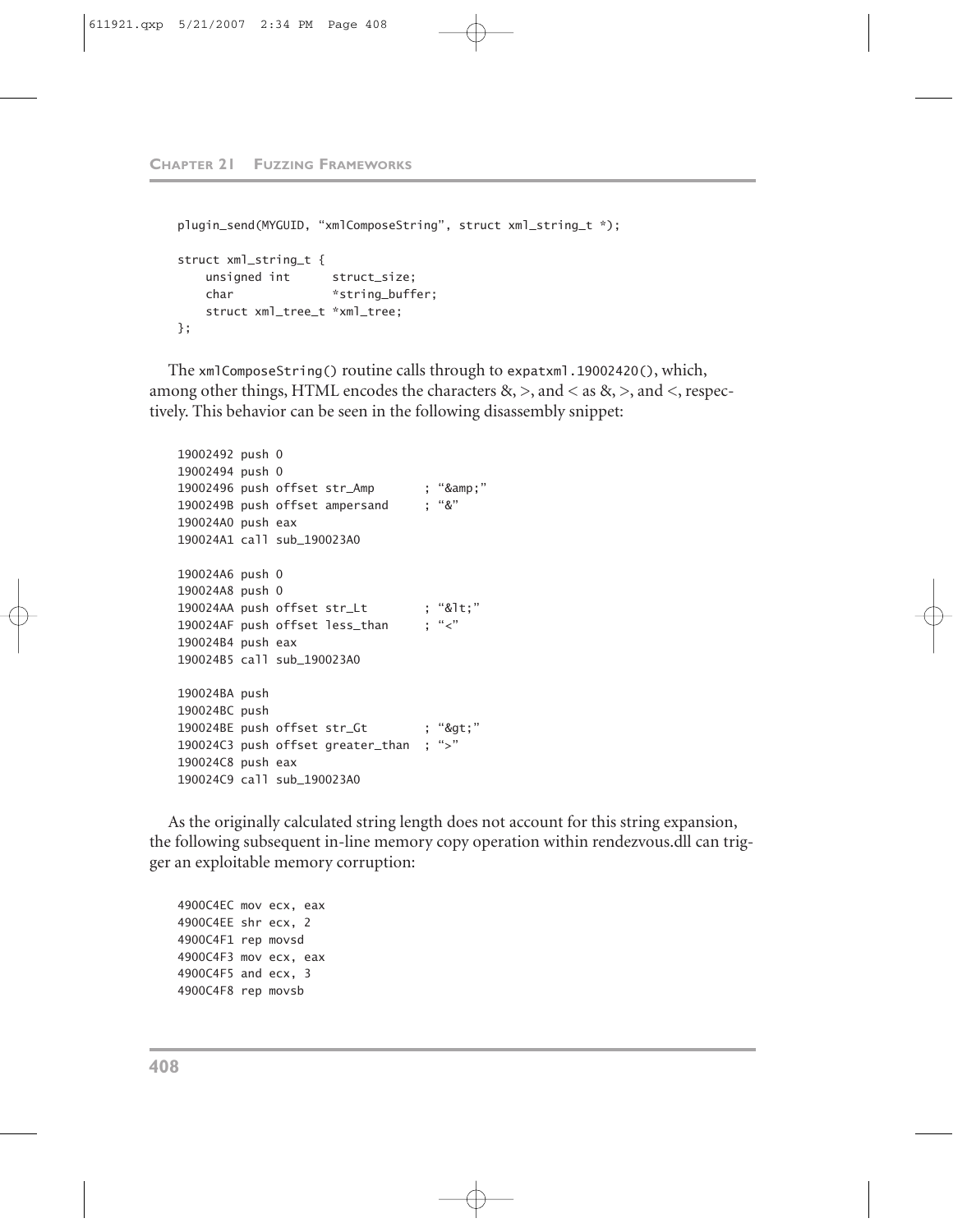Each of the faults detected by Sulley were in response to this logic error. Tracking fault locations and paths allowed us to quickly postulate that a single source was responsible. A final step we might wish to take is to remove all PCAP files that do not contain information regarding a fault. The pcap\_cleaner.py utility was written for exactly this task:

```
$ ./utils/pcap_cleaner.py
    USAGE: pcap_cleaner.py <xxx.crashbin> <path to pcaps>
```
This utility will open the specified crash bin file, read in the list of test case numbers that triggered a fault, and erase all other PCAP files from the specified directory. To better understand how everything ties together, from start to finish, we will walk through a complete real-world example audit.

## **A COMPLETE WALKTHROUGH**

This example touches on many intermediate to advanced Sulley concepts and should hopefully solidify your understanding of the framework. Many details regarding the specifics of the target are skipped in this walkthrough, as the main purpose of this section is to demonstrate the usage of a number of advanced Sulley features. The chosen target is Trend Micro Server Protect, specifically a Microsoft DCE/RPC endpoint on TCP port 5168 bound to by the service SpntSvc.exe. The RPC endpoint is exposed from TmRpcSrv.dll with the following Interface Definition Language (IDL) stub information:

```
// opcode: 0x00, address: 0x65741030
// uuid: 25288888-bd5b-11d1-9d53-0080c83a5c2c
// version: 1.0
error_status_t rpc_opnum_0 (
[in] handle_t arg_1, \frac{1}{2} // not sent on wire
[in] long trend_req_num,
[in][size_is(arg_4)] byte some_string[],
[in] long arg_4,
[out][size_is(arg_6)] byte arg_5[], // not sent on wire
[in] long arg_6
);
```
Neither of the parameters arg\_1 and arg\_6 is actually transmitted across the wire. This is an important fact to consider later when we write the actual fuzz requests. Further examination reveals that the parameter trend\_req\_num has special meaning. The upper and lower halves of this parameter control a pair of jump tables that expose a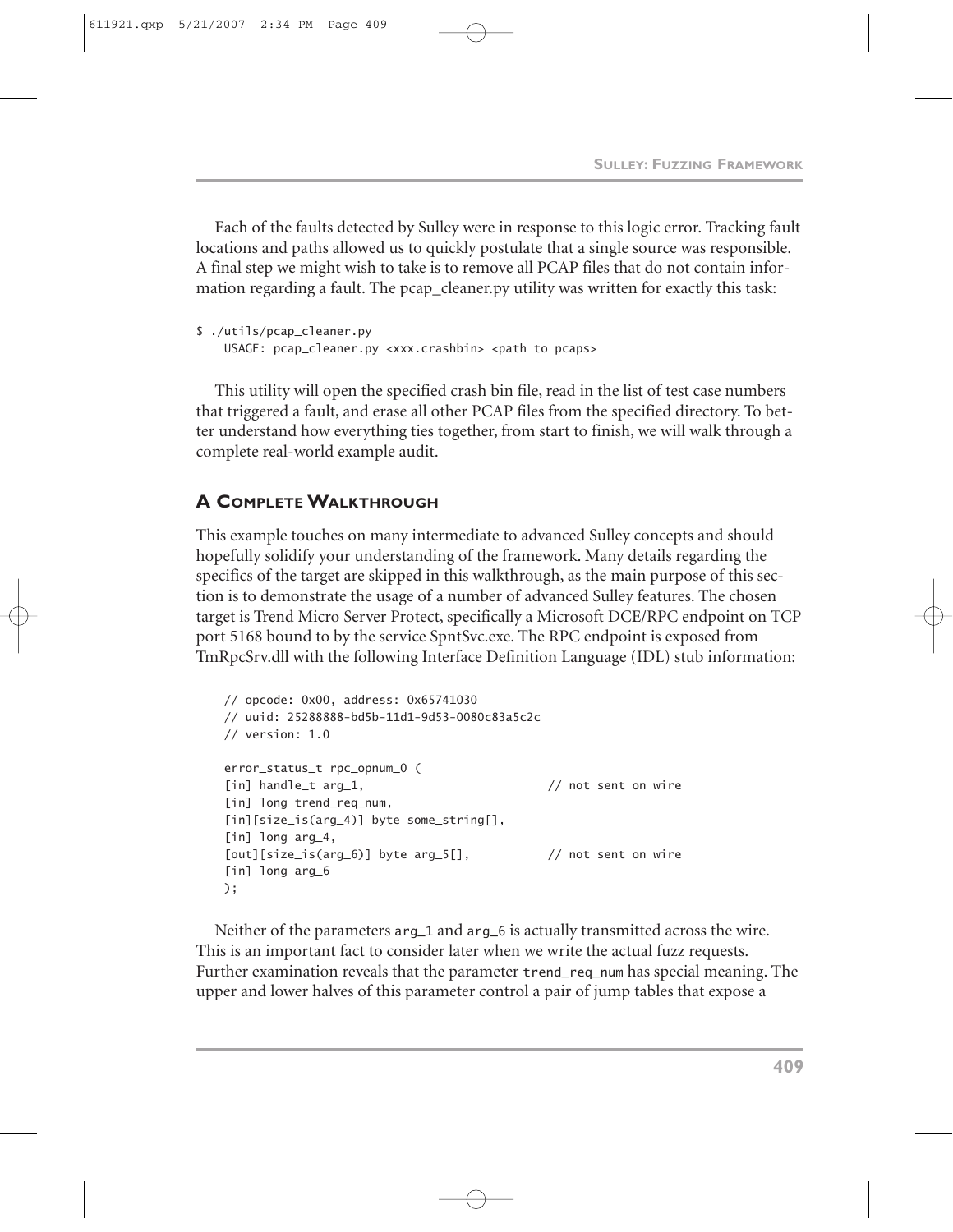plethora of reachable subroutines through this single RPC function. Reverse engineering the jump tables reveals the following combinations:

- When the value for the upper half is 0x0001, 1 through 21 are valid lower half values.
- When the value for the upper half is 0x0002, 1 through 18 are valid lower half values.
- When the value for the upper half is 0x0003, 1 through 84 are valid lower half values.
- When the value for the upper half is 0x0005, 1 through 24 are valid lower half values.
- When the value for the upper half is 0x000A, 1 through 48 are valid lower half values.
- When the value for the upper half is 0x001F, 1 through 24 are valid lower half values.

We must next create a custom encoder routine that will be responsible for encapsulating defined blocks as a valid DCE/RPC request. There is only a single function number, so this is simple. We define a basic wrapper around utisl.dcerpc.request(), which hard-codes the opcode parameter to zero:

```
# dce rpc request encoder used for trend server protect 5168 RPC service.
# opnum is always zero.
def rpc_request_encoder (data):
    return utils.dcerpc.request(0, data)
```
## *Building the Requests*

Armed with this information and our encoder we can begin to define our Sulley requests. We create a file requests\trend.py to contain all our Trend-related request and helper definitions and begin coding. This is an excellent example of how building a fuzzer request within a language (as opposed to a custom language) is beneficial as we take advantage of some Python looping to automatically generate a separate request for each valid upper value from trend\_req\_num:

```
for op, submax in [(0x1, 22), (0x2, 19), (0x3, 85), (0x5, 25), (0xa, 49), (0x1f, 25)]:
    s_initialize("5168: op-%x" % op)
    if s_block_start("everything", encoder=rpc_request_encoder):
        # [in] long trend_req_num,
        s_group("subs", values=map(chr, range(1, submax)))
        s_static("\x00") \qquad \qquad \qquad # subs is actually a little endian word
        s_static(struct.pack("<H", op)) # opcode
        # [in][size_is(arg_4)] byte some_string[],
        s_size("some_string")
```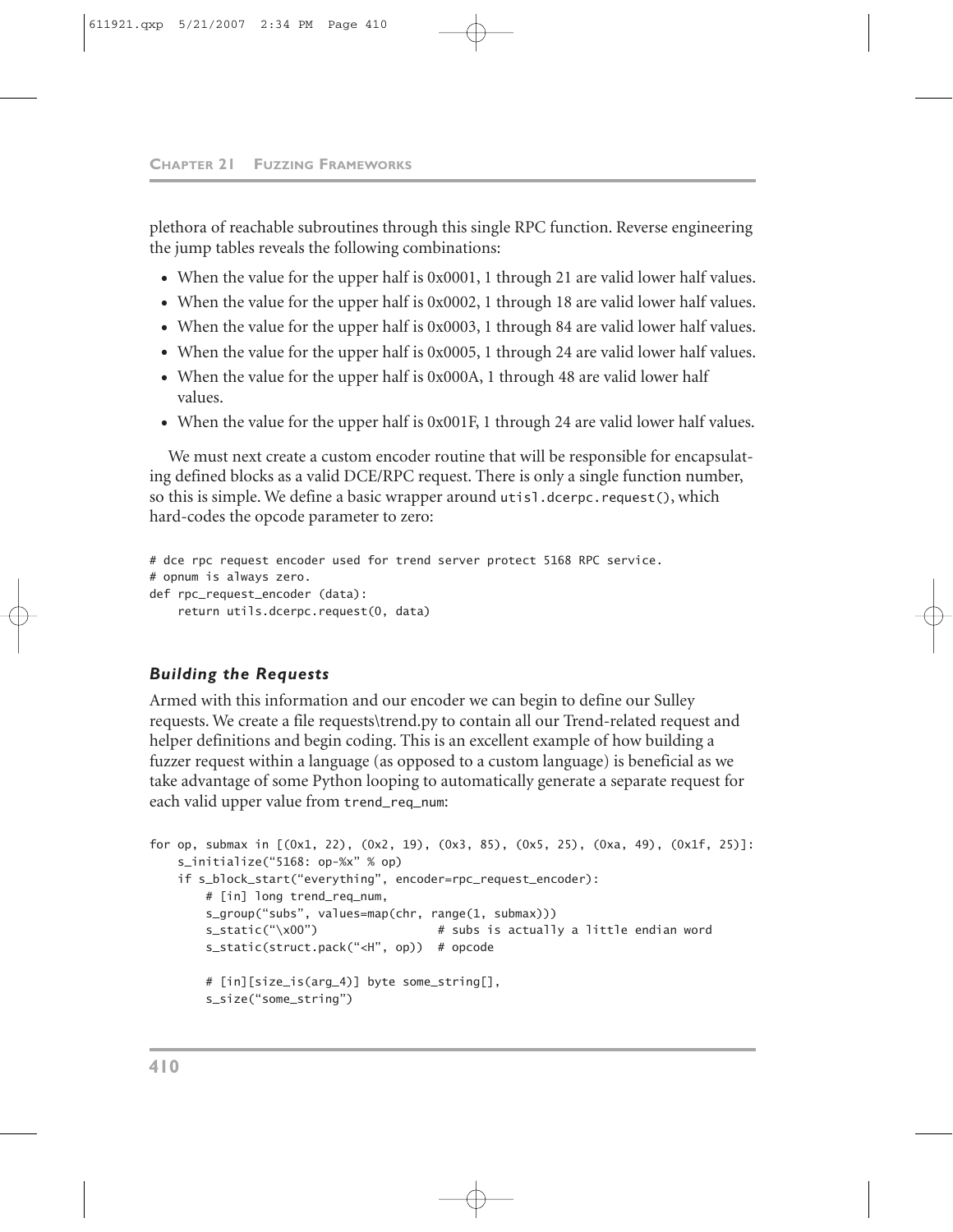```
if s_block_start("some_string", group="subs"):
        s_static("A" * 0x5000, name="arg3")
    s_block_end()
    # [in] long arg_4,
    s_size("some_string")
    # [in] long arg_6
    s_static(struct.pack("<L", 0x5000)) # output buffer size
s_block_end()
```
Within each generated request a new block is initialized and passed to our previously defined custom encoder. Next, the s\_group() primitive is used to define a sequence named subs that represents the lower half value of trend\_req\_num we saw earlier. The upper half word value is next added to the request stream as a static value. We will not be fuzzing the trend\_req\_num as we have reverse engineered its valid values; had we not, we could enable fuzzing for these fields as well. Next, the NDR size prefix for some\_string is added to the request. We could optionally use the Sulley DCE/RPC NDR lego primitives here, but because the RPC request is so simple we decide to represent the NDR format manually. Next, the some\_string value is added to the request. The string value is encapsulated in a block so that its length can be measured. In this case we use a static-sized string of the character A (roughly 20k worth). Normally we would insert an s\_string() primitive here, but because we know Trend will crash with any long string, we reduce the test set by utilizing a static value. The length of the string is appended to the request again to fulfill the size\_is requirement for arg\_4. Finally, we specify an arbitrary static size for the output buffer size and close the block. Our requests are now ready and we can move on to creating a session.

## *Creating the Session*

We create a new file in the top-level Sulley folder named fuzz\_trend\_server\_protect\_5168.py for our session. This file has since been moved to the archived\_fuzzies folder because it has completed its life. First things first, we import Sulley and the created Trend requests from the request library:

```
from sulley import *
from requests import trend
```
Next, we are going to define a presend function that is responsible for establishing the DCE/RPC connection prior to the transmission of any individual test case. The presend routine accepts a single parameter, the socket on which to transmit data. This is a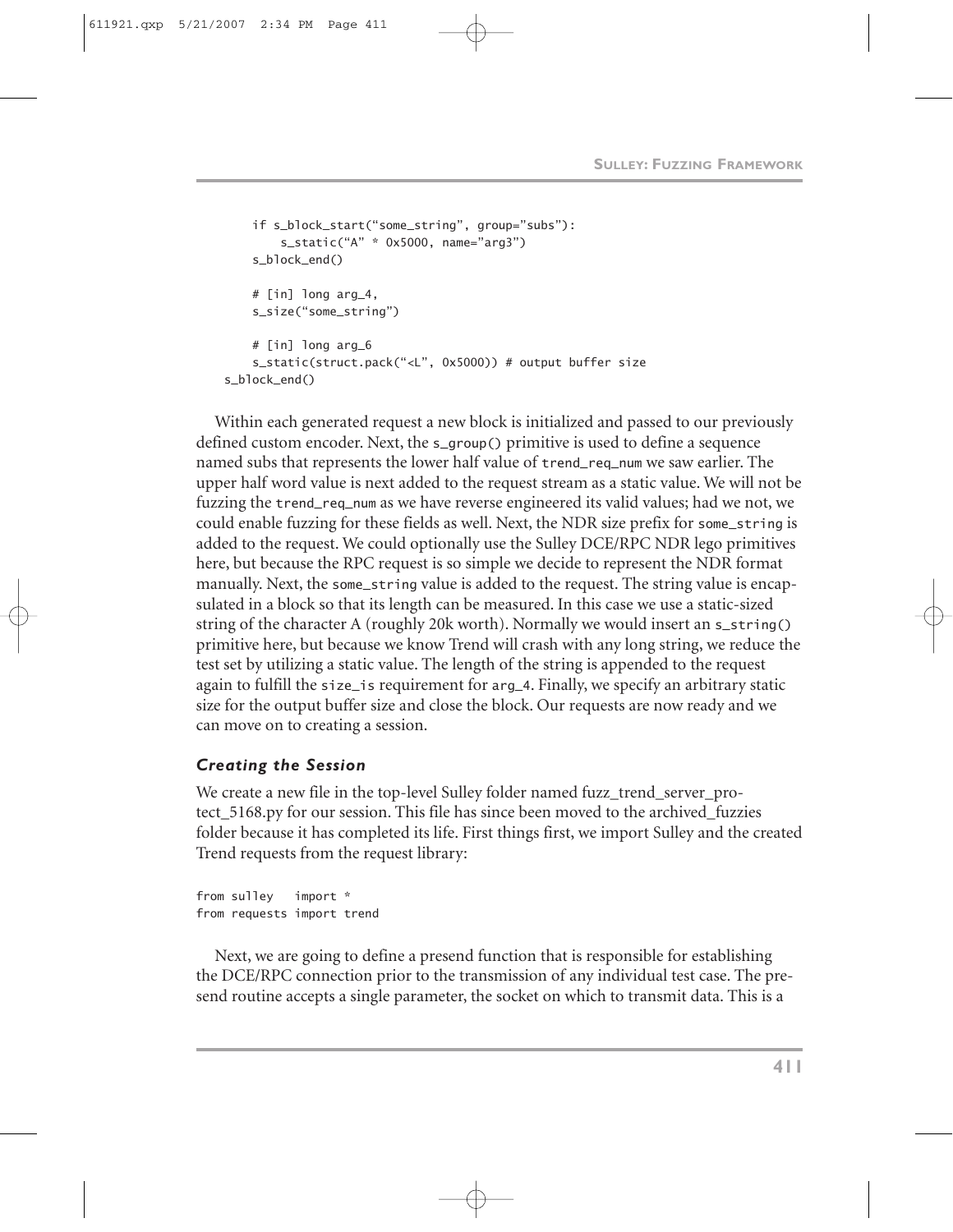simple routine to write thanks to the availability of utils.dcerpc.bind(), a Sulley utility routine:

```
def rpc_bind (sock):
    bind = utils.dcerpc.bind("25288888-bd5b-11d1-9d53-0080c83a5c2c", "1.0")
    sock.send(bind)
    utils.dcerpc.bind_ack(sock.recv(1000))
```
Now it's time to initiate the session and define a target. We'll fuzz a single target, an installation of Trend Server Protect housed inside a VMWare virtual machine with the address 10.0.0.1. We'll follow the framework guidelines by saving the serialized session information to the audits directory. Finally, we register a network monitor, process monitor, and virtual machine control agent with the defined target:

```
sess = sessions.session(session_filename="audits/trend_server_protect_5168.session")
target = sessions.target("10.0.0.1", 5168)
target.net mon = pedrpc.client("10.0.0.1", 26001)
target.proom = pedrpc. client("10.0.0.1", 26002)target.vmcontrol = pedrpc.client("127.0.0.1", 26003)
```
Because a VMWare control agent is present, Sulley will default to reverting to a known good snapshot whenever a fault is detected or the target is unable to be reached. If a VMWare control agent is not available but a process monitor agent is, then Sulley attempts to restart the target process to resume fuzzing. This is accomplished by specifying the stop\_commands and start\_commands options to the process monitor agent:

```
target.procmon_options = \setminus{
    "proc_name" : "SpntSvc.exe",
    "stop_commands" : ['net stop "trend serverprotect"'],
    "start_commands" : ['net start "trend serverprotect"'],
}
```
The proc\_name parameter is mandatory whenever you use the process monitor agent; it specifies what process name to which the debugger should attach and in which to look for faults. If neither a VMWare control agent nor a process monitor agent is available, then Sulley has no choice but to simply provide the target time to recover in the event a data transmission is unsuccessful.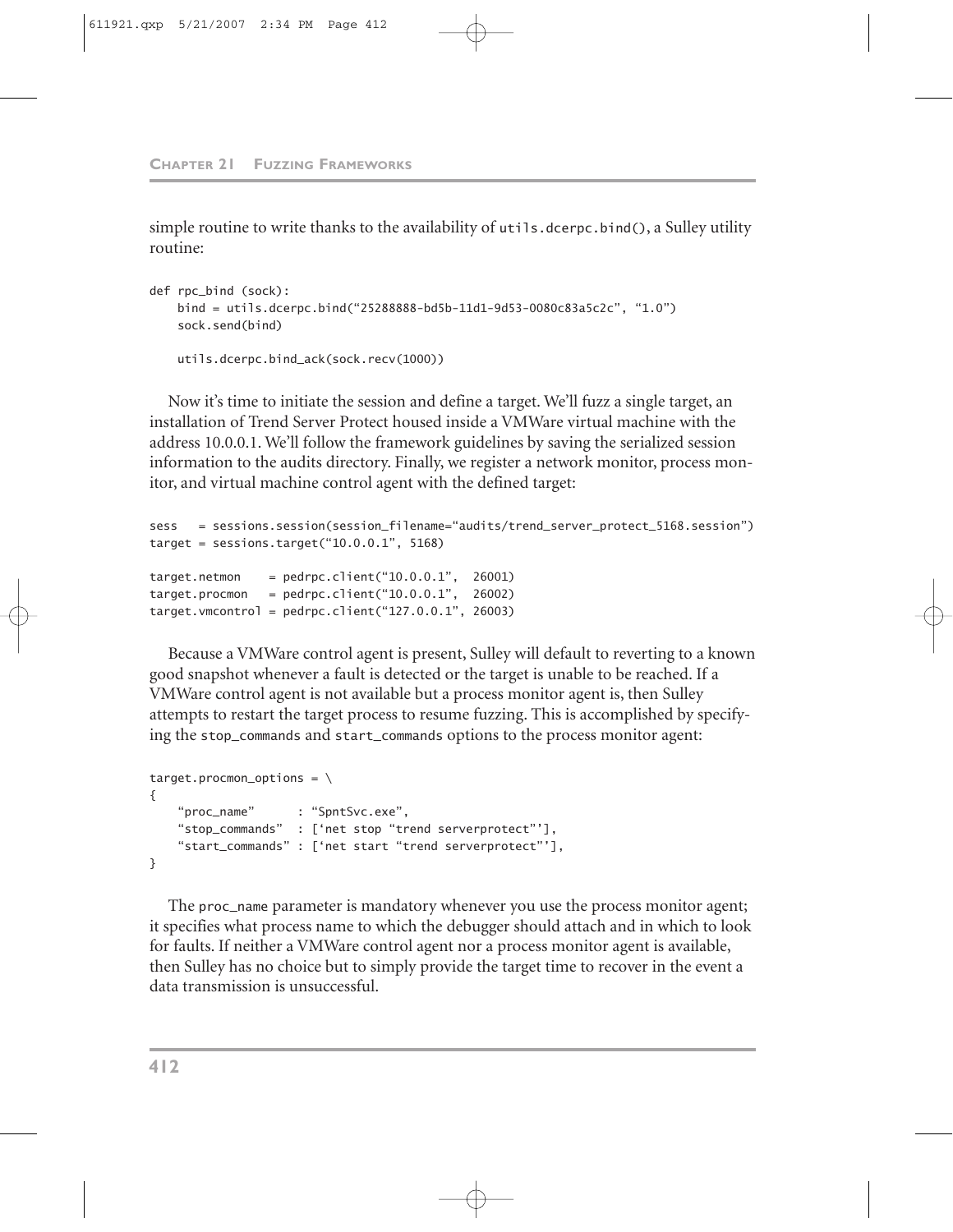Next, we instruct the target to start by calling the VMWare control agents restart\_target() routine. Once running, the target is added to the session, the presend routine is defined, and each of the defined requests is connected to the root fuzzing node. Finally, fuzzing commences with a call to the session classes' fuzz() routine.

```
# start up the target.
target.vmcontrol.restart_target()
print "virtual machine up and running"
sess.add_target(target)
sess.pre_send = rpc_bind
sess.connect(s_get("5168: op-1"))
sess.connect(s_get("5168: op-2"))
sess.connect(s_get("5168: op-3"))
sess.connect(s_get("5168: op-5"))
sess.connect(s_get("5168: op-a"))
sess.connect(s_get("5168: op-1f"))
sess.fuzz()
```
## *Setting Up the Environment*

The final step before launching the fuzz session is to set up the environment. We do so by bringing up the target virtual machine image and launching the network and process monitor agents directly within the test image with the following command-line parameters:

```
network_monitor.py -d 1 \setminus-f "src or dst port 5168" \
                    -p audits\trend_server_protect_5168
process_monitor.py -c audits\trend_server_protect_5168.crashbin \
                   -p SpntSvc.exe
```
Both agents are executed from a mapped share that corresponds with the Sulley toplevel directory from which the session script is running. A Berkeley Packet Filter (BPF) filter string is passed to the network monitor to ensure that only the packets we are interested in are recorded. A directory within the audits folder is also chosen where the network monitor will create PCAPs for every test case. With both agents and the target process running, a live snapshot is made as named sulley ready and waiting.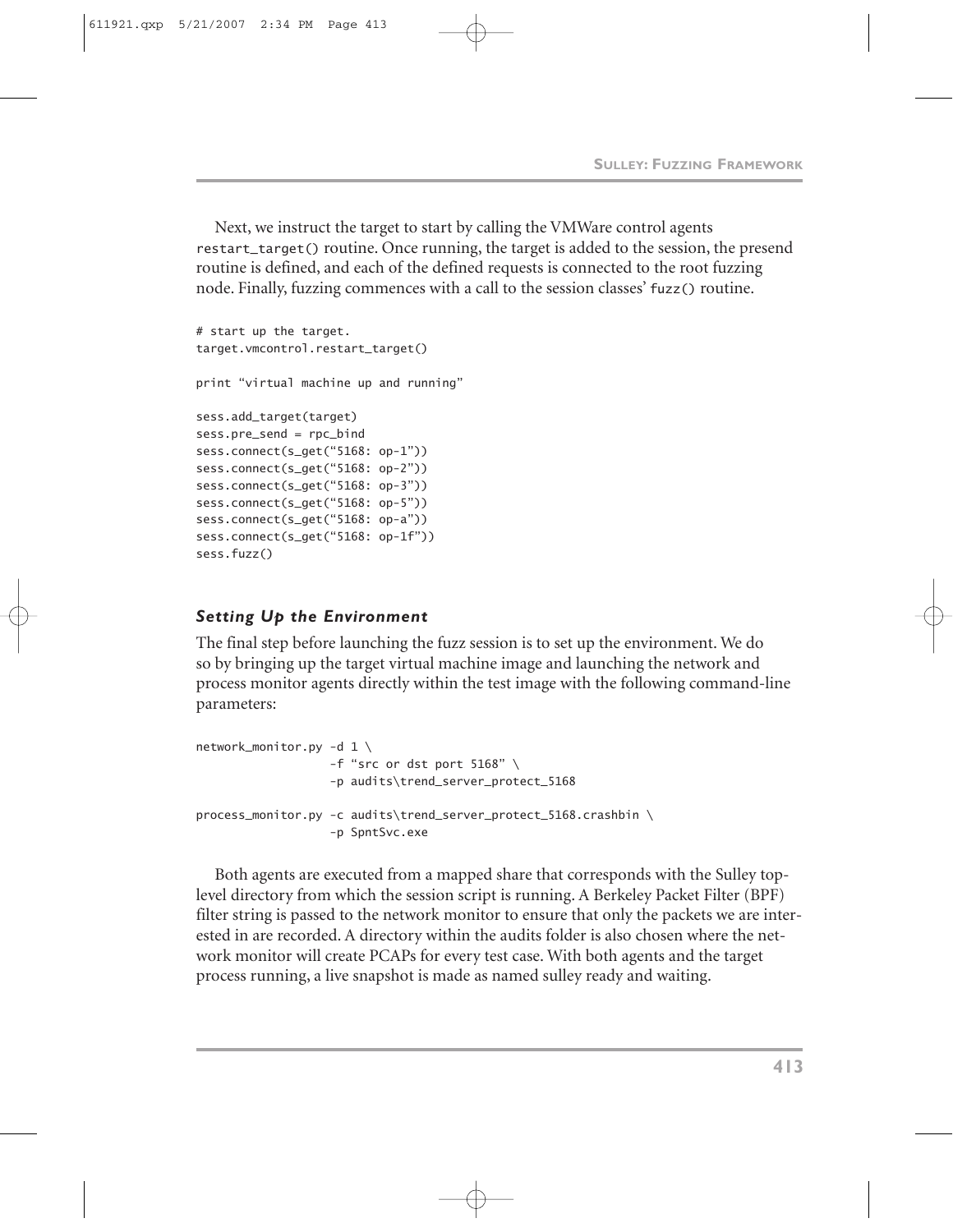Next, we shut down VMWare and launch the VMWare control agent on the host system (the fuzzing system). This agent requires the path to the vmrun.exe executable, the path to the actual image to control, and finally the name of the snapshot to revert to in the event of a fault discovery of data transmission failure:

```
vmcontrol.py -r "c:\\VMware\vmrun.exe"
             -x "v:\vmfarm\Trend\win_2000_pro.vmx"
             —snapshot "sulley ready and waiting"
```
#### *Ready, Set, Action! And Postmortem*

Finally, we are ready. Simply launch fuzz\_trend\_server\_protect\_5168.py, connect a Web browser to http://127.0.0.1:26000 to monitor the fuzzer progress, sit back, watch, and enjoy.

When the fuzzer completes running through its list of 221 test cases, we discover that 19 of them triggered faults. Using the crashbin\_explorer.py utility we can explore the faults categorized by exception address:

```
$ ./utils/crashbin_explorer.py audits/trend_server_protect_5168.crashbin
    [6] [INVALID]:41414141 Unable to disassemble at 41414141 from thread 568 caused
access violation
            42, 109, 156, 164, 170, 198,
    [3] LogMaster.dll:63272106 push ebx from thread 568 caused access violation
            53, 56, 151,
    [1] ntdll.dll:77fbb267 push dword [ebp+0xc] from thread 568 caused access
violation
            195,
    [1] Eng50.dll:6118954e rep movsd from thread 568 caused access violation
            181,
    [1] ntdll.dll:77facbbd push edi from thread 568 caused access violation
            118,
    [1] Eng50.dll:61187671 cmp word [eax],0x3b from thread 568 caused access violation
            116,
    [1] [INVALID]:0058002e Unable to disassemble at 0058002e from thread 568 caused
access violation
            70,
```
- [2] Eng50.dll:611896d1 rep movsd from thread 568 caused access violation 152, 182,
- [1] StRpcSrv.dll:6567603c push esi from thread 568 caused access violation 106,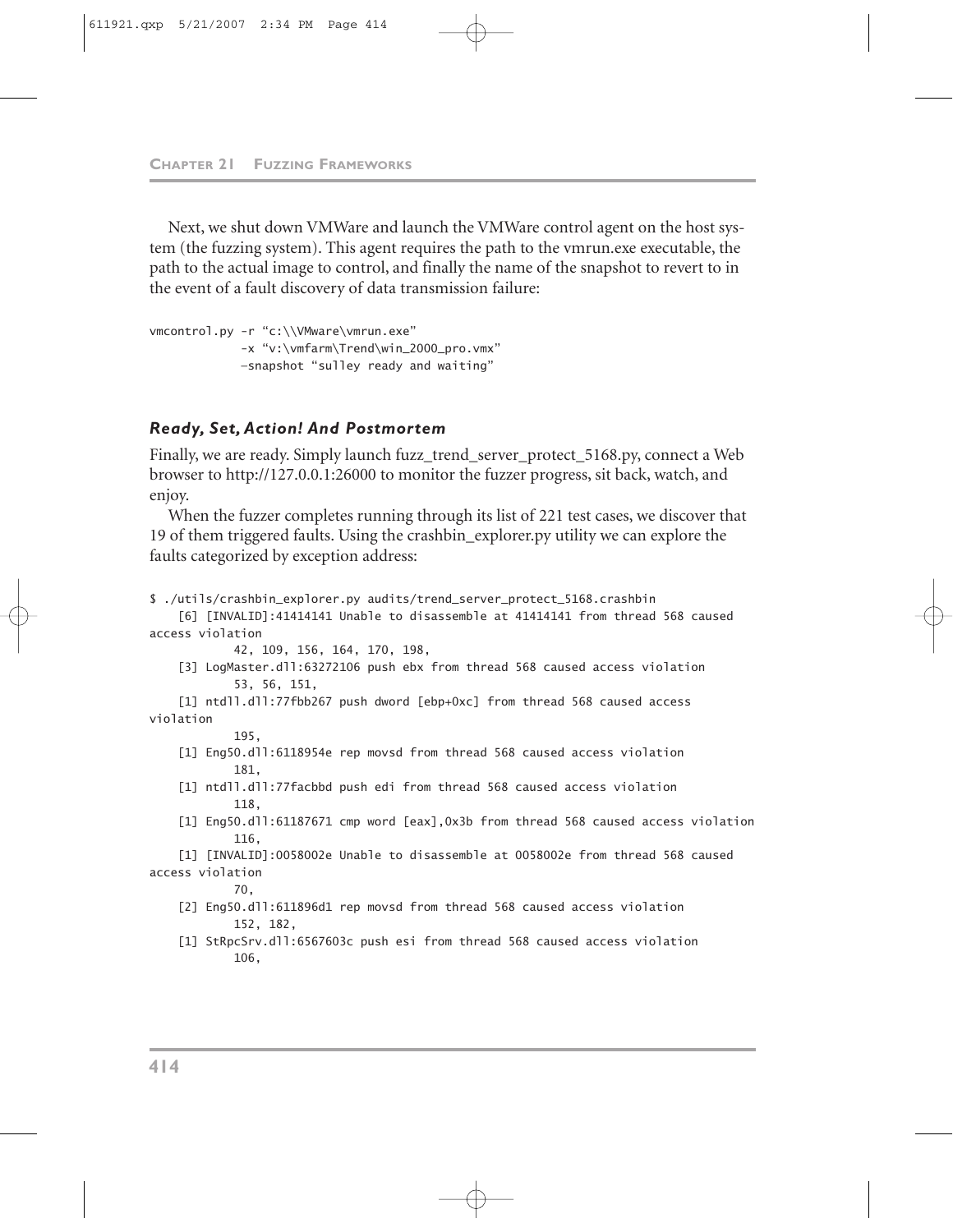- [1] KERNEL32.dll:7c57993a cmp ax,[edi] from thread 568 caused access violation 165,
- [1] Eng50.dll:61182415 mov edx,[edi+0x20c] from thread 568 caused access violation 50,

Some of these are clearly exploitable issues, for example, the test cases that resulted with an EIP of 0x41414141. Test case 70 seems to have stumbled on a possible code execution issue as well, a Unicode overflow (actually this can be a straight overflow with a bit more research). The crash bin explorer utility can generate a graph view of the detected faults as well, drawing paths based on observed stack backtraces. This can help pinpoint the root cause of certain issues. The utility accepts the following command-line arguments:

```
$ ./utils/crashbin_explorer.py
    USAGE: crashbin_explorer.py <xxx.crashbin>
        [-t|-test #] dump the crash synopsis for a specific test case number
        [-g|—graph name] generate a graph of all crash paths, save to 'name'.udg
```
We can, for example, further examine the CPU state at the time of the fault detected in response to test case 70:

```
$ ./utils/crashbin_explorer.py audits/trend_server_protect_5168.crashbin -t 70
    [INVALID]:0058002e Unable to disassemble at 0058002e from thread 568 caused access
violation
   when attempting to read from 0x0058002e
   CONTEXT DUMP
     EIP: 0058002e Unable to disassemble at 0058002e
     EAX: 00000001 ( 1) -> N/A
     EBX: 0259e118 ( 39444760) -> A.....AAAAA (stack)
     ECX: 00000000 ( 0) -> N/A
     EDX: ffffffff (4294967295) -> N/A
     EDI: 00000000 ( 0) -> N/A
     ESI: 0259e33e ( 39445310) -> A.....AAAAA (stack)
     EBP: 00000000 ( 0) -> N/A
     ESP: 0259d594 ( 39441812) -> LA.XLT.......MPT.MSG.OFT.PPS.RT (stack)
     +00: 0041004c ( 4259916) -> N/A
     +04: 0058002e ( 5767214) -> N/A
     +08: 0054004c ( 5505100) -> N/A
     +0c: 0056002e ( 5636142) -> N/A
     +10: 00530042 ( 5439554) -> N/A
     +14: 004a002e ( 4849710) -> N/A
   disasm around:
           0x0058002e Unable to disassemble
```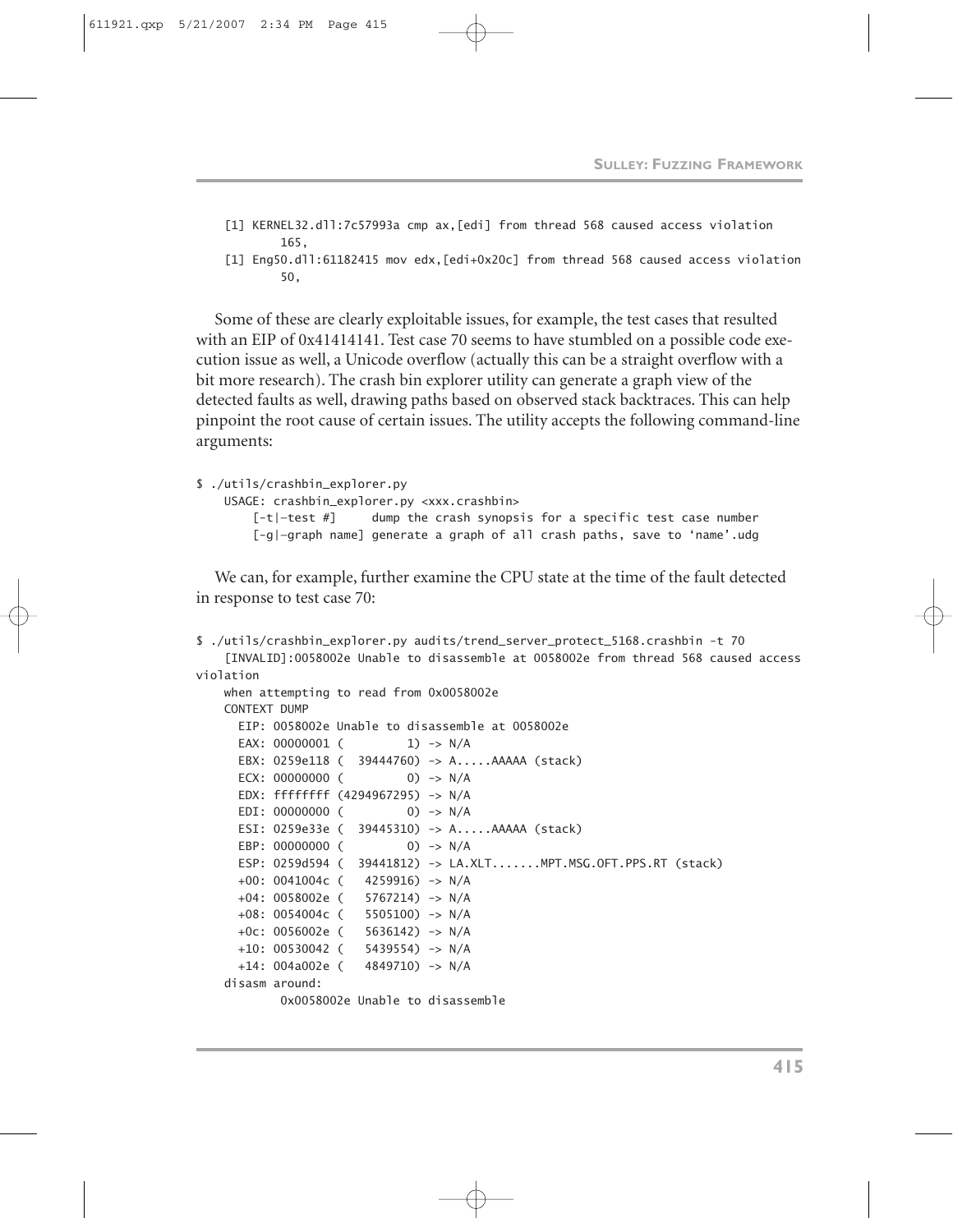SEH

| unwind: |                                    |
|---------|------------------------------------|
|         | 0259fc58 -> StRpcSrv.dll:656784e3  |
|         | 0259fd70 -> TmRpcSrv.dll:65741820  |
|         | 0259fda8 -> TmRpcSrv.dll:65741820  |
|         | 0259ffdc -> RPCRT4.dll:77d87000    |
|         | fffffffff -> KERNEL32.dll:7c5c216c |

You can see here that the stack has been blown away by what appears to be a Unicode string of file extensions. You can pull up the archived PCAP file for the given test case as well. Figure 21.5 shows an excerpt of a screen shot from Wireshark examining the contents of one of the captured PCAP files.

A final step we might wish to take is to remove all PCAP files that do not contain information regarding a fault. The pcap\_cleaner.py utility was written for exactly this task:

```
$ ./utils/pcap_cleaner.py
    USAGE: pcap_cleaner.py <xxx.crashbin> <path to pcaps>
```
This utility will open the specified crash bin file, read in the list of test case numbers that triggered a fault, and erase all other PCAP files from the specified directory. The discovered code execution vulnerabilities in this fuzz were all reported to Trend and have resulted in the following advisories:

| E Frame 7 (1514 bytes on wire, 1514 bytes captured)                                               |                                                                                                                                                          |  |  |  |  |
|---------------------------------------------------------------------------------------------------|----------------------------------------------------------------------------------------------------------------------------------------------------------|--|--|--|--|
| E Ethernet II, Src: Vmware_c0:00:01 (00:50:56:c0:00:01), Dst: Vmware_02:da:68 (00:0c:29:02:da:68) |                                                                                                                                                          |  |  |  |  |
|                                                                                                   | # Internet Protocol, Src: 192.168.181.1 (192.168.181.1), Dst: 192.168.181.133 (192.168.181.133)                                                          |  |  |  |  |
|                                                                                                   | + Transmission Control Protocol, Src Port: 2735 (2735), Dst Port: 5168 (5168), Seq: 1533, Ack: 61, Len: 1460                                             |  |  |  |  |
|                                                                                                   | E [Reassembled TCP Seqments (1024 bytes): #6(436), #7(588)]                                                                                              |  |  |  |  |
|                                                                                                   | DCE RPC Request, Fragment: Mid, FragLen: 1024, Call: 0 Ctx: 0, [Reas: #23]                                                                               |  |  |  |  |
| Version: 5                                                                                        |                                                                                                                                                          |  |  |  |  |
| Version (minor): 0                                                                                |                                                                                                                                                          |  |  |  |  |
| Packet type: Request (0)                                                                          | 0000<br>00 00<br>00 00 00 00 00<br>10<br>00<br>00<br><b>OO</b><br>0010<br>e8 03<br>41 41 41 41 41 41 41 41<br>00 00 00 00 00 00<br>AAAAAAA               |  |  |  |  |
| Packet Flags: 0x00                                                                                | 0020<br>41.41<br>41 41 41 41 41 41 41 41<br>41<br>41 41 41 41 41<br>AAAAAAAA<br>AAAAAAAA                                                                 |  |  |  |  |
| Data Representation: 10000000                                                                     | 41 41 41 41 41 41 41 41<br>0030<br>41 41<br>41 41 41 41 41<br>41<br>AAAAAAAA<br>AAAAAAA                                                                  |  |  |  |  |
| Frag Length: 1024                                                                                 | 0040<br>41 41 41 41 41<br>41 41 41 41 41 41<br>心<br>41<br>41<br>41<br><b>AAAAAAA</b><br>AAAAAAAA                                                         |  |  |  |  |
| Auth Length: 0                                                                                    | 0050<br>41 41<br>41 41 41 41 41 41<br>41 41 41 41 41 41 41 41<br>AAAAAAAA<br>AAAAAAAA                                                                    |  |  |  |  |
| call ID: 0                                                                                        | 0060<br>41 41 41 41 41 41<br>41 41 41 41 41<br>41.<br>41<br>41 41<br>aaaaaaaa aaaaaaaa                                                                   |  |  |  |  |
| Alloc hint: 1000                                                                                  | 0070<br>41 41 41 41 41 41<br>41<br>41<br>41 41 41 41 41<br>4141<br>AAAAAAAA<br>AAAAAAAA<br>л                                                             |  |  |  |  |
|                                                                                                   | 0080<br>41 41 41 41 41<br>41 41 41 41<br>41<br>41<br>AAAAAAAA<br>AAAAAAAA<br>0090<br>41 41 41 41 41<br>41 41<br>41 41<br>41<br>4141<br>aaaaaaaa aaaaaaaa |  |  |  |  |
| Context ID: 0                                                                                     | 41<br>00a0<br>41<br>41 41 41 41<br>41<br>41<br>41<br>AAAAAAAA<br>AAAAAAAA                                                                                |  |  |  |  |
| Opnum: 0                                                                                          | $41$ $41$ $41$ $41$<br>41 41 41 41<br>loobo<br>41<br>41<br>41<br>aaaaaaaa aaaaaaaa                                                                       |  |  |  |  |
| [Reassembled PDU in frame: 23]                                                                    | 00c0<br>41 41 41 41 41<br>41.<br>41<br>41 41 41<br>41<br>41<br>41<br>AAAAAAAA AAAAAAAA                                                                   |  |  |  |  |
|                                                                                                   | 41 41 41 41 41 41 41 41<br>41 41 41 41 41 41 41 41<br>oodo<br>AAAAAAAA AAAAAAAA                                                                          |  |  |  |  |
|                                                                                                   |                                                                                                                                                          |  |  |  |  |
|                                                                                                   |                                                                                                                                                          |  |  |  |  |
|                                                                                                   |                                                                                                                                                          |  |  |  |  |
|                                                                                                   |                                                                                                                                                          |  |  |  |  |
|                                                                                                   |                                                                                                                                                          |  |  |  |  |

**Figure 21.5** Wireshark DCE/RPC dissector